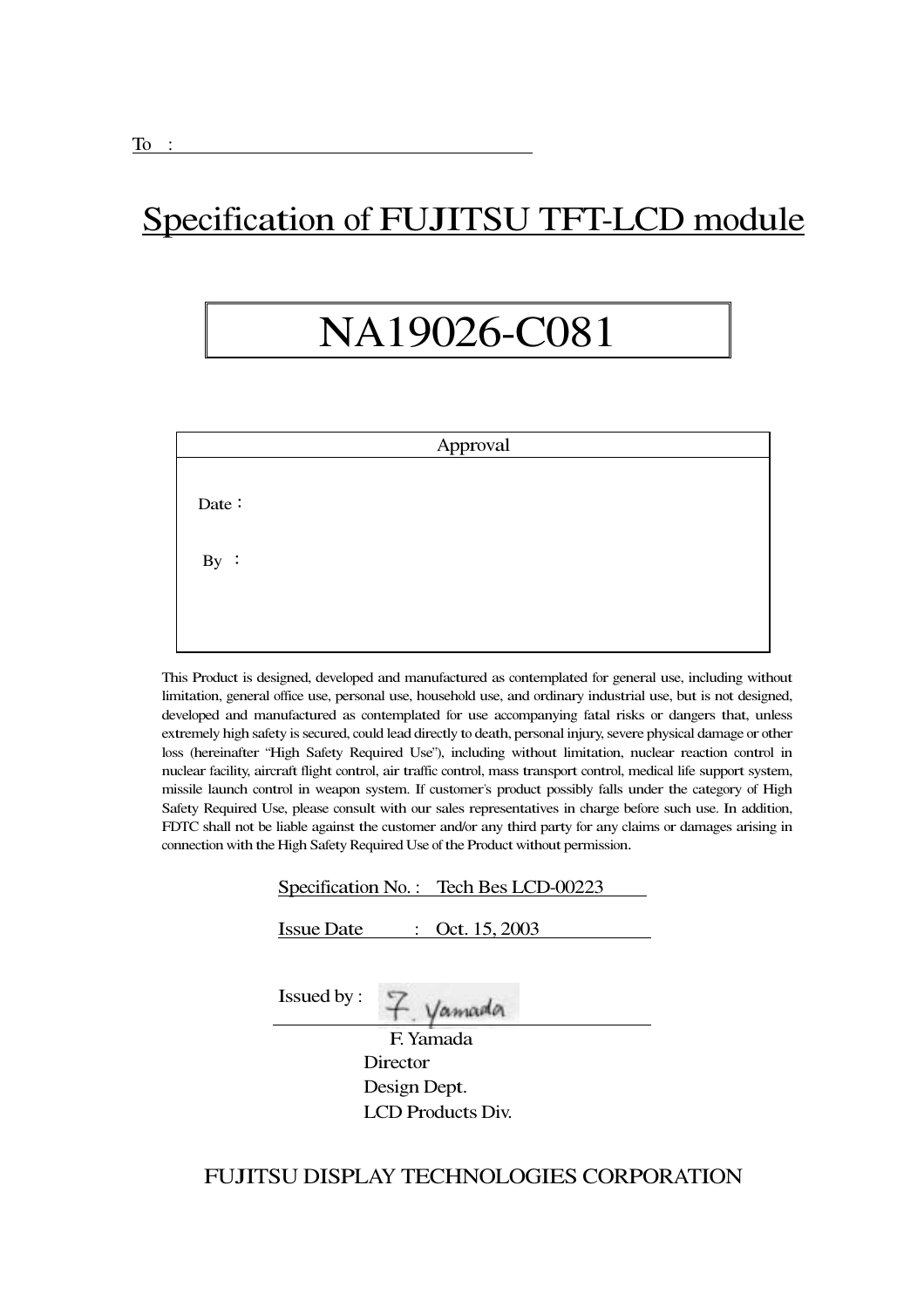|   |                                     |                         |              |                                | 2       |                    |        | 3                                             | 4              |             |
|---|-------------------------------------|-------------------------|--------------|--------------------------------|---------|--------------------|--------|-----------------------------------------------|----------------|-------------|
|   |                                     |                         |              |                                |         |                    |        |                                               | [NA19026-C081] |             |
| A |                                     |                         |              | TABLE OF CONTENTS              |         |                    |        |                                               |                |             |
|   |                                     |                         |              |                                |         |                    |        |                                               |                |             |
|   |                                     |                         |              | 2. PRODUCT NAME AND MODEL NAME |         |                    |        |                                               |                |             |
|   |                                     |                         |              |                                |         |                    |        |                                               |                |             |
|   |                                     |                         |              |                                |         |                    |        |                                               |                |             |
|   |                                     |                         |              |                                |         |                    |        |                                               |                |             |
|   |                                     |                         |              |                                |         |                    |        |                                               |                |             |
| B |                                     |                         |              |                                |         |                    |        |                                               |                | B           |
|   |                                     |                         |              |                                |         |                    |        |                                               |                |             |
|   |                                     |                         |              |                                |         |                    |        |                                               |                |             |
|   |                                     |                         |              |                                |         |                    |        |                                               |                |             |
|   |                                     |                         |              |                                |         |                    |        |                                               |                |             |
|   |                                     |                         |              | 10.INTERFACE SPECIFICATIONS    |         |                    |        |                                               |                |             |
|   |                                     |                         |              |                                |         |                    |        |                                               |                |             |
|   |                                     |                         |              |                                |         |                    |        |                                               |                |             |
| C |                                     |                         |              |                                |         |                    |        |                                               |                | $\mathbf C$ |
|   |                                     |                         |              |                                |         |                    |        |                                               |                |             |
|   |                                     |                         |              |                                |         |                    |        |                                               |                |             |
|   |                                     |                         |              | 11. BACKLIGHT SPECIFICATIONS   |         |                    |        |                                               |                |             |
|   |                                     |                         |              |                                |         |                    |        |                                               |                |             |
|   |                                     |                         |              |                                |         |                    |        |                                               |                |             |
|   |                                     |                         |              |                                |         |                    |        |                                               |                |             |
|   |                                     |                         |              |                                |         |                    |        |                                               |                |             |
| D |                                     |                         |              |                                |         |                    |        |                                               |                |             |
|   |                                     |                         |              |                                |         |                    |        |                                               |                | D           |
|   |                                     |                         |              |                                |         |                    |        |                                               |                |             |
|   |                                     |                         |              |                                |         |                    |        |                                               |                |             |
|   |                                     |                         |              |                                |         |                    |        |                                               |                |             |
|   |                                     |                         |              |                                |         |                    |        |                                               |                |             |
|   |                                     |                         |              |                                |         |                    |        |                                               |                |             |
|   |                                     |                         |              |                                |         |                    |        |                                               |                | Е           |
|   |                                     |                         |              |                                |         |                    |        |                                               |                |             |
|   |                                     |                         |              |                                |         |                    |        | NA19026-C081                                  |                |             |
|   |                                     |                         |              |                                |         |                    |        | Tech Bes LCD-00223                            | CUST.          |             |
|   | 02 2003 1015<br><b>DATE</b><br>EDIT | SEKIDO<br><b>DESIG.</b> | <b>CHECK</b> | TAKAHASHIYAMADA<br>APPR.       | add P19 | <b>DESCRIPTION</b> |        |                                               |                | F           |
|   | <b>DESIG.</b>                       | 20030926 Sekido         |              | <b>CHECK</b> Takahashi         |         | APPR.              | Yamada | FUJITSU DISPLAY TECHNOLOGIES  <br>CORPORATION | 1/             |             |
|   |                                     | ı                       |              |                                |         |                    |        |                                               |                |             |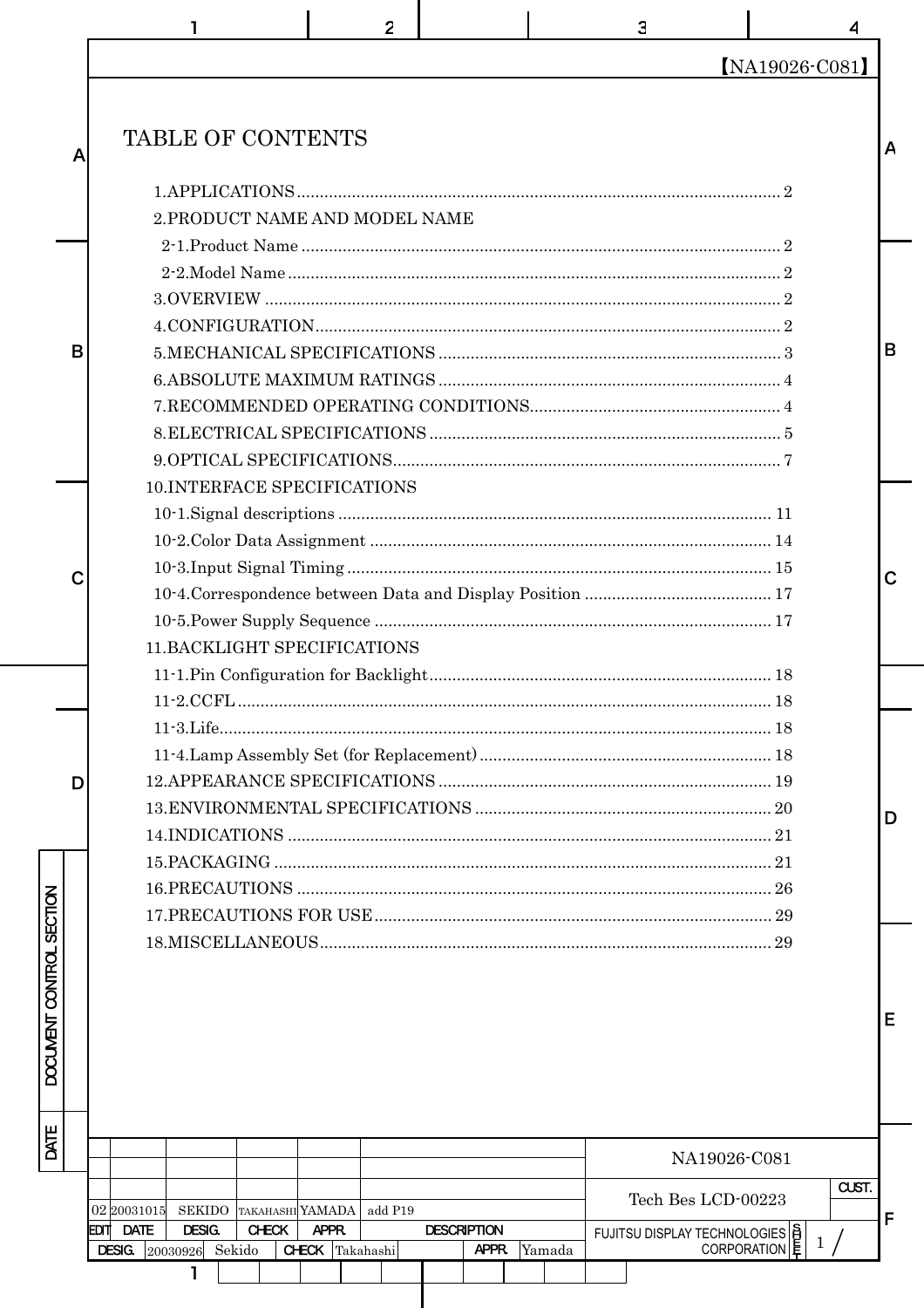|                          |                                                                                                                                                                         | 2                     |                             | 3                                                                                                                                                                                                                                                                                                                                                                              |                                                                     |             |
|--------------------------|-------------------------------------------------------------------------------------------------------------------------------------------------------------------------|-----------------------|-----------------------------|--------------------------------------------------------------------------------------------------------------------------------------------------------------------------------------------------------------------------------------------------------------------------------------------------------------------------------------------------------------------------------|---------------------------------------------------------------------|-------------|
|                          |                                                                                                                                                                         |                       |                             |                                                                                                                                                                                                                                                                                                                                                                                | [NA19026-C081]                                                      |             |
|                          | <b>1. APPLICATIONS</b>                                                                                                                                                  |                       |                             |                                                                                                                                                                                                                                                                                                                                                                                |                                                                     |             |
| A                        |                                                                                                                                                                         |                       |                             | This specification is applied to the 17.0 in. XGA-WIDE supported TFT-LCD module.                                                                                                                                                                                                                                                                                               |                                                                     | A           |
|                          | 2. PRODUCT NAME AND MODEL NAME                                                                                                                                          |                       |                             |                                                                                                                                                                                                                                                                                                                                                                                |                                                                     |             |
|                          | 2-1. Product Name: LCD Module                                                                                                                                           |                       |                             |                                                                                                                                                                                                                                                                                                                                                                                |                                                                     |             |
|                          | 2-2. Model Name                                                                                                                                                         | : $NA19026-C081$      |                             |                                                                                                                                                                                                                                                                                                                                                                                |                                                                     |             |
| B                        |                                                                                                                                                                         |                       |                             |                                                                                                                                                                                                                                                                                                                                                                                |                                                                     | B           |
|                          | 3. OVERVIEW<br>(Non-interlace).                                                                                                                                         |                       |                             | This LCD module has a TFT active matrix type liquid crystal panel 1280×768 pixels, and<br>diagonal size of 43cm (17.0-inch). This module supports 1280×768 XGA-WIDE mode                                                                                                                                                                                                       |                                                                     |             |
|                          | timing.<br>The power supply of this LCD module is +5V DC.                                                                                                               |                       |                             | This LCD has a XGA-WIDE-capable 1ch-LVDS interface and can display 16 million colors.<br>By timing control signal, images are displayed on the screen at given value under specified<br>Control signals to this LCD module are ENAB (Data enable signal), DCLK signal and RGB<br>data signal. Data signal is transmitted with single port. $(8 \text{ bit for each } R, G, B)$ |                                                                     | $\mathbf C$ |
|                          | <b>4. CONFIGURATION</b>                                                                                                                                                 |                       |                             |                                                                                                                                                                                                                                                                                                                                                                                |                                                                     |             |
| D                        | these components are integrated in a LCD module.<br>Cold-cathode fluorescent tube and lamp holder are replaceable.<br>Fig.4-1 shows a block diagram of this LCD module. |                       |                             | This LCD module consists of a color TFT-LCD panel that mounted with TFT driver ICs, a<br>cold-cathode fluorescent tube back-light, a LVDS interface PCB, a structure and a bezel. And                                                                                                                                                                                          |                                                                     | D           |
|                          |                                                                                                                                                                         |                       |                             |                                                                                                                                                                                                                                                                                                                                                                                |                                                                     |             |
| DOCUMENT CONTROL SECTION |                                                                                                                                                                         |                       |                             |                                                                                                                                                                                                                                                                                                                                                                                |                                                                     | Е           |
| DATE                     |                                                                                                                                                                         |                       |                             |                                                                                                                                                                                                                                                                                                                                                                                | NA19026-C081                                                        |             |
|                          |                                                                                                                                                                         |                       |                             |                                                                                                                                                                                                                                                                                                                                                                                | CUST.<br>Tech Bes LCD-00223                                         |             |
|                          | <b>DATE</b><br>DESIG.<br><b>CHECK</b><br>EDIT<br>DESIG.                                                                                                                 | APPR.<br><b>CHECK</b> | <b>DESCRIPTION</b><br>APPR. |                                                                                                                                                                                                                                                                                                                                                                                | FUJITSU DISPLAY TECHNOLOGIES  S<br> CORPORATION<br>$\boldsymbol{2}$ | F           |
|                          | 1                                                                                                                                                                       |                       |                             |                                                                                                                                                                                                                                                                                                                                                                                |                                                                     |             |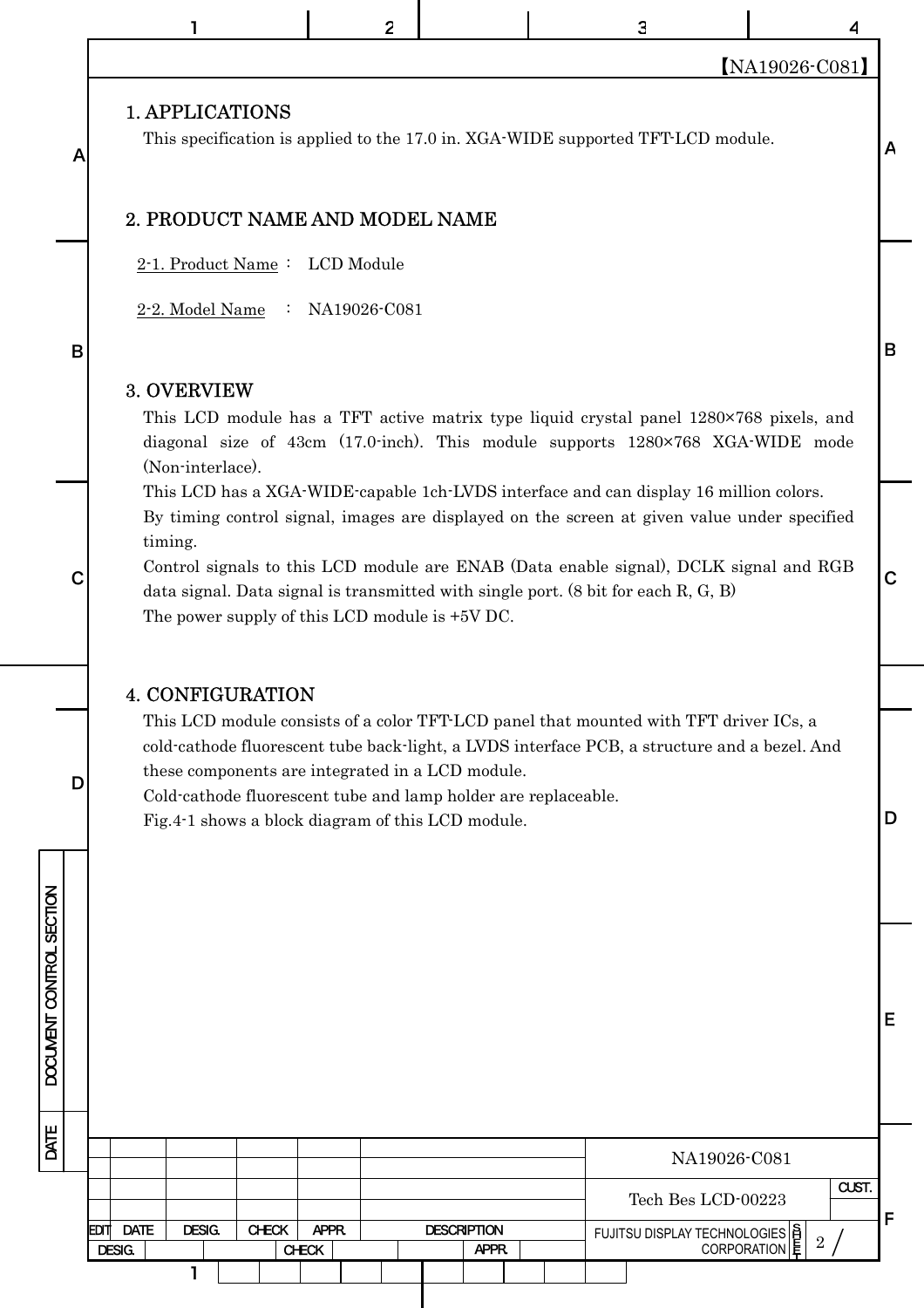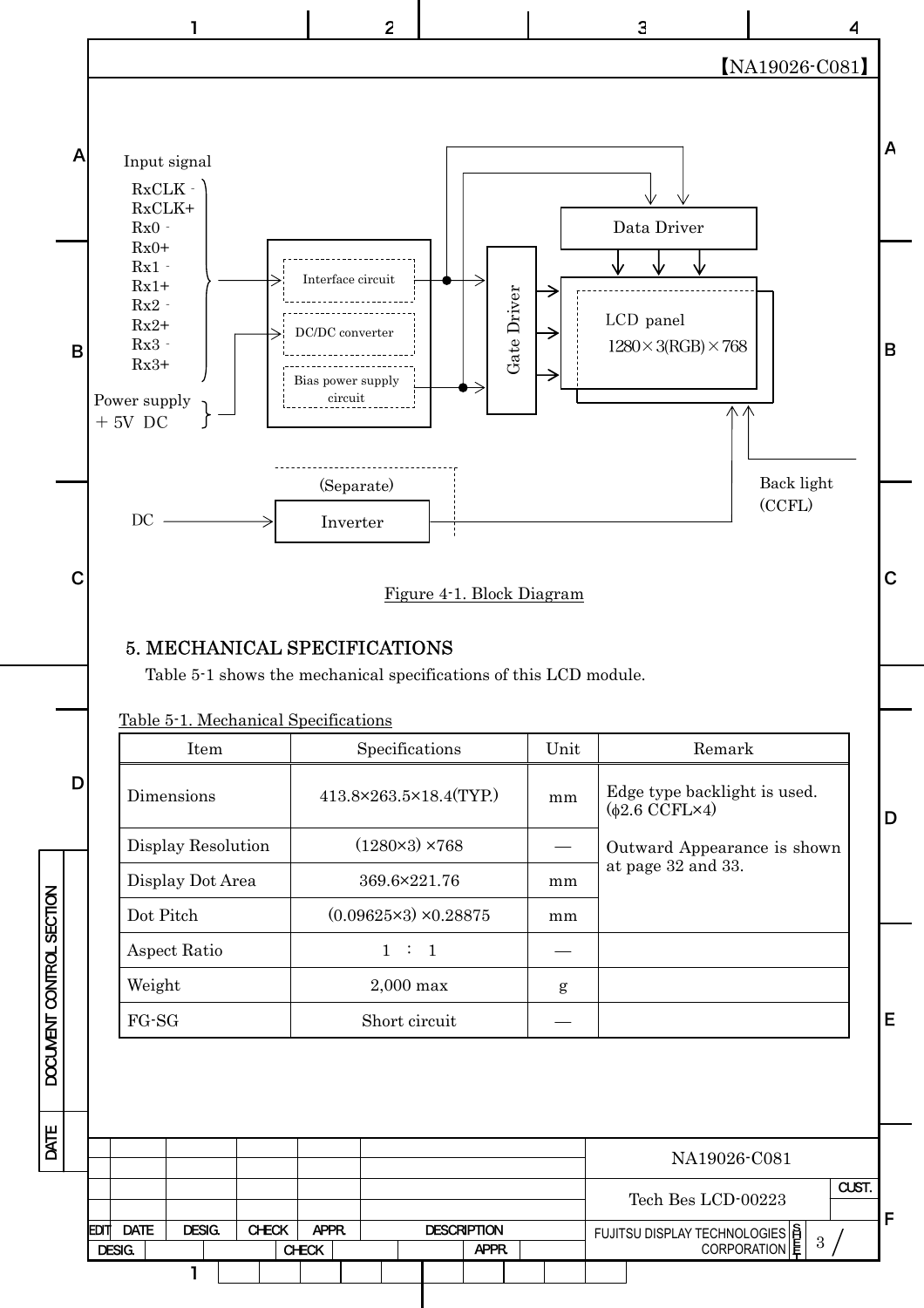|              |                                                                                                                                              | $\overline{2}$ |          |        |      | $\mathbf{3}$ |                | ◢              |                |
|--------------|----------------------------------------------------------------------------------------------------------------------------------------------|----------------|----------|--------|------|--------------|----------------|----------------|----------------|
|              |                                                                                                                                              |                |          |        |      |              |                | [NA19026-C081] |                |
| $\mathsf{A}$ | <b>6. ABSOLUTE MAXIMUM RATINGS</b><br>Table 6-1 shows the absolute maximum rating of this LCD module.<br>Table 6-1. Absolute Maximum Ratings |                |          |        |      |              |                |                | $\mathsf{A}$   |
|              | Item                                                                                                                                         |                | Symbol   | MIN.   | TYP. | MAX.         | Unit           |                |                |
|              | Supply Voltage                                                                                                                               |                | $V_{CC}$ | $-0.3$ |      | 6.0          | $\overline{V}$ |                |                |
|              | Input Voltage                                                                                                                                |                | $V_{IN}$ | $-0.3$ |      | $Vec+0.3$    | V              |                |                |
| B            |                                                                                                                                              |                |          |        |      |              |                |                | $\overline{B}$ |

### 7. RECOMMENDED OPERATING CONDITIONS

Table 7-1 shows the recommended operating conditions of this LCD module.

Table 7-1. Recommended Operating Conditions

D

|         | Item                 | Symbol       | MIN. | TYP.              | MAX.    | Unit    |               |
|---------|----------------------|--------------|------|-------------------|---------|---------|---------------|
| ⌒∣<br>◡ | Supply Voltage       | $V_{\rm CC}$ | 4.75 | 5.0               | 5.25    |         | $\sim$<br>. U |
|         | Ripple Voltage (Vcc) | $V_{\rm RP}$ |      | $\hspace{0.05cm}$ | $100\,$ | $mVp-p$ |               |

D

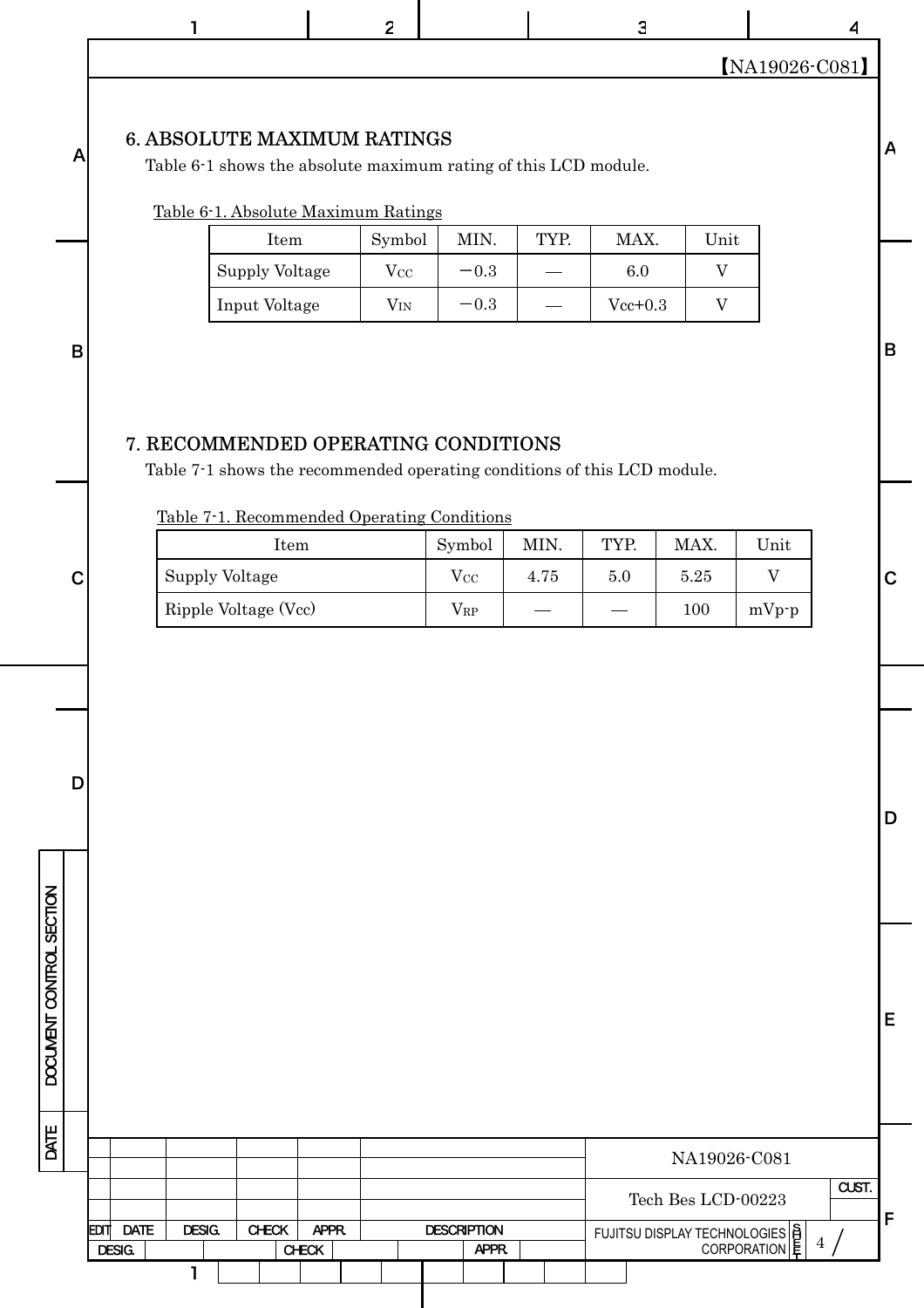1 2 | 3 | 4

【NA19026-C081】

#### 8. ELECTRICAL SPECIFICATIONS

Table 8-1 shows the electrical specifications of this LCD module.

Table 8-1. Electrical Specifications

|                   |              | Item                             | Symbol          | Condition                               | MIN.                     | TYP. | MAX.               | Unit           | Remark      |   |
|-------------------|--------------|----------------------------------|-----------------|-----------------------------------------|--------------------------|------|--------------------|----------------|-------------|---|
|                   |              | Supply Current                   | $_{\rm{Lcc}}$   | $V_{CC=}+5.0\pm0.25V$                   |                          | 680  | 900                | mA             | $*_{1}$     |   |
|                   |              | "H" Level Logic Input<br>Voltage | V <sub>IH</sub> | $Vss=0V$<br>DCLK=32.498MHz              | $0.7\times$<br>$\rm Vcc$ |      | $V_{CC+}$<br>0.3   | V              | $*_{2}$     |   |
| В                 |              | "L" Level Logic Input<br>Voltage | $V_{IL}$        |                                         | <b>GND</b>               |      | $0.3\times$<br>Vcc | $\overline{V}$ | $^{\star}2$ | B |
|                   |              | CCFL Turn on                     | V <sub>S</sub>  | $f_i = 50kHz$ ,<br>$Ta=25^{\circ}C$     |                          | 1230 | 1600               | <b>V</b> rms   |             |   |
|                   | <b>LIGHT</b> | Voltage                          |                 | $f = 50kHz$ ,<br>$Ta=0$ <sup>o</sup> C  |                          |      | 1600               |                |             |   |
|                   | <b>BACK</b>  | <b>Lighting Voltage</b>          | $V_{L}$         | $f = 50kHz$<br>$I = 10.5mA$             | 590                      | 630  | 670                | <b>V</b> rms   | $*_{4}$     |   |
|                   |              | <b>Lighting Frequency</b>        | $f_{\rm L}$     | $V_1 = 630V$ rms                        | 40                       | 50   | 60                 | kHz            |             |   |
| $\mathsf{C}\vert$ | $*3$         | Tube Current                     | Ł               | $f_{\rm I} = 50kHz$<br>$V_1 = 630V$ rms | 9.5                      | 10.5 | 11.0               | mArms          | $*_{4}$     | C |

(\*1) Typical current value is measured when gray scale (vertical 256 levels) is displayed at Vcc=5.0V. Maximum current value is measured when stripes with respect to each RGB dot are displayed at Vcc=5.0V. Without rush current.

(\*2) Timing control circuit input voltage

D

DOCUMENT CONTROL SECTION

A

B

|       | (*3) Backlight specifications are valid when using a suitable inverter such as the "FLCV-15" of |  |  |  |  |  |  |
|-------|-------------------------------------------------------------------------------------------------|--|--|--|--|--|--|
| FDTC. |                                                                                                 |  |  |  |  |  |  |

 $(*4)$  Tube current  $(I_L)$  shows the value of the current and voltage that is consumed at one lamp. (4 tubes/unit) This LCD module has 4 lamps. Each 2 lamps are placed at upper and lower side of the display.

2 lamps are connected in parallel. Each low voltage terminals (GND side) are bound into 1 line cable.

(See 11-1. Pin configuration for backlight)

DATE DOCUMENT CONTROL SECTION DATE NA19026-C081 CUST. Tech Bes LCD-00223 F EDIT DATE DESIG. CHECK APPR. DESCRIPTION FUJITSU DISPLAY TECHNOLOGIES  $\begin{bmatrix} 8 \\ 1 \\ 2 \end{bmatrix}$  5 5 CORPORATION DESIG. CHECK CHECK APPR. 1

A

D

E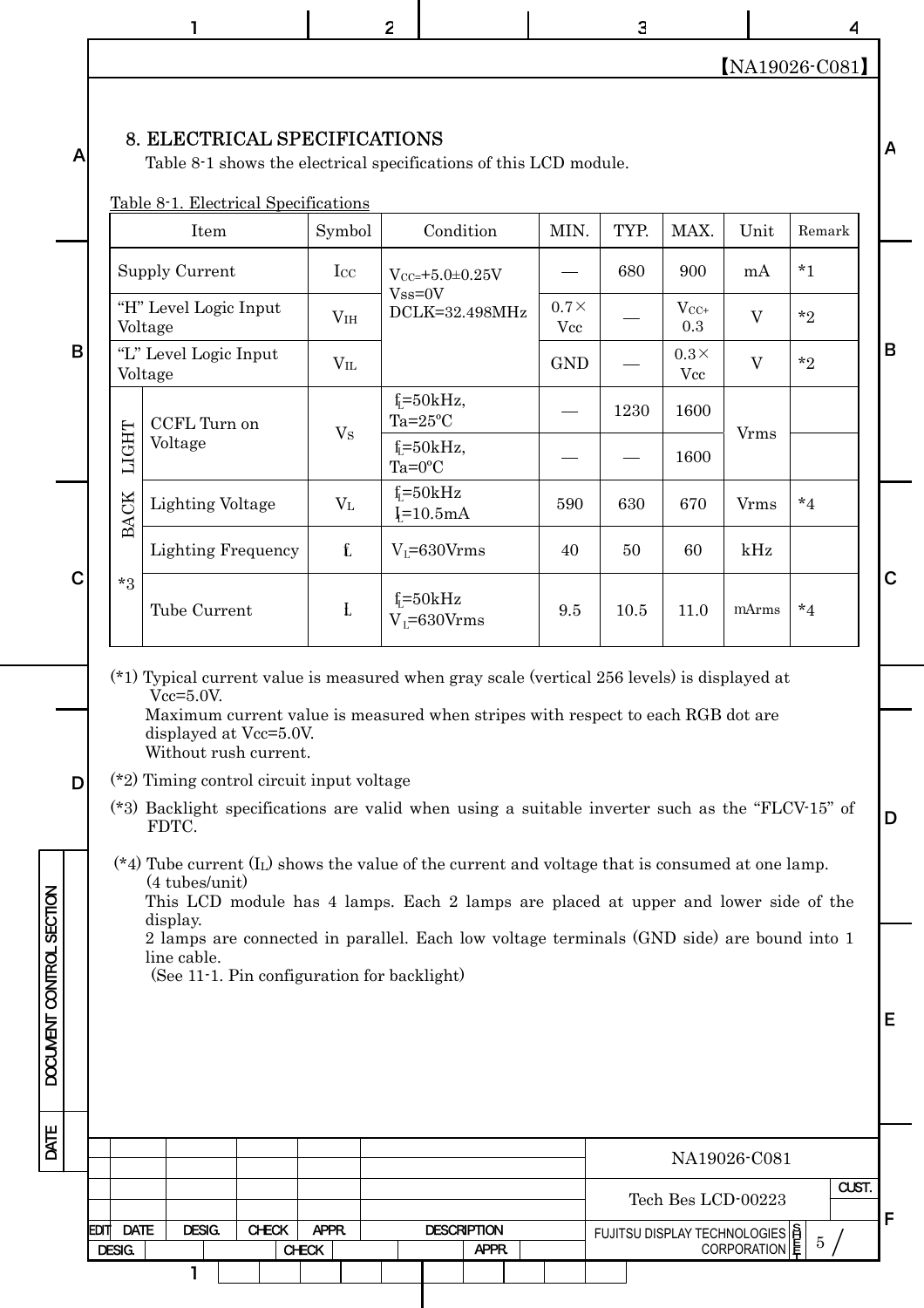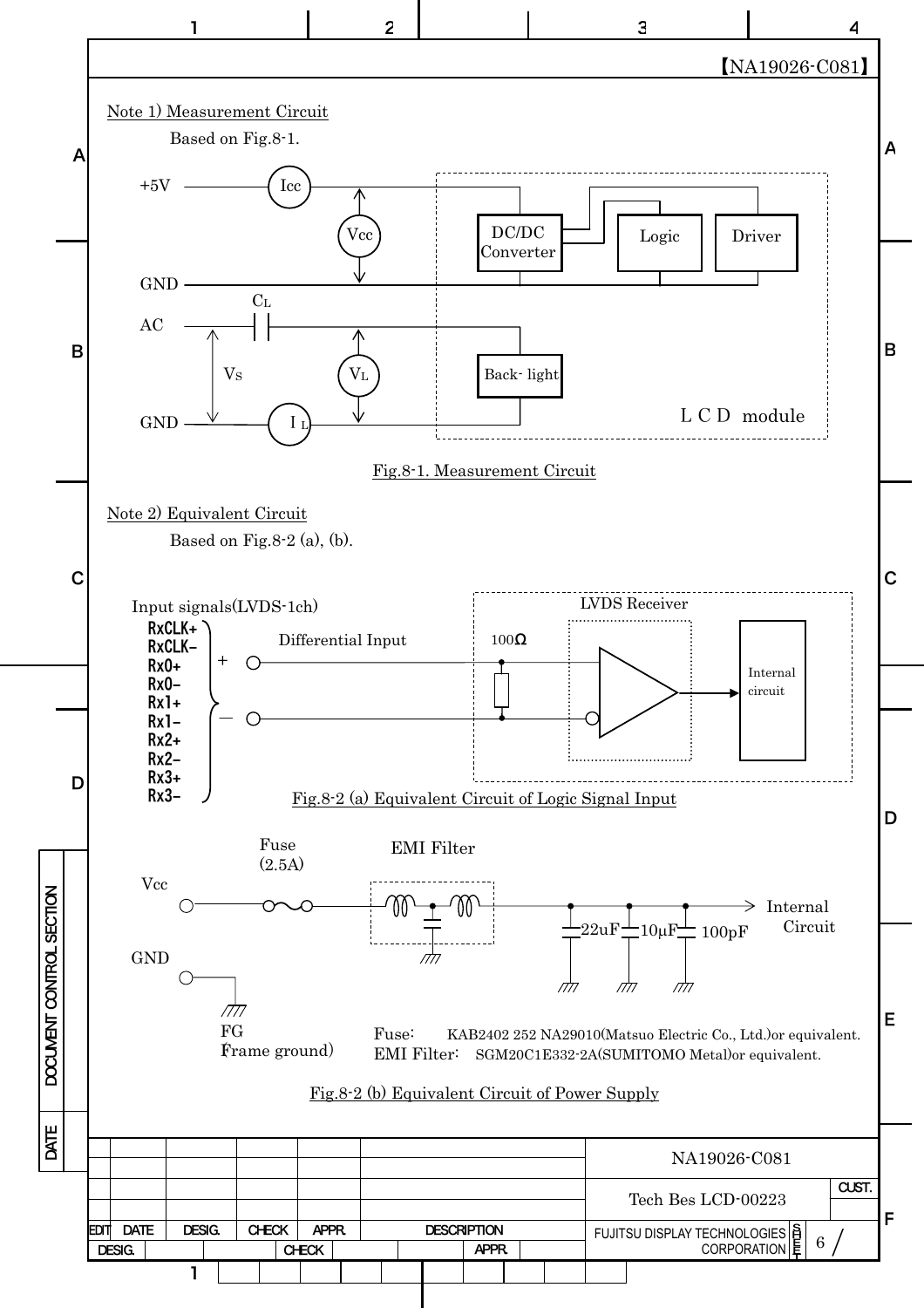|                          |      |                                                                                                                                                                                                                                                                                                                                                                                                                                                                                                                                                                                                                                             | ı                                                             |              |                              | $\overline{c}$                                                                              |                            |                                              |           |                                   | 3          |                                                 |                       | 4                |             |
|--------------------------|------|---------------------------------------------------------------------------------------------------------------------------------------------------------------------------------------------------------------------------------------------------------------------------------------------------------------------------------------------------------------------------------------------------------------------------------------------------------------------------------------------------------------------------------------------------------------------------------------------------------------------------------------------|---------------------------------------------------------------|--------------|------------------------------|---------------------------------------------------------------------------------------------|----------------------------|----------------------------------------------|-----------|-----------------------------------|------------|-------------------------------------------------|-----------------------|------------------|-------------|
|                          |      |                                                                                                                                                                                                                                                                                                                                                                                                                                                                                                                                                                                                                                             |                                                               |              |                              |                                                                                             |                            |                                              |           |                                   |            |                                                 |                       | NA19026-C081     |             |
| A                        |      |                                                                                                                                                                                                                                                                                                                                                                                                                                                                                                                                                                                                                                             | Table 9-1. Optical Specifications                             |              |                              | 9. OPTICAL SPECIFICATIONS<br>Table 9-1 shows the optical specifications of this LCD module. |                            |                                              |           |                                   |            |                                                 |                       | $Ta=25^{\circ}C$ | A           |
|                          |      |                                                                                                                                                                                                                                                                                                                                                                                                                                                                                                                                                                                                                                             | Item                                                          |              | Symbol                       | Condition                                                                                   |                            | Specifications<br>MIN.<br>TYP.<br><b>MAX</b> |           |                                   | Unit       |                                                 | Remark<br><b>Note</b> |                  |             |
|                          |      | Visual                                                                                                                                                                                                                                                                                                                                                                                                                                                                                                                                                                                                                                      | Horizontal                                                    |              | $\theta_{\rm L,R}$           | $CR \ge 10$                                                                                 |                            | $\theta_{U,D}=0^{\circ}$                     | 85        |                                   |            | deg                                             |                       | (1)(2)<br>(3)(5) |             |
|                          |      | Angle                                                                                                                                                                                                                                                                                                                                                                                                                                                                                                                                                                                                                                       | Vertical                                                      |              | $\theta_{U,D}$               |                                                                                             |                            | $\theta_{L,R} = 0^{\circ}$                   | 85        |                                   |            | deg                                             |                       | (6)              |             |
|                          |      |                                                                                                                                                                                                                                                                                                                                                                                                                                                                                                                                                                                                                                             | Contrast Ratio                                                |              | CR                           | $\theta_{L,R,U,D} = 0^{\circ}$                                                              |                            |                                              | 350       | 600                               |            |                                                 | White/<br>Black       | (1)(2)<br>(3)(5) |             |
| B                        |      | Response<br>Time(ON)                                                                                                                                                                                                                                                                                                                                                                                                                                                                                                                                                                                                                        |                                                               |              | $t_{on}$                     | $\theta_{L,R,}$<br>$_{U,D}=0^{\circ}$                                                       |                            | $Ta=25^{\circ}C$                             |           | 15                                | 30         | ms                                              |                       | (1)<br>(4)       | B           |
|                          |      | $(B\rightarrow W)$<br>Response                                                                                                                                                                                                                                                                                                                                                                                                                                                                                                                                                                                                              |                                                               |              |                              |                                                                                             |                            | $Ta=0$ <sup>o</sup> C                        |           | 50                                | 100        | ms                                              |                       | (5)              |             |
|                          |      | Time(OFF)                                                                                                                                                                                                                                                                                                                                                                                                                                                                                                                                                                                                                                   |                                                               |              | $t_{\rm off}$                | $\theta_{L,R}$<br>$U.D = 0^{\circ}$                                                         |                            | $Ta=25^{\circ}C$<br>$Ta=0$ <sup>o</sup> C    |           | 10<br>50                          | 25<br>100  | ms                                              |                       |                  |             |
|                          |      | $(W \rightarrow B)$                                                                                                                                                                                                                                                                                                                                                                                                                                                                                                                                                                                                                         |                                                               |              |                              |                                                                                             |                            |                                              |           |                                   |            | ms                                              |                       | (1)(5)           |             |
|                          |      | <b>Brightness</b><br><b>Brightness</b>                                                                                                                                                                                                                                                                                                                                                                                                                                                                                                                                                                                                      |                                                               |              | $\bf I$<br>$\Delta \text{I}$ | $\theta_{L,R,U,D}=0^{\circ}$<br>$V_{CC}=5V$ ,                                               |                            |                                              | 350<br>75 | 450                               |            | cd/m <sup>2</sup><br>$\%$                       | White<br>$*_{1}$      | (1)(5)           |             |
|                          |      | Uniformity                                                                                                                                                                                                                                                                                                                                                                                                                                                                                                                                                                                                                                  |                                                               |              |                              | $I_L = 10.5mA$<br>(at maximum                                                               |                            |                                              | 0.283     | 0.313                             | 0.343      |                                                 |                       | (7)<br>(1)       |             |
| C                        |      | X<br>Chromaticity<br>W<br>brightness)<br>Y                                                                                                                                                                                                                                                                                                                                                                                                                                                                                                                                                                                                  |                                                               |              |                              |                                                                                             |                            |                                              | 0.299     | 0.329                             | 0.359      |                                                 |                       | (5)              | $\mathbf C$ |
|                          |      |                                                                                                                                                                                                                                                                                                                                                                                                                                                                                                                                                                                                                                             |                                                               | $\mathbf R$  |                              | Red                                                                                         |                            |                                              |           | 0.65, 0.34 Typ.                   |            |                                                 |                       |                  |             |
|                          |      |                                                                                                                                                                                                                                                                                                                                                                                                                                                                                                                                                                                                                                             | G<br>(x, y)                                                   |              |                              |                                                                                             | Green<br>$0.30, 0.59$ Typ. |                                              |           |                                   |            |                                                 |                       |                  |             |
|                          |      |                                                                                                                                                                                                                                                                                                                                                                                                                                                                                                                                                                                                                                             |                                                               | $\bf{B}$     |                              |                                                                                             |                            | Blue                                         |           | $0.15, 0.14$ Typ.                 |            |                                                 |                       |                  |             |
|                          |      | $\gamma$ -curve<br>$\gamma$                                                                                                                                                                                                                                                                                                                                                                                                                                                                                                                                                                                                                 |                                                               |              |                              |                                                                                             |                            |                                              |           | 2.4 Typ.                          |            |                                                 |                       |                  |             |
|                          |      |                                                                                                                                                                                                                                                                                                                                                                                                                                                                                                                                                                                                                                             | LCD Panel Type                                                |              |                              |                                                                                             |                            |                                              | TFT Color |                                   |            |                                                 |                       |                  |             |
| D                        |      |                                                                                                                                                                                                                                                                                                                                                                                                                                                                                                                                                                                                                                             | Display Mode                                                  |              |                              |                                                                                             |                            |                                              |           | Normally Black VA                 |            |                                                 |                       |                  |             |
|                          |      |                                                                                                                                                                                                                                                                                                                                                                                                                                                                                                                                                                                                                                             | Wide Viewing Angle Technology<br><b>Optimum Viewing Angle</b> |              |                              |                                                                                             |                            |                                              |           | MVA-Premium                       | (symmetry) |                                                 |                       | (6)              | D           |
|                          |      |                                                                                                                                                                                                                                                                                                                                                                                                                                                                                                                                                                                                                                             | Display Color                                                 |              |                              |                                                                                             |                            |                                              |           | 16 million (each 6-bit+2-bit FRC) |            |                                                 |                       |                  |             |
|                          |      |                                                                                                                                                                                                                                                                                                                                                                                                                                                                                                                                                                                                                                             | Color of non-display area                                     |              |                              |                                                                                             |                            |                                              | Black     |                                   |            |                                                 |                       |                  |             |
|                          |      |                                                                                                                                                                                                                                                                                                                                                                                                                                                                                                                                                                                                                                             | <b>Surface Treatment</b>                                      |              |                              |                                                                                             |                            |                                              |           |                                   |            |                                                 |                       |                  |             |
| DOCUMENT CONTROL SECTION |      | (*1) Specified value is measured in $20 \sim 30$ minutes after lighting on (LCD module single).<br>A required value may not be achieved on condition that LCD module is built in the cabinet because of<br>its radiation.<br>All items without "Brightness Uniformity" are measured at the center of display board.<br>Е<br>(Note1) CS-1000 (MINOLTA Co., Ltd.), BM-5A(Topcon) or equivalent luminance colorimeter should be<br>used for the measurement.<br>Field=2°, L=500mm<br>· The specified value of viewing angle, contrast, brightness, brightness uniformity and<br>chromaticity are under the dark room condition (1lux or less). |                                                               |              |                              |                                                                                             |                            |                                              |           |                                   |            |                                                 |                       |                  |             |
| DATE                     |      |                                                                                                                                                                                                                                                                                                                                                                                                                                                                                                                                                                                                                                             |                                                               |              |                              |                                                                                             |                            |                                              |           |                                   |            |                                                 |                       |                  |             |
|                          |      |                                                                                                                                                                                                                                                                                                                                                                                                                                                                                                                                                                                                                                             |                                                               |              |                              |                                                                                             |                            |                                              |           |                                   |            | NA19026-C081                                    |                       | CUST.            |             |
|                          |      |                                                                                                                                                                                                                                                                                                                                                                                                                                                                                                                                                                                                                                             |                                                               |              |                              |                                                                                             |                            |                                              |           |                                   |            | Tech Bes LCD-00223                              |                       |                  | F           |
|                          | EDIT | <b>DATE</b><br>DESIG.                                                                                                                                                                                                                                                                                                                                                                                                                                                                                                                                                                                                                       | <b>DESIG.</b>                                                 | <b>CHECK</b> | <b>APPR</b><br><b>CHECK</b>  |                                                                                             |                            | <b>DESCRIPTION</b><br>APPR.                  |           |                                   |            | FUJITSU DISPLAY TECHNOLOGIES  S<br> CORPORATION |                       | $7\phantom{.}$   |             |
|                          |      |                                                                                                                                                                                                                                                                                                                                                                                                                                                                                                                                                                                                                                             | 1                                                             |              |                              |                                                                                             |                            |                                              |           |                                   |            |                                                 |                       |                  |             |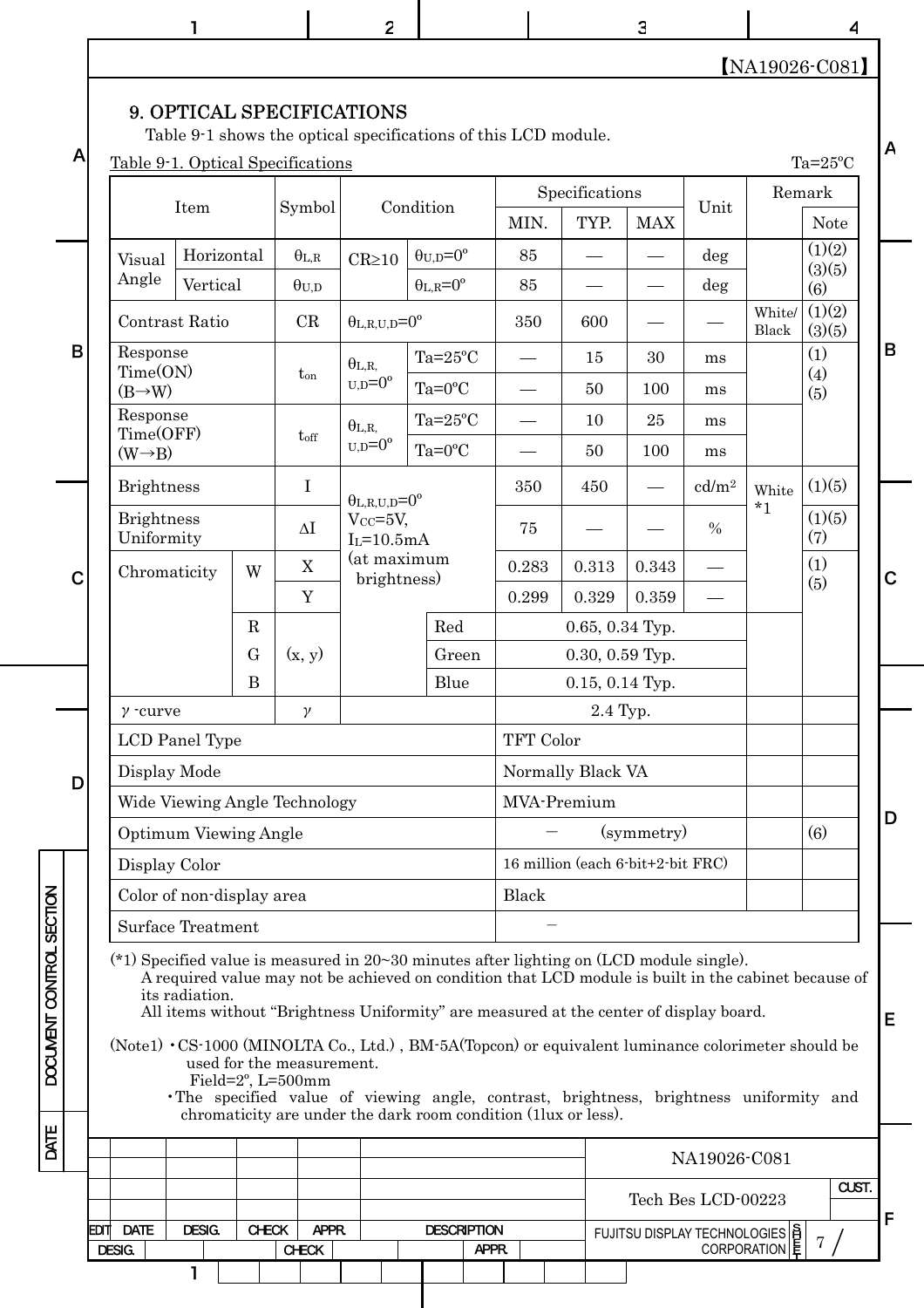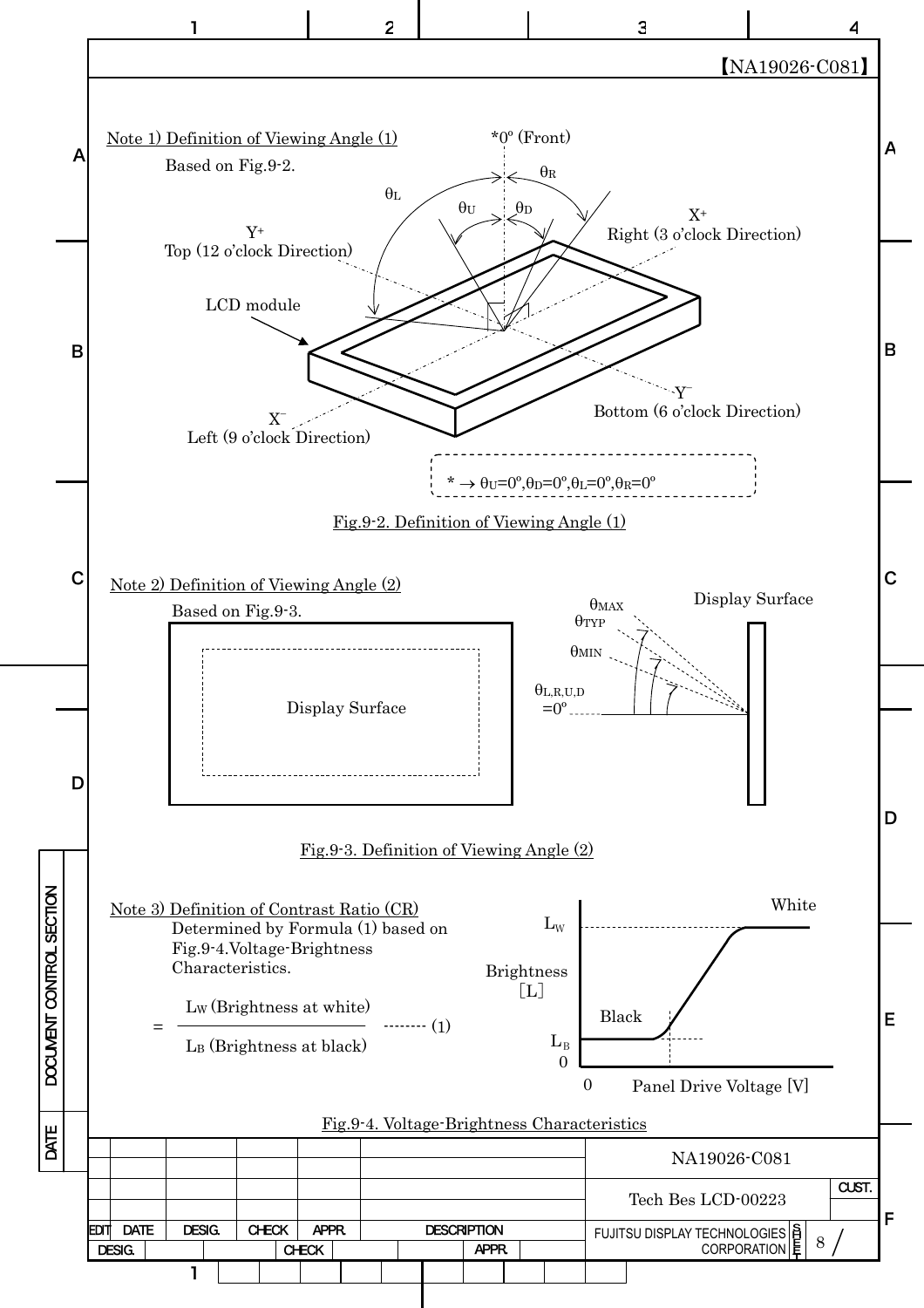![](_page_9_Figure_0.jpeg)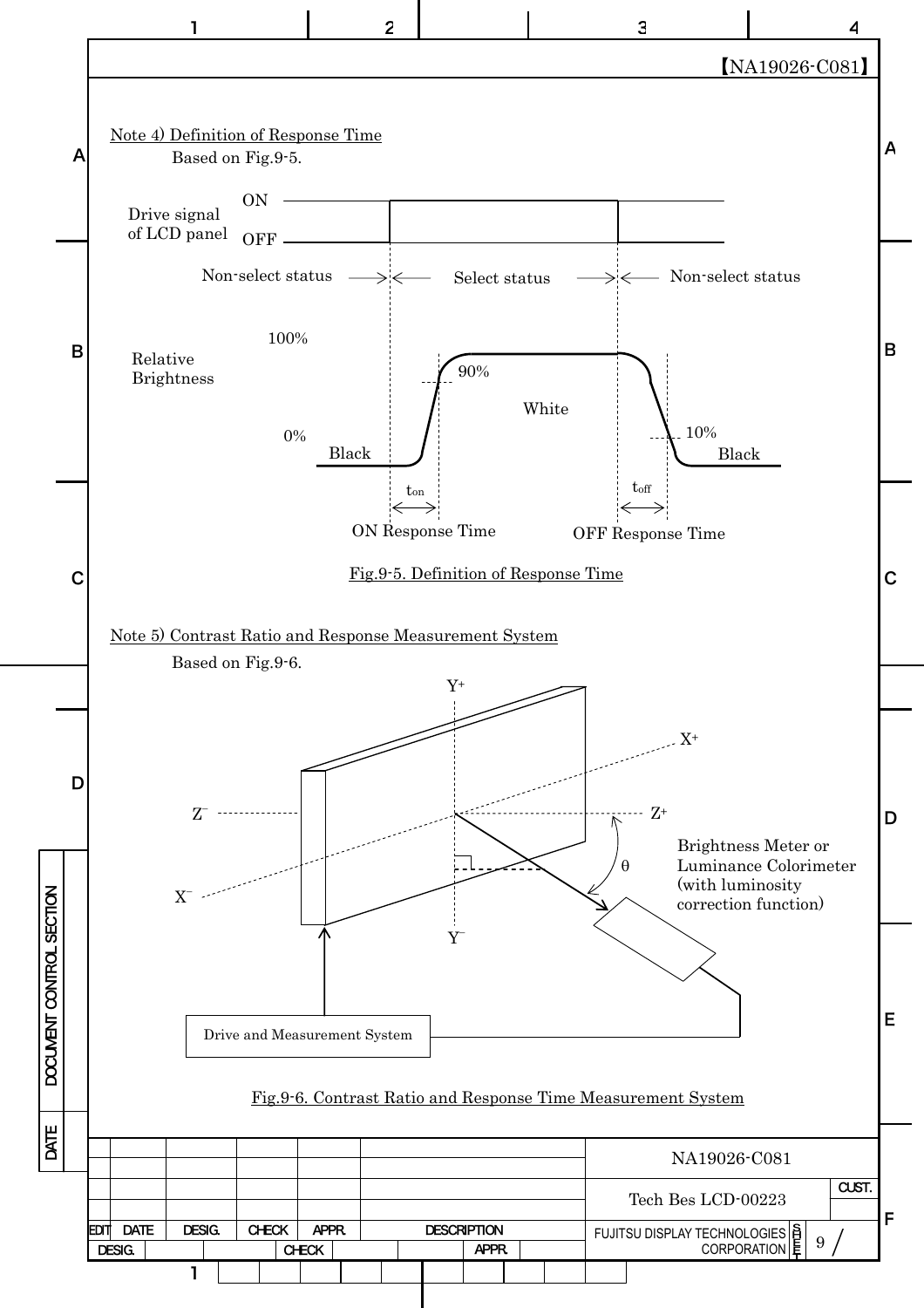![](_page_10_Figure_0.jpeg)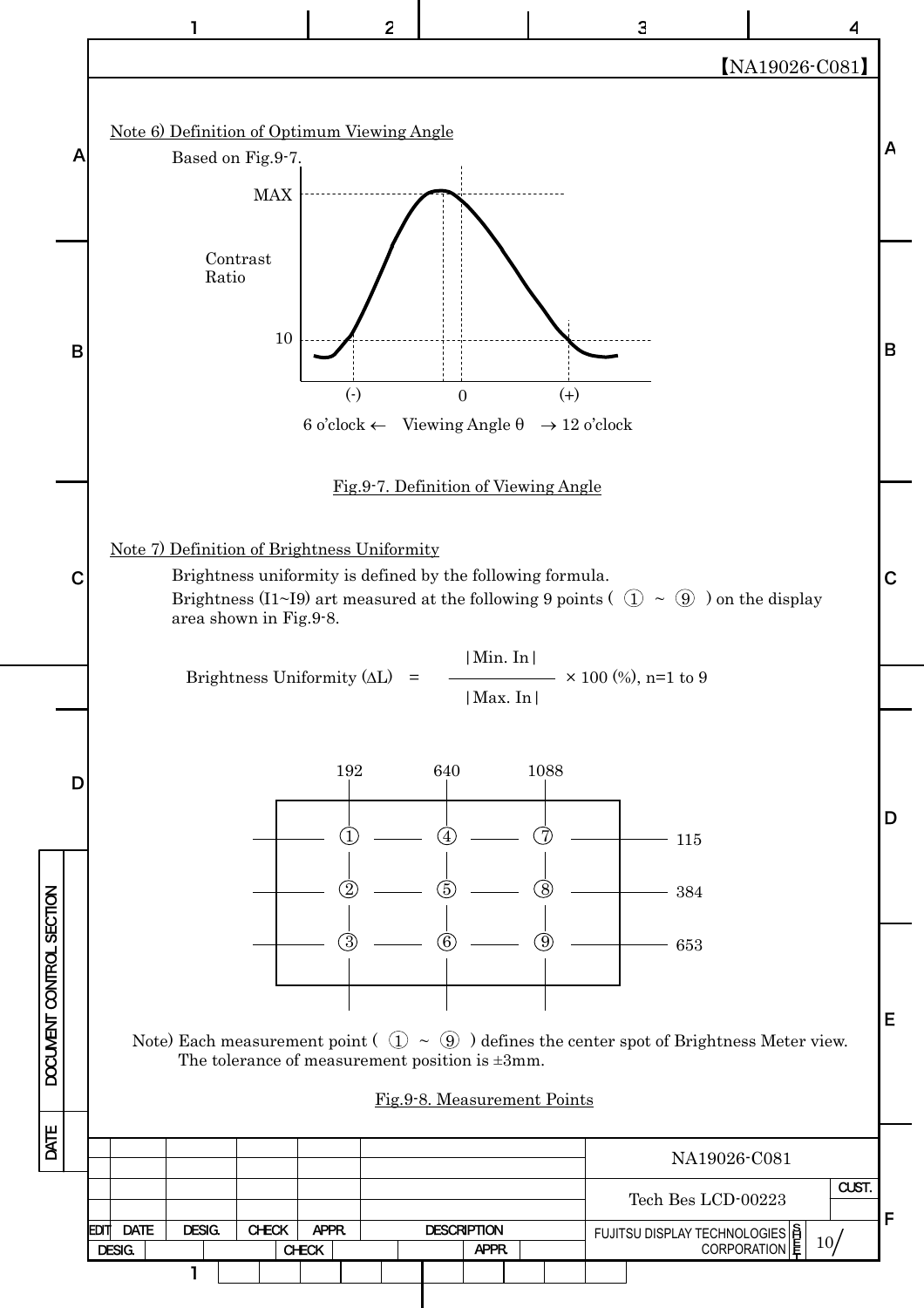$\overline{2}$ 

[NA19026-C081]

 $\overline{\mathbf{A}}$ 

 $\overline{A}$ 

 $\mathsf B$ 

 $\mathbf C$ 

D

E

 $\mathbf{3}$ 

#### 10. INTERFACE SPECIFICATIONS

#### 10-1-1. Signal descriptions

 $\mathbf{I}$ 

 $\overline{A}$ 

B

 $\mathbf C$ 

D

DOCUMENT CONTROL SECTION

Table 10-1 shows the description and configuration of Interface signals (CN1).

Table 10-1-1. Interface signals (CN1)

| Pin<br>No.     | Symbol            | $\rm I/O$ | Function                             |
|----------------|-------------------|-----------|--------------------------------------|
| 1              | <b>VDD</b>        |           | +5V Power suply                      |
| $\overline{2}$ | <b>VDD</b>        |           | +5V Power suply                      |
| 3              | <b>GND</b>        |           | Ground                               |
| $\overline{4}$ | <b>GND</b>        |           | Ground                               |
| 5              | RX <sub>0</sub> - |           | LVDS Receiver Signal(-)              |
| 6              | $RX0+$            |           | $LVDS$ Receiver Signal(+)            |
| 7              | <b>GND</b>        |           | Ground                               |
| 8              | $RX1-$            |           | <b>LVDS Receiver Signal(-)</b>       |
| 9              | $RX1+$            |           | $LVDS$ Receiver Signal(+)            |
| 10             | <b>GND</b>        |           | Ground                               |
| 11             | $RX2-$            |           | <b>LVDS Receiver Signal(-)</b>       |
| 12             | $RX2+$            |           | $LVDS$ Receiver Signal(+)            |
| 13             | <b>GND</b>        |           | Ground                               |
| 14             | <b>RXCLK-</b>     |           | <b>LVDS Receiver Clock Signal(-)</b> |
| 15             | RXCLK+            |           | LVDS Receiver Clock Signal(+)        |
| 16             | <b>GND</b>        |           | Ground                               |
| 17             | $RX3-$            |           | <b>LVDS Receiver Signal(-)</b>       |
| 18             | $RX3+$            |           | LVDS Receiver Signal $(+)$           |
| 19             | <b>GND</b>        |           | Ground                               |
|                | Data Mapping      | T         | Low : table $10-1-2$                 |
| 20             | Select Input      |           | Open or Hi: table 10-1-3             |

![](_page_11_Figure_7.jpeg)

Lower side

Connector : D14H-20P-1.25H(HIROSE) User's connector : DF14-20S-1.25 (HIROSE)

Note) When using a interface connector other than the recommended one, a defect in the initial stage or a problem concerning long term reliabiliting may occur.

| $\mathbf{L}$ |                                         |  |              |       |       |  |                             |  |                                                                                                      |  | NA19026-C081       |       |  |
|--------------|-----------------------------------------|--|--------------|-------|-------|--|-----------------------------|--|------------------------------------------------------------------------------------------------------|--|--------------------|-------|--|
|              |                                         |  |              |       |       |  |                             |  |                                                                                                      |  | Tech Bes LCD-00223 | CUST. |  |
|              | DESIG.<br><b>DATE</b><br>EDIT<br>DESIG. |  | <b>CHECK</b> | CHECK | APPR. |  | <b>DESCRIPTION</b><br>APPR. |  | FUJITSU DISPLAY TECHNOLOGIES $\left \frac{S}{H}\right $ CORPORATION $\left \frac{S}{K}\right $<br>11 |  | Е                  |       |  |
|              |                                         |  |              |       |       |  |                             |  |                                                                                                      |  |                    |       |  |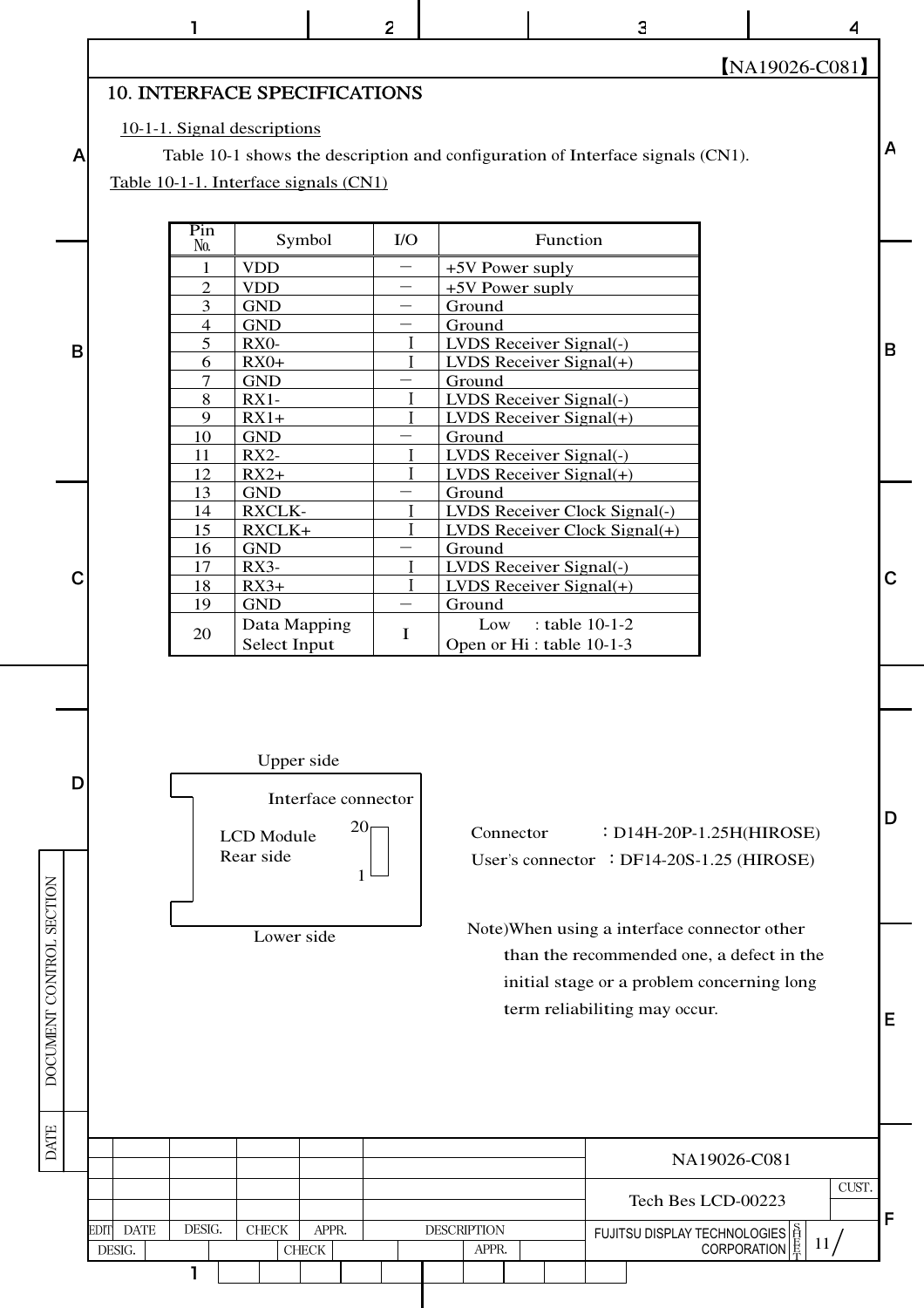|   |                |                            |                                  |                                   | $\overline{c}$                   |                     |                       |                                 |                             | 3                                                                             |                                    | 4     |              |
|---|----------------|----------------------------|----------------------------------|-----------------------------------|----------------------------------|---------------------|-----------------------|---------------------------------|-----------------------------|-------------------------------------------------------------------------------|------------------------------------|-------|--------------|
|   |                |                            |                                  |                                   |                                  |                     |                       |                                 |                             |                                                                               | $NA19026-C081$                     |       |              |
|   |                |                            |                                  | 10-1-2. LVDS Data Mapping 1       |                                  |                     |                       |                                 |                             |                                                                               |                                    |       |              |
|   |                |                            |                                  |                                   |                                  |                     |                       |                                 |                             | Table 10-1-2 shows the LVDS data mapping 1. (DataMappingSelectInput = $Low$ ) |                                    |       |              |
| A |                |                            |                                  |                                   |                                  |                     |                       |                                 |                             |                                                                               |                                    |       | A            |
|   |                |                            |                                  | Table 10-1-2. LVDS Data Mapping 1 |                                  |                     |                       |                                 |                             |                                                                               |                                    |       |              |
|   |                |                            | Transmitter                      |                                   |                                  | Interface connector |                       |                                 |                             | <b>Receiver</b>                                                               | LCD                                |       |              |
|   |                |                            | (DS900F385)                      | Symbol                            |                                  |                     |                       |                                 |                             | DS90CF386                                                                     | Cantral                            |       |              |
|   |                | Pin<br>51                  | <b>INPUT</b><br><b>ONKT</b>      | R <sub>0</sub>                    | Systemside                       | $P_{\text{in}}$     |                       | LCD module                      | Pin                         | <b>OUTPUT</b><br>$27$ RX $0$ JTO                                              | input<br>R <sub>0</sub>            |       |              |
|   |                | 52                         | <b>TANT</b>                      | R1                                |                                  |                     |                       |                                 | 29                          | <b>IRXOUTT</b>                                                                | R1                                 |       |              |
|   |                | 54                         | <b>SVIKT</b>                     | R2                                | <b>TXOUTO-</b><br><b>TXOUTO+</b> | 5<br>6              |                       | <b>RXO-</b><br>RX <sub>O+</sub> | $\boldsymbol{\mathfrak{D}}$ | <b>RXQUT2</b>                                                                 | R <sub>2</sub>                     |       |              |
|   |                | $\mathfrak{B}$             | <b>SUKT</b>                      | R <sub>3</sub>                    |                                  |                     |                       |                                 |                             | $\frac{32}{R}$ RX $\frac{1}{3}$                                               | R <sub>3</sub>                     |       |              |
| В |                | 56                         | <b>ANKT</b>                      | R4                                |                                  |                     |                       |                                 |                             | 33 RXQUT4                                                                     | R4                                 |       | B            |
|   |                | 2                          | <b>JUNT</b>                      | R <sub>7</sub>                    | TXOUT3-<br><b>TXOUT3+</b>        |                     | 17<br>$\overline{18}$ | RX3<br>RX3+                     |                             | 34 RXQUT5                                                                     | R7                                 |       |              |
|   |                | 3                          | <b>GUNT</b>                      | R <sub>5</sub>                    | <b>TXOUTO-</b>                   | 5                   |                       | <b>RXO-</b>                     |                             | 35 RXQUT6                                                                     | R <sub>5</sub>                     |       |              |
|   |                | 4                          | <b>TXINT</b>                     | G <sub>O</sub>                    | <b>TXOUTO+</b>                   | 6                   |                       | RX0+                            |                             | <b>37 RXQUT7</b>                                                              | G <sub>O</sub>                     |       |              |
|   |                | 6                          | <b>BNKT</b>                      | G1                                | -TXOUTT                          | $\overline{8}$      |                       | <b>RX1-</b>                     |                             | 38 RXQUT8                                                                     | G1                                 |       |              |
|   |                | 8                          | <b>GNKT</b>                      | $\overline{G2}$                   | <b>TXOUTI+</b><br><b>TXOUT3-</b> | 9                   | $\overline{17}$       | $RXI+$<br>RX3                   |                             | 39 RXQUT9                                                                     | $\overline{G2}$                    |       |              |
|   |                | 10                         | <b>OINKT</b><br><b>TXNIT</b>     | G <sub>6</sub><br>$\overline{G}$  | <b>TXOUT3+</b>                   | 18                  |                       | RX3+                            | 41<br>42                    | <b>RXCUTTO</b><br><b>RXQUT</b>                                                | G <sub>6</sub><br>G7               |       |              |
|   |                | 11                         | <b>SINKT</b>                     | G3                                |                                  |                     |                       |                                 |                             | 43 RXCUT12                                                                    | G3                                 |       |              |
|   |                | 12                         | <b>EINIXT</b>                    | G4                                | <b>-TXOUTI-</b>                  | 8                   |                       | <b>RX1-</b>                     |                             | 45 RXCUT13                                                                    | G4                                 |       |              |
| С |                | 14                         | TxINI4                           | <u>G5</u>                         | <b>TXOUT1+</b>                   | 9                   |                       | $RXI+$                          |                             | 46 RXCUT14                                                                    | $\overline{G5}$                    |       | $\mathbf C$  |
|   |                | 15                         | <b>TXINT5</b><br><b>9INKT 61</b> | B <sub>0</sub>                    | <b>TXOUT3-</b>                   |                     | 17                    | RX3                             | 47                          | RXQUT15<br>49 RXCUT16                                                         | B <sub>O</sub>                     |       |              |
|   |                |                            | <b>TIMKT 8F</b>                  | <b>B6</b><br><b>B7</b>            | TXOUT3+                          |                     | 18                    | RX3+                            | 50                          | <b>RXQUT17</b>                                                                | <b>B6</b><br><b>B7</b>             |       |              |
|   |                |                            |                                  |                                   | -TXOUTI                          | 8                   |                       | RX1-                            |                             |                                                                               |                                    |       |              |
|   |                | 19                         | <b>SIMKT</b>                     | <b>B1</b>                         | <b>TXOUT1+</b>                   | 9                   |                       | $RXI+$                          |                             | 51 RXQUT18                                                                    | B <sub>1</sub>                     |       |              |
|   |                |                            | <b>20 TXN19</b>                  | <b>B2</b>                         |                                  |                     |                       |                                 |                             | 53 RXCUT19                                                                    | <b>B2</b>                          |       |              |
|   |                | $\boldsymbol{\mathcal{Z}}$ | <b>CEVIKT</b><br><b>23 TXN21</b> | <b>B3</b><br><b>B4</b>            | <b>TXOUT2-</b><br>TXOUT2+        | 12                  | 11                    | RX2<br>$RX +$                   |                             | 54 RXCUT20<br>55 RXCUT21                                                      | <b>B3</b><br><b>B4</b>             |       |              |
|   |                |                            | <b>24 TXN22</b>                  | <b>B5</b>                         |                                  |                     |                       |                                 |                             | RXQUT22                                                                       | <b>B5</b>                          |       |              |
| D |                |                            | $25$ TXN $23$                    | <b>RESERVED</b>                   | <b>TXOUT3-</b><br><b>TXOUT3+</b> |                     | 17<br>18              | RX3<br>RX3+                     | $\mathbf{2}$                | RXQUT23                                                                       | Not use                            |       |              |
|   |                | 27                         | <b>PSVIkT</b>                    | <b>RESERVED</b>                   |                                  |                     |                       |                                 | 3                           | RXQUT24                                                                       | Not use                            |       | D            |
|   |                |                            | 28 TXN25                         | <b>RESERVED</b>                   | TXOUT2-<br>TXOUT2+               | 11<br>12            |                       | RX <sub>2</sub><br>$RX +$       | 5                           | RXQUT25                                                                       | Not use                            |       |              |
|   |                |                            | <b>30 TXING</b>                  | ENAB                              |                                  |                     |                       |                                 | $\overline{6}$              | RXOUT26                                                                       | <b>ENAB</b>                        |       |              |
|   |                |                            | <b>SOITXIN27</b>                 | R <sub>6</sub>                    | <b>TXOUT3-</b><br><b>TXOUT3+</b> |                     | 17<br>18              | RX3<br>RX3+                     | 7                           | RXQUT27                                                                       | R <sub>6</sub>                     |       |              |
|   |                | 31                         | <b>TXCLKIN</b>                   | <b>DCLK</b>                       | <b>TXCLKOUT-</b><br>TXCLKOUT+    |                     | 14<br>15 <sub>1</sub> | <b>BXCLK-</b><br>RXCLK+         |                             | 26 RXCLKOUT                                                                   | <b>DCLK</b>                        |       |              |
|   |                |                            |                                  |                                   |                                  |                     |                       |                                 |                             |                                                                               |                                    |       | E            |
|   |                |                            |                                  |                                   |                                  |                     |                       |                                 |                             | NA19026-C081                                                                  |                                    |       |              |
|   |                |                            |                                  |                                   |                                  |                     |                       |                                 |                             | Tech Bes LCD-00223                                                            |                                    | CUST. |              |
|   |                |                            |                                  |                                   |                                  |                     |                       |                                 |                             |                                                                               |                                    |       | $\mathsf{F}$ |
|   | EDIT<br>DESIG. | <b>DATE</b>                | DESIG.                           | <b>CHECK</b><br>${\rm CHECK}$     | APPR.                            | <b>DESCRIPTION</b>  | APPR.                 |                                 |                             | FUJITSU DISPLAY TECHNOLOGIES                                                  | 12 <sub>l</sub><br>CORPORATION   最 |       |              |
|   |                |                            | 1                                |                                   |                                  |                     |                       |                                 |                             |                                                                               |                                    |       |              |

DATE | DOCUMENT CONTROL SECTION DATE I DOCUMENT CONTROL SECTION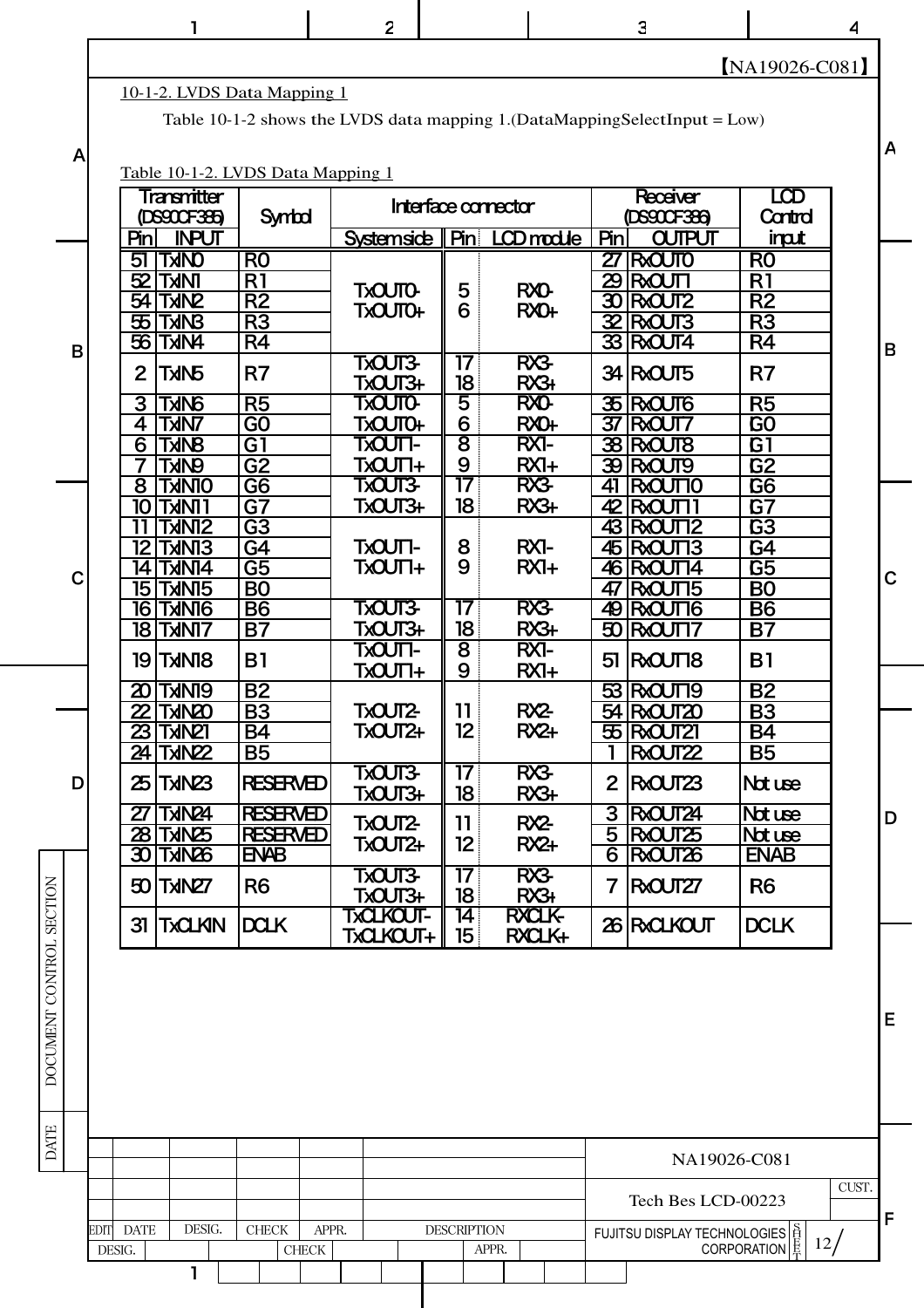|   |                | 1                             |                                   | $\overline{2}$                                                                    |                       |                         |              | 3                            |                         | 4 |
|---|----------------|-------------------------------|-----------------------------------|-----------------------------------------------------------------------------------|-----------------------|-------------------------|--------------|------------------------------|-------------------------|---|
|   |                |                               |                                   |                                                                                   |                       |                         |              |                              | NA19026-C081            |   |
|   |                |                               | 10-1-3. LVDS Data Mapping 2       |                                                                                   |                       |                         |              |                              |                         |   |
|   |                |                               |                                   | Table 10-1-3 shows the LVDS data mapping 2. (DataMappingSelectInput = Open or Hi) |                       |                         |              |                              |                         |   |
|   |                |                               |                                   |                                                                                   |                       |                         |              |                              |                         |   |
| A |                |                               | Table 10-1-3. LVDS Data Mapping 2 |                                                                                   |                       |                         |              |                              |                         |   |
|   |                |                               |                                   |                                                                                   |                       |                         |              |                              |                         |   |
|   |                | Transmitter                   | Symbol                            |                                                                                   |                       | Interface connector     |              | Receiver                     | <b>LCD</b>              |   |
|   | Pin            | (DS90CF385)<br><b>INPUT</b>   |                                   | <b>System side</b>                                                                | Pin                   | LCD module              | Pin          | (DS90CF386)<br><b>OUTPUT</b> | Control                 |   |
|   | 51             | <b>OVIKT</b>                  | R <sub>2</sub>                    |                                                                                   |                       |                         |              | 27 RxOUTO                    | input<br>R <sub>2</sub> |   |
|   | 52             | <b>TXIN1</b>                  | R <sub>3</sub>                    |                                                                                   |                       |                         | 29           | <b>R</b> xOUT1               | R3                      |   |
|   |                | 54 TxIN2                      | R <sub>4</sub>                    | <b>TxOUTO-</b>                                                                    | 5                     | RXO-                    |              | 30 RxOUT2                    | R <sub>4</sub>          |   |
|   |                | 55 TxIN3                      | R <sub>5</sub>                    | <b>TXOUTO+</b>                                                                    | 6                     | RX0+                    |              | 32 RxOUT3                    | R <sub>5</sub>          |   |
|   |                | 56 TxIN4                      | R <sub>6</sub>                    |                                                                                   |                       |                         |              | 33 RxOUT4                    | R <sub>6</sub>          |   |
|   |                |                               |                                   | TxOUT3-                                                                           | 17                    | RX3                     |              |                              |                         |   |
|   | $\overline{2}$ | <b>JUNT</b>                   | R <sub>1</sub>                    | <b>TxOUT3+</b>                                                                    | 18                    | RX3+                    | 34           | <b>R</b> XOUT5               | R <sub>1</sub>          |   |
|   | 3              | <b>GNKT</b>                   | R <sub>7</sub>                    | <b>TxOUTO-</b>                                                                    | 5                     | RXO-                    |              | 35 RxOUT6                    | R7                      |   |
|   | 4              | <b>TAINT</b>                  | G <sub>2</sub>                    | <b>TXOUTO+</b>                                                                    | 6                     | RX0+                    |              | 37 RxOUT7                    | G <sub>2</sub>          |   |
|   | 6              | <b>SVIKT</b>                  | G <sub>3</sub>                    | -TxOUT1                                                                           | $\overline{8}$        | <b>RX1-</b>             |              | 38 RXOUT8                    | G <sub>3</sub>          |   |
|   | $\overline{7}$ | <b>GNKT</b>                   | G4                                | <b>TXOUT1+</b>                                                                    | 9                     | $RX1+$                  |              | 39 RxOUT9                    | G4                      |   |
|   | 8              | <b>OIVINT</b>                 | $\overline{G}$                    | TxOUT3-                                                                           | 17                    | RX3                     | 41           | RxOUT10                      | G <sub>O</sub>          |   |
|   | 10             | <b>TXN11</b>                  | G <sub>1</sub>                    | TxOUT3+                                                                           | 18                    | $RX3+$                  |              | 42 RxOUT11                   | G <sub>1</sub>          |   |
|   | 11             | <b>SINKT</b>                  | G <sub>5</sub>                    |                                                                                   |                       |                         |              | 43 RxOUT12                   | G <sub>5</sub>          |   |
|   |                | 12 TxIN13                     | G <sub>6</sub>                    | -TXOUT1                                                                           | 8                     | RX1-                    |              | 45 RxOUT13                   | G <sub>6</sub>          |   |
|   |                | 14 TxN14                      | G7                                | TxOUT1+                                                                           | 9                     | $RX1+$                  |              | <b>46 RxOUT14</b>            | G7                      |   |
|   |                | <b>15 TxIN15</b>              | <b>B2</b>                         |                                                                                   |                       |                         | 47           | RxOUT15                      | <b>B2</b>               |   |
|   |                | <b><i><u>OINKT</u></i> 16</b> | B <sub>0</sub>                    | TxOUT3-                                                                           | 17                    | RX3                     |              | 49 RxOUT16                   | B <sub>0</sub>          |   |
|   |                | <b>18 TMN17</b>               | B <sub>1</sub>                    | <b>TxOUT3+</b>                                                                    | 18                    | $RX3+$                  | 50           | <b>R</b> XOUT17              | B <sub>1</sub>          |   |
|   |                | <b>8INKT   91</b>             | <b>B3</b>                         | -TXOUT1<br><b>TXOUT1+</b>                                                         | 8<br>9                | RX1-<br>$RXI+$          |              | 51 RxOUT18                   | <b>B3</b>               |   |
|   |                | 20 TxIN19                     | <b>B4</b>                         |                                                                                   |                       |                         |              | 53 RxOUT19                   | <b>B4</b>               |   |
|   |                | 22 TxN20                      | <b>B5</b>                         | TxOUT2-                                                                           | 11                    | RX2-                    |              | 54 RxOUT20                   | <b>B5</b>               |   |
|   |                | 23   TxIN21                   | <b>B6</b>                         | TxOUT2+                                                                           | 12 <sup>°</sup>       | $RX+$                   |              | 55 RXOUT21                   | <b>B6</b>               |   |
|   |                | 24 TxIN22                     | <b>B7</b>                         |                                                                                   |                       |                         |              | RxOUT22                      | <b>B7</b>               |   |
|   |                | 25 TxIN23                     | <b>RESERVED</b>                   | TxOUT3-<br>TxOUT3+                                                                | 17<br>18              | RX3<br>$RX3+$           | $\mathbf{2}$ | <b>R</b> XOUT23              | Not use                 |   |
|   | 27             | <b>TxIN24</b>                 | <b>RESERVED</b>                   |                                                                                   |                       | RX2-                    | 3            | RxOUT24                      | Not use                 |   |
|   |                | 28 TxIN25                     | <b>RESERVED</b>                   | TxOUT2-<br>TxOUT2+                                                                | 11<br>12 <sup>°</sup> | $RX +$                  | 5            | RxOUT25                      | Not use                 |   |
|   |                | 30 TxIN26                     | <b>ENAB</b>                       |                                                                                   |                       |                         | 6            | RxOUT26                      | <b>ENAB</b>             |   |
|   |                | 50 TxIN27                     | R <sub>0</sub>                    | TxOUT3-<br>TxOUT3+                                                                | 17<br>18              | RX3<br>$RX3+$           |              | 7 RxOUT27                    | R <sub>0</sub>          |   |
|   |                | 31 TxCLKIN                    | <b>DCLK</b>                       | TxCLKOUT-<br>TxCLKOUT+                                                            | 14<br>15              | <b>RXCLK-</b><br>RXCLK+ |              | 26 RXCLKOUT                  | <b>DCLK</b>             |   |

 $\frac{1}{2}$  13/ DESIG. CHECK APPR. DESCRIPTION CUST. S<br>H<br>E<br>E 1 F EDIT DATE DESIG. CHECK APPR. DESCRIPTION DESIG. CHECK CHECK APPR. NA19026-C081 Tech Bes LCD-00223 FUJITSU DISPLAY TECHNOLOGIES CORPORATION

DATE I DOCUMENT CONTROL SECTION

DATE

DOCUMENT CONTROL SECTION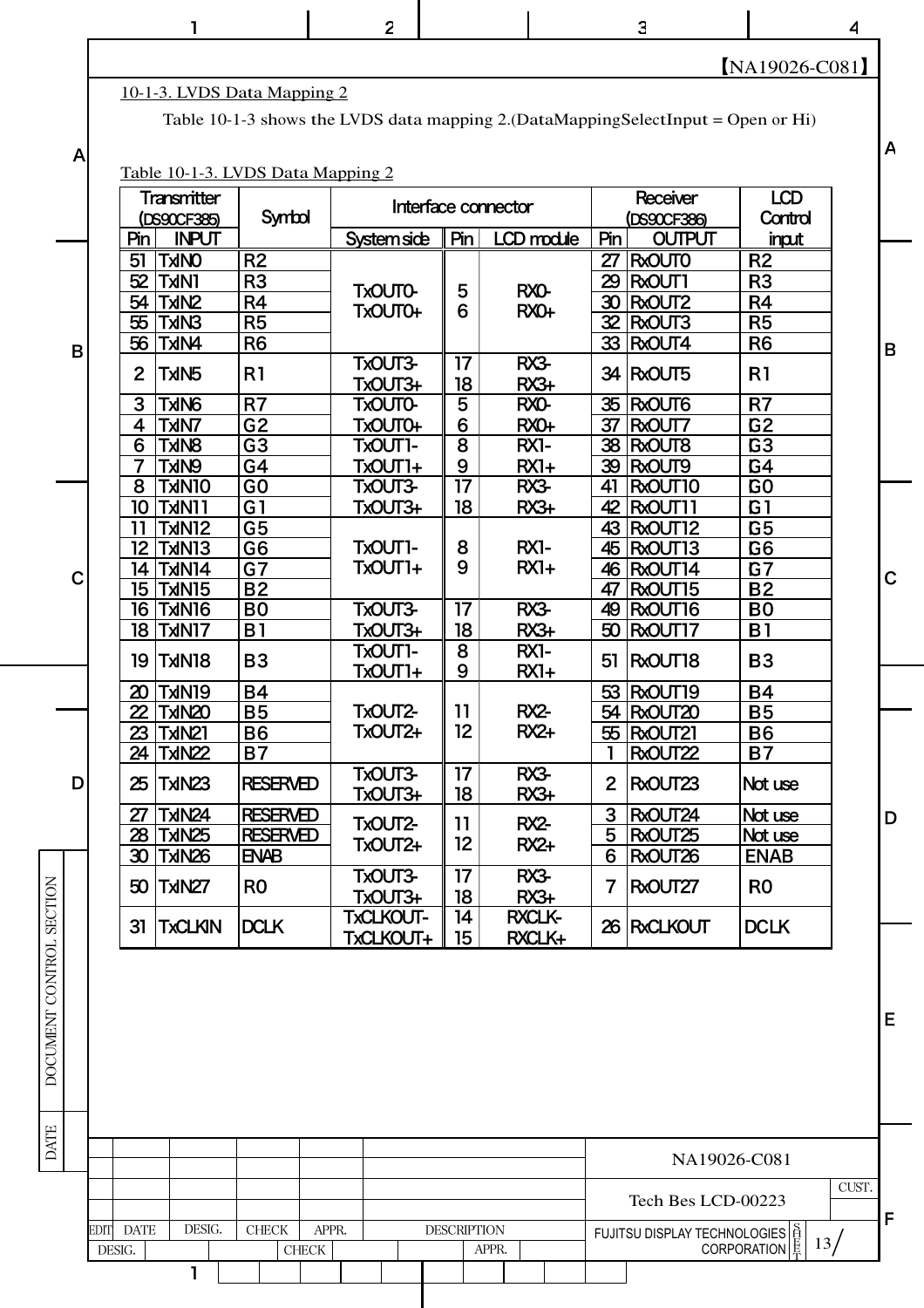【NA19026-C081】 1 2 | 3 | 4

#### -2. Color Data Assignment

A

Table 10-2 shows the color data assignment.

Table 10-2. Color Data Assignment

|                          |                               |                                                                                                  |                                                                                      |                            |                                      |                                    | $\frac{1}{2}$                      |                                      |                                  |                              |                                  |                              |                            |                                      |                                              |                       |                                    |                                      |                       |                            |                                      |                                  |                                                     |                                      |                            |                                      |                                      |             |
|--------------------------|-------------------------------|--------------------------------------------------------------------------------------------------|--------------------------------------------------------------------------------------|----------------------------|--------------------------------------|------------------------------------|------------------------------------|--------------------------------------|----------------------------------|------------------------------|----------------------------------|------------------------------|----------------------------|--------------------------------------|----------------------------------------------|-----------------------|------------------------------------|--------------------------------------|-----------------------|----------------------------|--------------------------------------|----------------------------------|-----------------------------------------------------|--------------------------------------|----------------------------|--------------------------------------|--------------------------------------|-------------|
|                          | Color and                     |                                                                                                  |                                                                                      |                            |                                      |                                    |                                    |                                      |                                  |                              |                                  |                              |                            |                                      | Input data $(0 : Low level, 1 : High level)$ |                       |                                    |                                      |                       |                            |                                      |                                  |                                                     |                                      |                            |                                      |                                      |             |
|                          |                               | <b>Brightness</b>                                                                                |                                                                                      | R7                         | R <sub>6</sub>                       | R <sub>5</sub>                     | R4                                 | R3                                   | $\mathbb{R}2$                    | R1                           |                                  | <b>RO</b> G7                 | ${\rm G}6$                 | G5                                   | G4                                           | G3                    | ${\rm G}2$                         | G1                                   | $GO$ B7               |                            | B <sub>6</sub>                       | B5                               | B4                                                  | B3                                   | B2                         | B <sub>1</sub>                       | B <sub>0</sub>                       |             |
|                          |                               | <b>Black</b>                                                                                     |                                                                                      | $\overline{0}$<br>$\theta$ | $\theta$<br>0                        | $\boldsymbol{0}$<br>$\theta$       | $\boldsymbol{0}$<br>0              | $\boldsymbol{0}$<br>0                | $\boldsymbol{0}$<br>0            | $\boldsymbol{0}$<br>$\theta$ | $\boldsymbol{0}$<br>0            | $\boldsymbol{0}$<br>$\theta$ | $\overline{0}$<br>$\theta$ | $\boldsymbol{0}$<br>0                | $\boldsymbol{0}$<br>$\theta$                 | $\boldsymbol{0}$<br>0 | $\boldsymbol{0}$<br>$\overline{0}$ | $\boldsymbol{0}$<br>$\boldsymbol{0}$ | $\boldsymbol{0}$<br>0 | $\boldsymbol{0}$<br>1      | 0                                    | $\boldsymbol{0}$                 | $\boldsymbol{0}$                                    | $\boldsymbol{0}$                     | $\boldsymbol{0}$           | $\boldsymbol{0}$<br>1                | $\boldsymbol{0}$                     |             |
|                          |                               | Blue<br>Green                                                                                    |                                                                                      | $\theta$                   | 0                                    | $\theta$                           | $\theta$                           | $\boldsymbol{0}$                     | $\boldsymbol{0}$                 | $\boldsymbol{0}$             | 0                                |                              |                            |                                      |                                              |                       |                                    |                                      |                       | $\theta$                   | $\theta$                             | $\boldsymbol{0}$                 | 0                                                   | 0                                    | $\boldsymbol{0}$           | $\boldsymbol{0}$                     | $\boldsymbol{0}$                     |             |
|                          |                               | Cyan                                                                                             |                                                                                      | 0                          | 0                                    | 0                                  | $\theta$                           | 0                                    | 0                                | $\theta$                     | 0                                |                              |                            |                                      |                                              |                       |                                    |                                      |                       | 1                          |                                      |                                  |                                                     |                                      |                            | 1                                    |                                      |             |
|                          | Basic Color                   | Red<br>Magenta                                                                                   |                                                                                      |                            |                                      |                                    |                                    |                                      |                                  |                              |                                  | $\theta$<br>$\theta$         | $\theta$                   | $\boldsymbol{0}$                     | $\theta$<br>$\theta$                         | 0                     | 0                                  | $\boldsymbol{0}$                     | 0                     | $\boldsymbol{0}$           | 0                                    | $\boldsymbol{0}$                 |                                                     | 0                                    | $\boldsymbol{0}$           | 0                                    | $\boldsymbol{0}$                     |             |
| B                        |                               | Yellow                                                                                           |                                                                                      |                            |                                      |                                    |                                    |                                      |                                  |                              |                                  |                              |                            | $\boldsymbol{0}$                     |                                              | $\theta$              | $\theta$                           | $\boldsymbol{0}$                     | $\theta$              | 1<br>$\theta$              | $\theta$                             | 0                                | 0                                                   | 0                                    | 0                          | 0                                    | 1<br>$\theta$                        | B           |
|                          |                               | White                                                                                            |                                                                                      |                            |                                      |                                    |                                    |                                      |                                  |                              | 1                                |                              |                            |                                      |                                              |                       |                                    |                                      |                       | 1                          |                                      |                                  |                                                     |                                      |                            | 1                                    |                                      |             |
|                          |                               | <b>Black</b>                                                                                     |                                                                                      | $\overline{0}$             | $\overline{0}$                       | $\overline{0}$                     | $\boldsymbol{0}$                   | $\boldsymbol{0}$                     | $\overline{0}$                   | $\boldsymbol{0}$             | $\overline{0}$                   | $\mathbf{0}$                 | $\boldsymbol{0}$           | $\mathbf{0}$                         | $\mathbf{0}$                                 | $\boldsymbol{0}$      | $\overline{0}$                     | $\mathbf{0}$                         | $\overline{0}$        | $\overline{0}$             | $\boldsymbol{0}$                     | $\boldsymbol{0}$                 | $\overline{0}$                                      | $\boldsymbol{0}$                     | $\mathbf{0}$               | $\boldsymbol{0}$                     | $\overline{0}$                       |             |
|                          |                               | 仚                                                                                                | $\boldsymbol{0}$<br>1                                                                | 0                          | $\boldsymbol{0}$                     | $\boldsymbol{0}$                   | $\overline{0}$                     | $\boldsymbol{0}$                     | 0                                | 0                            | 1                                | $\boldsymbol{0}$             | $\boldsymbol{0}$           | $\boldsymbol{0}$                     | $\boldsymbol{0}$                             | $\boldsymbol{0}$      | $\boldsymbol{0}$                   | $\boldsymbol{0}$                     | 0                     | 0                          | $\boldsymbol{0}$                     | $\boldsymbol{0}$                 | 0                                                   | $\boldsymbol{0}$                     | $\boldsymbol{0}$           | $\boldsymbol{0}$                     | $\boldsymbol{0}$                     |             |
|                          |                               | Darker<br>⇧                                                                                      | $\overline{\mathbf{c}}$                                                              | $\theta$                   | $\boldsymbol{0}$                     | $\boldsymbol{0}$                   | 0                                  | 0                                    | 0                                |                              | 0                                | 0                            | 0                          | 0                                    | 0                                            | 0                     | $\boldsymbol{0}$                   | 0                                    | 0                     | $\theta$                   | 0                                    | 0                                | $\theta$                                            | 0                                    | 0                          | $\theta$                             | $\boldsymbol{0}$                     |             |
|                          | Red                           |                                                                                                  |                                                                                      |                            |                                      |                                    |                                    |                                      |                                  |                              |                                  |                              |                            |                                      |                                              |                       |                                    |                                      |                       |                            |                                      |                                  |                                                     |                                      |                            |                                      |                                      |             |
|                          |                               | ⇩                                                                                                | 253                                                                                  |                            |                                      |                                    |                                    |                                      |                                  |                              |                                  |                              |                            |                                      |                                              |                       |                                    |                                      |                       |                            |                                      |                                  |                                                     |                                      |                            |                                      |                                      |             |
|                          |                               | Brighter<br>⇩                                                                                    | 254                                                                                  |                            |                                      |                                    |                                    |                                      |                                  | O                            |                                  | 0                            | $\theta$                   | $\boldsymbol{0}$                     | 0                                            | 0                     | $\boldsymbol{0}$                   | $\boldsymbol{0}$                     | 0                     | $\overline{0}$             | $\boldsymbol{0}$                     | 0                                | 0                                                   | 0                                    | 0                          | $\boldsymbol{0}$                     | $\boldsymbol{0}$                     |             |
|                          |                               | Red                                                                                              | 255                                                                                  |                            |                                      | $\mathbf{I}$                       |                                    |                                      | $\perp$                          |                              | 0<br>1                           | $\theta$<br>$\theta$         | $\theta$<br>$\overline{0}$ | $\boldsymbol{0}$<br>$\boldsymbol{0}$ | 0<br>0                                       | 0<br>$\boldsymbol{0}$ | 0<br>0                             | $\boldsymbol{0}$<br>$\boldsymbol{0}$ | 0<br>0                | $\overline{0}$<br>0        | 0<br>0                               | 0<br>$\boldsymbol{0}$            | $\theta$<br>0                                       | 0<br>$\boldsymbol{0}$                | $\boldsymbol{0}$<br>0      | $\boldsymbol{0}$<br>$\boldsymbol{0}$ | $\boldsymbol{0}$<br>$\boldsymbol{0}$ |             |
| С                        |                               |                                                                                                  |                                                                                      | $\boldsymbol{0}$           | $\boldsymbol{0}$                     | $\overline{0}$                     | $\theta$                           | $\boldsymbol{0}$                     | $\mathbf{0}$                     | $\boldsymbol{0}$             | $\overline{0}$                   | $\theta$                     | $\boldsymbol{0}$           | $\boldsymbol{0}$                     | $\mathbf{0}$                                 | 0                     | $\boldsymbol{0}$                   | $\mathbf{0}$                         | $\overline{0}$        | 0                          | 0                                    | $\mathbf{0}$                     | $\overline{0}$                                      | $\boldsymbol{0}$                     | $\theta$                   | $\boldsymbol{0}$                     | $\overline{0}$                       | $\mathbf C$ |
|                          |                               | <b>Black</b><br>仚                                                                                | $\boldsymbol{0}$                                                                     | $\theta$                   | $\boldsymbol{0}$                     | 0                                  | $\overline{0}$                     | 0                                    | 0                                | 0                            | 0                                | $\theta$                     | $\theta$                   | $\boldsymbol{0}$                     | 0                                            | 0                     | 0                                  | $\boldsymbol{0}$                     |                       | 0                          | 0                                    | 0                                | 0                                                   | $\boldsymbol{0}$                     | 0                          | $\boldsymbol{0}$                     | $\boldsymbol{0}$                     |             |
|                          |                               | Darker                                                                                           | 1<br>$\overline{c}$                                                                  | $\theta$                   | 0                                    | 0                                  | $\theta$                           | 0                                    | 0                                | $\theta$                     | 0                                | 0                            | $\theta$                   | 0                                    | 0                                            | 0                     | 0                                  |                                      | 0                     | $\theta$                   | 0                                    | 0                                | 0                                                   | 0                                    | 0                          | $\theta$                             | $\theta$                             |             |
|                          | Green                         | ⇧                                                                                                |                                                                                      |                            |                                      |                                    |                                    |                                      |                                  |                              |                                  |                              |                            |                                      |                                              |                       |                                    |                                      |                       |                            |                                      |                                  |                                                     |                                      |                            |                                      |                                      |             |
|                          |                               | ⇩                                                                                                |                                                                                      |                            |                                      |                                    |                                    |                                      |                                  |                              |                                  |                              |                            |                                      |                                              |                       |                                    |                                      |                       |                            |                                      |                                  |                                                     |                                      |                            |                                      |                                      |             |
|                          |                               | Brighter<br>⇩                                                                                    | 253<br>254                                                                           | 0                          | 0                                    | $\boldsymbol{0}$                   | $\theta$                           | 0                                    | $\boldsymbol{0}$                 | $\boldsymbol{0}$             | 0                                |                              |                            |                                      |                                              |                       |                                    | 0                                    |                       | 0                          | $\boldsymbol{0}$                     | 0                                | 0                                                   | $\boldsymbol{0}$                     | $\boldsymbol{0}$           | $\boldsymbol{0}$                     | $\boldsymbol{0}$                     |             |
|                          |                               | Green                                                                                            | 255                                                                                  | O                          | 0                                    | 0                                  | $\overline{0}$                     | 0                                    | 0                                | 0                            | 0                                |                              |                            |                                      |                                              |                       |                                    |                                      | 0                     | 0                          | 0                                    | $\boldsymbol{0}$                 | 0                                                   | $\boldsymbol{0}$                     | 0                          | $\boldsymbol{0}$                     | $\boldsymbol{0}$                     |             |
|                          |                               |                                                                                                  |                                                                                      | $\theta$<br>$\theta$       | $\boldsymbol{0}$<br>$\boldsymbol{0}$ | $\boldsymbol{0}$<br>$\overline{0}$ | $\overline{0}$<br>$\boldsymbol{0}$ | $\boldsymbol{0}$<br>$\boldsymbol{0}$ | $\boldsymbol{0}$<br>$\mathbf{0}$ | 0<br>$\boldsymbol{0}$        | $\boldsymbol{0}$<br>$\mathbf{0}$ | 1<br>$\mathbf{0}$            | $\boldsymbol{0}$           | 1<br>$\boldsymbol{0}$                | $\boldsymbol{0}$                             | 1<br>$\boldsymbol{0}$ | 1<br>$\overline{0}$                | 1<br>$\theta$                        | 1<br>$\boldsymbol{0}$ | $\theta$<br>$\overline{0}$ | $\boldsymbol{0}$<br>$\boldsymbol{0}$ | $\boldsymbol{0}$<br>$\mathbf{0}$ | $\boldsymbol{0}$<br>$\overline{0}$                  | $\boldsymbol{0}$<br>$\boldsymbol{0}$ | $\overline{0}$<br>$\theta$ | $\theta$<br>$\overline{0}$           | $\boldsymbol{0}$<br>$\boldsymbol{0}$ |             |
| D                        |                               | <b>Black</b>                                                                                     | $\overline{0}$                                                                       | $\theta$                   | $\boldsymbol{0}$                     | $\boldsymbol{0}$                   | $\overline{0}$                     | 0                                    | $\boldsymbol{0}$                 | 0                            | 0                                | $\theta$                     | $\overline{0}$             | 0                                    | 0                                            | 0                     | $\boldsymbol{0}$                   | 0                                    | 0                     | 0                          | 0                                    | 0                                | 0                                                   | $\boldsymbol{0}$                     | 0                          | $\boldsymbol{0}$                     | 1                                    |             |
|                          |                               | ⇧<br>Darker                                                                                      | 1                                                                                    | 0                          | 0                                    | 0                                  | $\left( \right)$                   | 0                                    | 0                                | 0                            | 0                                | 0                            | 0                          | 0                                    | 0                                            | 0                     | 0                                  | 0                                    | 0                     | $\theta$                   | 0                                    | 0                                | $\left( \right)$                                    | 0                                    | 0                          |                                      | $\boldsymbol{0}$                     | D           |
|                          |                               | ⇧                                                                                                | $\overline{c}$                                                                       |                            |                                      |                                    |                                    |                                      |                                  |                              |                                  |                              |                            |                                      |                                              |                       |                                    |                                      |                       |                            |                                      |                                  |                                                     |                                      |                            |                                      |                                      |             |
|                          | Blue                          | ⇩                                                                                                |                                                                                      |                            |                                      |                                    |                                    |                                      |                                  |                              |                                  |                              |                            |                                      |                                              |                       |                                    |                                      |                       |                            |                                      |                                  |                                                     |                                      |                            |                                      |                                      |             |
|                          |                               | Brighter                                                                                         | 253<br>254                                                                           | $\theta$                   | $\boldsymbol{0}$                     | $\boldsymbol{0}$                   | $\mathbf{0}$                       | $\boldsymbol{0}$                     | $\theta$                         | $\theta$                     | $\boldsymbol{0}$                 | $\boldsymbol{0}$             | $\boldsymbol{0}$           | $\boldsymbol{0}$                     | $\overline{0}$                               | $\boldsymbol{0}$      | $\boldsymbol{0}$                   | $\boldsymbol{0}$                     | $\boldsymbol{0}$      | 1                          |                                      |                                  |                                                     |                                      |                            | $\boldsymbol{0}$                     | 1                                    |             |
|                          |                               | ⇩<br>Blue                                                                                        | 255                                                                                  | $\mathbf{0}$               | $\boldsymbol{0}$                     | $\boldsymbol{0}$                   | $\mathbf{0}$                       | $\theta$                             | $\mathbf{0}$                     | $\boldsymbol{0}$             | $\mathbf{0}$                     | $\overline{0}$               | $\boldsymbol{0}$           | $\boldsymbol{0}$                     | $\overline{0}$                               | $\mathbf{0}$          | $\boldsymbol{0}$                   | $\boldsymbol{0}$                     | $\overline{0}$        | $\mathbf{l}$               |                                      |                                  |                                                     |                                      |                            | 1                                    | $\overline{0}$                       |             |
|                          |                               |                                                                                                  |                                                                                      | 0                          | $\boldsymbol{0}$                     | $\theta$                           | $\overline{0}$                     | $\theta$                             | $\theta$                         | $\theta$                     | $\overline{0}$                   | $\theta$                     | $\overline{0}$             | $\overline{0}$                       | $\theta$                                     | $\theta$              | $\overline{0}$                     | $\theta$                             | $\overline{0}$        | 1                          |                                      |                                  |                                                     |                                      | 1                          | 1                                    | 1                                    |             |
|                          |                               |                                                                                                  |                                                                                      |                            |                                      |                                    |                                    |                                      |                                  |                              |                                  |                              |                            |                                      |                                              |                       |                                    |                                      |                       |                            |                                      |                                  |                                                     |                                      |                            |                                      |                                      |             |
|                          |                               | Note.1) Definition of gray scale : Color $(n)$ ---"n" indicates gray scale level.                |                                                                                      |                            |                                      |                                    |                                    |                                      |                                  |                              |                                  |                              |                            |                                      |                                              |                       |                                    |                                      |                       |                            |                                      |                                  | The gray scale is brighter as the number is larger. |                                      |                            |                                      |                                      |             |
| DOCUMENT CONTROL SECTION |                               | Note.2) Data; 1: High, 0: Low                                                                    |                                                                                      |                            |                                      |                                    |                                    |                                      |                                  |                              |                                  |                              |                            |                                      |                                              |                       |                                    |                                      |                       |                            |                                      |                                  |                                                     |                                      |                            |                                      |                                      | Е           |
|                          |                               | Note.3) By inputting 8-bit data signal for each red, green and blue, this module can display 256 |                                                                                      |                            |                                      |                                    |                                    |                                      |                                  |                              |                                  |                              |                            |                                      |                                              |                       |                                    |                                      |                       |                            |                                      |                                  |                                                     |                                      |                            |                                      |                                      |             |
|                          |                               |                                                                                                  | gray scale independently for each color.                                             |                            |                                      |                                    |                                    |                                      |                                  |                              |                                  |                              |                            |                                      |                                              |                       |                                    |                                      |                       |                            |                                      |                                  |                                                     |                                      |                            |                                      |                                      |             |
|                          |                               |                                                                                                  | Therefore, the module is able to display 16 million colors. Color data are 24 lines. |                            |                                      |                                    |                                    |                                      |                                  |                              |                                  |                              |                            |                                      |                                              |                       |                                    |                                      |                       |                            |                                      |                                  |                                                     |                                      |                            |                                      |                                      |             |
| <b>DATE</b>              |                               |                                                                                                  |                                                                                      |                            |                                      |                                    |                                    |                                      |                                  |                              |                                  |                              |                            |                                      |                                              |                       |                                    |                                      |                       |                            |                                      |                                  |                                                     |                                      |                            |                                      |                                      |             |
|                          |                               |                                                                                                  |                                                                                      |                            |                                      |                                    |                                    |                                      |                                  |                              |                                  |                              |                            |                                      |                                              |                       |                                    |                                      |                       |                            |                                      |                                  | NA19026-C081                                        |                                      |                            |                                      |                                      |             |
|                          |                               |                                                                                                  |                                                                                      |                            |                                      |                                    |                                    |                                      |                                  |                              |                                  |                              |                            |                                      |                                              |                       |                                    |                                      |                       |                            |                                      |                                  | Tech Bes LCD-00223                                  |                                      |                            |                                      | CUST.                                |             |
|                          |                               |                                                                                                  |                                                                                      |                            |                                      |                                    |                                    |                                      |                                  |                              |                                  |                              |                            |                                      |                                              |                       |                                    |                                      |                       |                            |                                      |                                  |                                                     |                                      |                            |                                      |                                      | F           |
|                          | DESIG.<br>EDIT<br><b>DATE</b> |                                                                                                  |                                                                                      |                            | <b>CHECK</b>                         |                                    | ${\rm CHECK}$                      | APPR.                                |                                  |                              |                                  |                              | <b>DESCRIPTION</b>         | APPR.                                |                                              |                       |                                    |                                      |                       |                            |                                      |                                  | FUJITSU DISPLAY TECHNOLOGIES<br><b>CORPORATION</b>  |                                      | 旨意                         | 14 <sub>l</sub>                      |                                      |             |
|                          | DESIG.                        |                                                                                                  |                                                                                      |                            |                                      |                                    |                                    |                                      |                                  |                              |                                  |                              |                            |                                      |                                              |                       |                                    |                                      |                       |                            |                                      |                                  |                                                     |                                      |                            |                                      |                                      |             |

A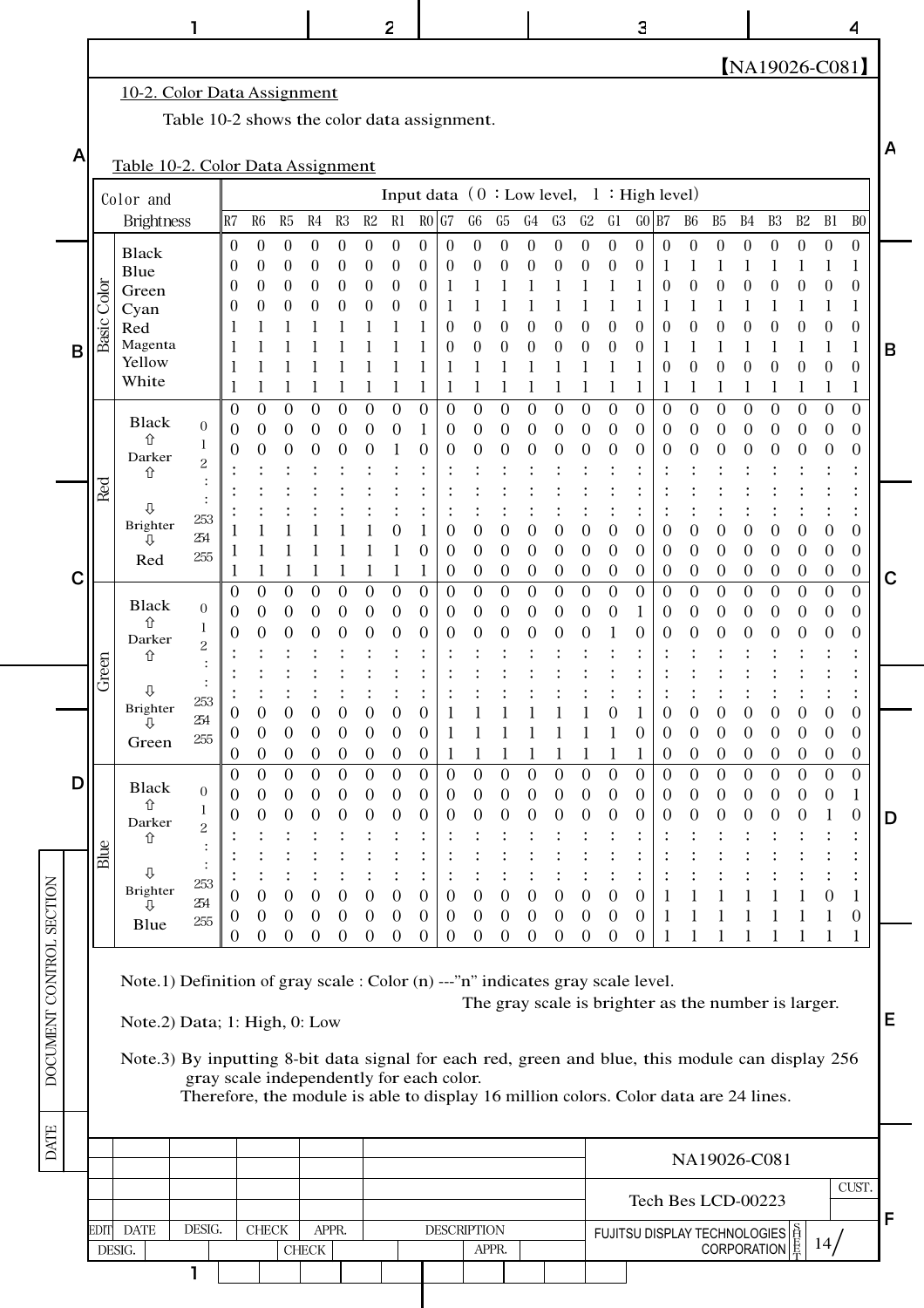|                          |   |           |             |                  |                                                                                  |               | 2                     |                    |                |              | 3                                                                              |                    |                                                                                                                                                                                       | 4     |   |
|--------------------------|---|-----------|-------------|------------------|----------------------------------------------------------------------------------|---------------|-----------------------|--------------------|----------------|--------------|--------------------------------------------------------------------------------|--------------------|---------------------------------------------------------------------------------------------------------------------------------------------------------------------------------------|-------|---|
|                          |   |           |             |                  |                                                                                  |               |                       |                    |                |              |                                                                                |                    | $[NA19026-C081]$                                                                                                                                                                      |       |   |
|                          |   |           |             |                  | 10-3. Input Signal Timing                                                        |               |                       |                    |                |              |                                                                                |                    |                                                                                                                                                                                       |       |   |
|                          |   |           |             |                  | Table 10-3 and Fig.10-3 shows the input signal timing.                           |               |                       |                    |                |              |                                                                                |                    |                                                                                                                                                                                       |       |   |
|                          | A |           |             |                  | Table 10-3. Timing Characteristics                                               |               |                       |                    |                |              |                                                                                |                    | $(T=0~50^{\circ}C, Vcc=5~t0.25V)$                                                                                                                                                     |       | A |
|                          |   |           |             |                  | Item                                                                             |               | Symbol                |                    | Min.           | Typ.         | Max.                                                                           | Unit               | Remark                                                                                                                                                                                |       |   |
|                          |   |           | DCLK signal |                  | Period                                                                           |               | Tc                    | 12.195             |                | 15.382       | 20.000                                                                         | ns                 |                                                                                                                                                                                       |       |   |
|                          |   |           | (Clock)     |                  | Frequency                                                                        |               | fc                    |                    | 50.00          | 65.01        | 82.00                                                                          | <b>MHz</b>         | $fc=1/Tc$                                                                                                                                                                             |       |   |
|                          |   |           |             |                  | Duty                                                                             |               | Tch/Tc                |                    | 45             | 50           | 55                                                                             | $\%$               | $*1$                                                                                                                                                                                  |       |   |
|                          |   |           |             |                  | High time                                                                        |               | <b>TclkH</b>          |                    | 5.0            |              |                                                                                | ns                 |                                                                                                                                                                                       |       |   |
|                          |   |           |             |                  | Low time<br>Rise time                                                            |               | <b>TclkL</b><br>Telkr |                    | 5.0            |              | 5.0                                                                            | ns                 |                                                                                                                                                                                       |       |   |
|                          |   |           |             |                  | Fall time                                                                        |               | Tclkf                 |                    |                |              | 5.0                                                                            | ns<br>ns           |                                                                                                                                                                                       |       |   |
|                          | B |           | DCLK-Data   |                  | Setup time                                                                       |               | <b>Tset</b>           |                    | $\overline{4}$ |              |                                                                                | ns                 |                                                                                                                                                                                       |       | B |
|                          |   |           | Timing      |                  | Hold time                                                                        |               | Thold                 |                    | $\overline{4}$ |              |                                                                                | ns                 |                                                                                                                                                                                       |       |   |
|                          |   |           |             | Horizontal       | Period                                                                           |               | Th                    |                    | 1310           | 1344         | 1688                                                                           | <b>DCLK</b>        |                                                                                                                                                                                       |       |   |
|                          |   | timing    |             |                  | Frequency                                                                        |               | fh                    |                    | 35.0           | 48.3         | 75.0                                                                           | kHz                |                                                                                                                                                                                       |       |   |
|                          |   |           |             |                  | Display period                                                                   |               | Thd                   |                    | 1280           | 1280         | 1280                                                                           | <b>DCLK</b>        | $*2,3$                                                                                                                                                                                |       |   |
|                          |   | Data-ENAB | Vertical    |                  | Period                                                                           |               | Tv                    |                    | 776            | 806          | 806                                                                            | Th                 | 16.67ms                                                                                                                                                                               |       |   |
|                          |   |           |             |                  | Frequency                                                                        |               | 1/Tv                  |                    | 50             | 60           | 75                                                                             | Hz                 | WXGA mode                                                                                                                                                                             |       |   |
|                          |   |           |             |                  | Display period                                                                   |               | Tvd                   |                    | 768            | 768          | 768                                                                            | Th                 | $*2,3$<br>$*4$                                                                                                                                                                        |       |   |
|                          |   |           |             | Data-ENAB timing |                                                                                  |               | Tdn                   |                    | $\mathbf{0}$   | $\mathbf{0}$ | $\overline{0}$                                                                 | <b>DCLK</b>        |                                                                                                                                                                                       |       |   |
|                          | С |           |             |                  | *1) DCLK signal input must be valid while power supply is applied.               |               |                       |                    |                |              |                                                                                |                    |                                                                                                                                                                                       |       | C |
|                          |   |           |             |                  | *2) Display position is specified by the ENAB signal only.                       |               |                       |                    |                |              |                                                                                |                    |                                                                                                                                                                                       |       |   |
|                          |   |           |             |                  |                                                                                  |               |                       |                    |                |              |                                                                                |                    | Horizontal display position is specified by the rise of ENAB signal. The data which is                                                                                                |       |   |
|                          |   |           |             |                  |                                                                                  |               |                       |                    |                |              |                                                                                |                    | latched by the falling edge of 1st DCLK right after the rise of ENAB, is displayed on the                                                                                             |       |   |
|                          |   |           |             |                  | left edge of the screen.                                                         |               |                       |                    |                |              |                                                                                |                    |                                                                                                                                                                                       |       |   |
|                          |   |           |             |                  |                                                                                  |               |                       |                    |                |              |                                                                                |                    | Vertical display position is specified by the rise of ENAB after a "Low" level period<br>equivalent to eight times of horizontal period. The 1st data corresponding to one horizontal |       |   |
|                          |   |           |             |                  | line after the rise of ENAB is displayed at the top line of screen.              |               |                       |                    |                |              |                                                                                |                    |                                                                                                                                                                                       |       |   |
|                          |   |           |             |                  |                                                                                  |               |                       |                    |                |              |                                                                                |                    |                                                                                                                                                                                       |       |   |
|                          | D |           |             | displays black.  |                                                                                  |               |                       |                    |                |              |                                                                                |                    | *3) If a period of ENAB "High" is less than 1280 DCLK or less than 768 lines, the rest of the screen                                                                                  |       |   |
|                          |   |           |             |                  |                                                                                  |               |                       |                    |                |              |                                                                                |                    |                                                                                                                                                                                       |       |   |
|                          |   |           |             |                  | data period do not synchronize with each other.                                  |               |                       |                    |                |              | *4) The display position does not fit to the screen if a period of ENAB "High" |                    | and the effective                                                                                                                                                                     |       | D |
|                          |   |           |             |                  |                                                                                  |               |                       |                    |                |              |                                                                                |                    |                                                                                                                                                                                       |       |   |
|                          |   |           |             |                  | *5) The specifications of all are not provided individually.                     |               |                       |                    |                |              |                                                                                |                    |                                                                                                                                                                                       |       |   |
|                          |   |           |             |                  | It is necessary that all of those specifications are satisfied at the same time. |               |                       |                    |                |              |                                                                                |                    |                                                                                                                                                                                       |       |   |
| DOCUMENT CONTROL SECTION |   |           |             |                  |                                                                                  |               |                       |                    |                |              |                                                                                |                    |                                                                                                                                                                                       |       |   |
|                          |   |           |             |                  | *6)The display quality is guaranteed by the Typ timing.                          |               |                       |                    |                |              |                                                                                |                    |                                                                                                                                                                                       |       |   |
|                          |   |           |             |                  |                                                                                  |               |                       |                    |                |              |                                                                                |                    |                                                                                                                                                                                       |       |   |
|                          |   |           |             |                  |                                                                                  |               |                       |                    |                |              |                                                                                |                    |                                                                                                                                                                                       |       |   |
|                          |   |           |             |                  |                                                                                  |               |                       |                    |                |              |                                                                                |                    |                                                                                                                                                                                       |       | Е |
|                          |   |           |             |                  |                                                                                  |               |                       |                    |                |              |                                                                                |                    |                                                                                                                                                                                       |       |   |
|                          |   |           |             |                  |                                                                                  |               |                       |                    |                |              |                                                                                |                    |                                                                                                                                                                                       |       |   |
|                          |   |           |             |                  |                                                                                  |               |                       |                    |                |              |                                                                                |                    |                                                                                                                                                                                       |       |   |
|                          |   |           |             |                  |                                                                                  |               |                       |                    |                |              |                                                                                |                    |                                                                                                                                                                                       |       |   |
| <b>DATE</b>              |   |           |             |                  |                                                                                  |               |                       |                    |                |              |                                                                                |                    |                                                                                                                                                                                       |       |   |
|                          |   |           |             |                  |                                                                                  |               |                       |                    |                |              |                                                                                | NA19026-C081       |                                                                                                                                                                                       |       |   |
|                          |   |           |             |                  |                                                                                  |               |                       |                    |                |              |                                                                                | Tech Bes LCD-00223 |                                                                                                                                                                                       | CUST. |   |
|                          |   | EDIT      | <b>DATE</b> | DESIG.           | <b>CHECK</b>                                                                     | APPR.         |                       | <b>DESCRIPTION</b> |                |              | FUJITSU DISPLAY TECHNOLOGIES  <br>CORPORATION E                                |                    |                                                                                                                                                                                       |       | F |
|                          |   | DESIG.    |             |                  |                                                                                  | ${\rm CHECK}$ |                       |                    | APPR.          |              |                                                                                | <b>CORPORATION</b> | 15/                                                                                                                                                                                   |       |   |
|                          |   |           |             |                  |                                                                                  |               |                       |                    |                |              |                                                                                |                    |                                                                                                                                                                                       |       |   |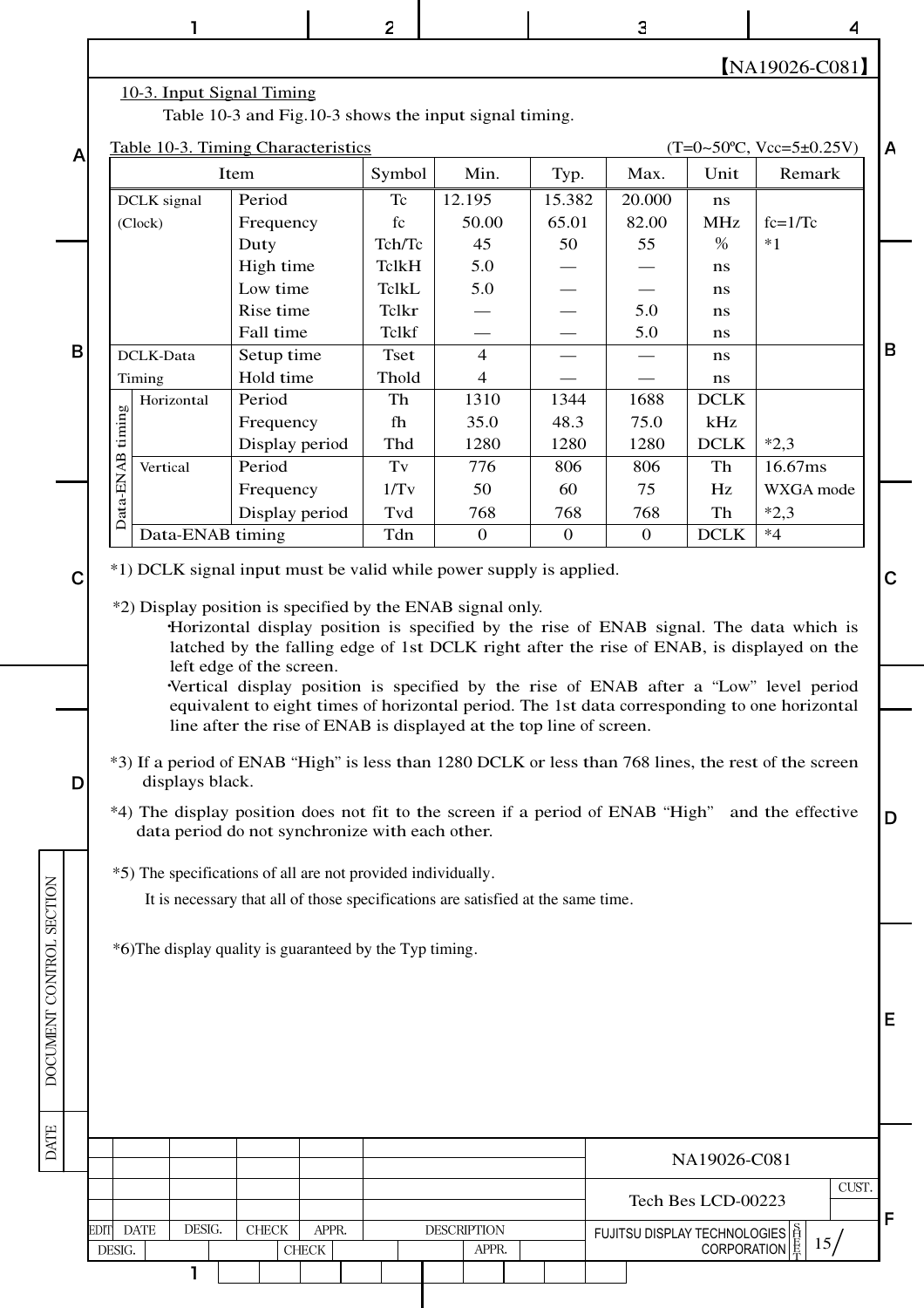![](_page_16_Figure_0.jpeg)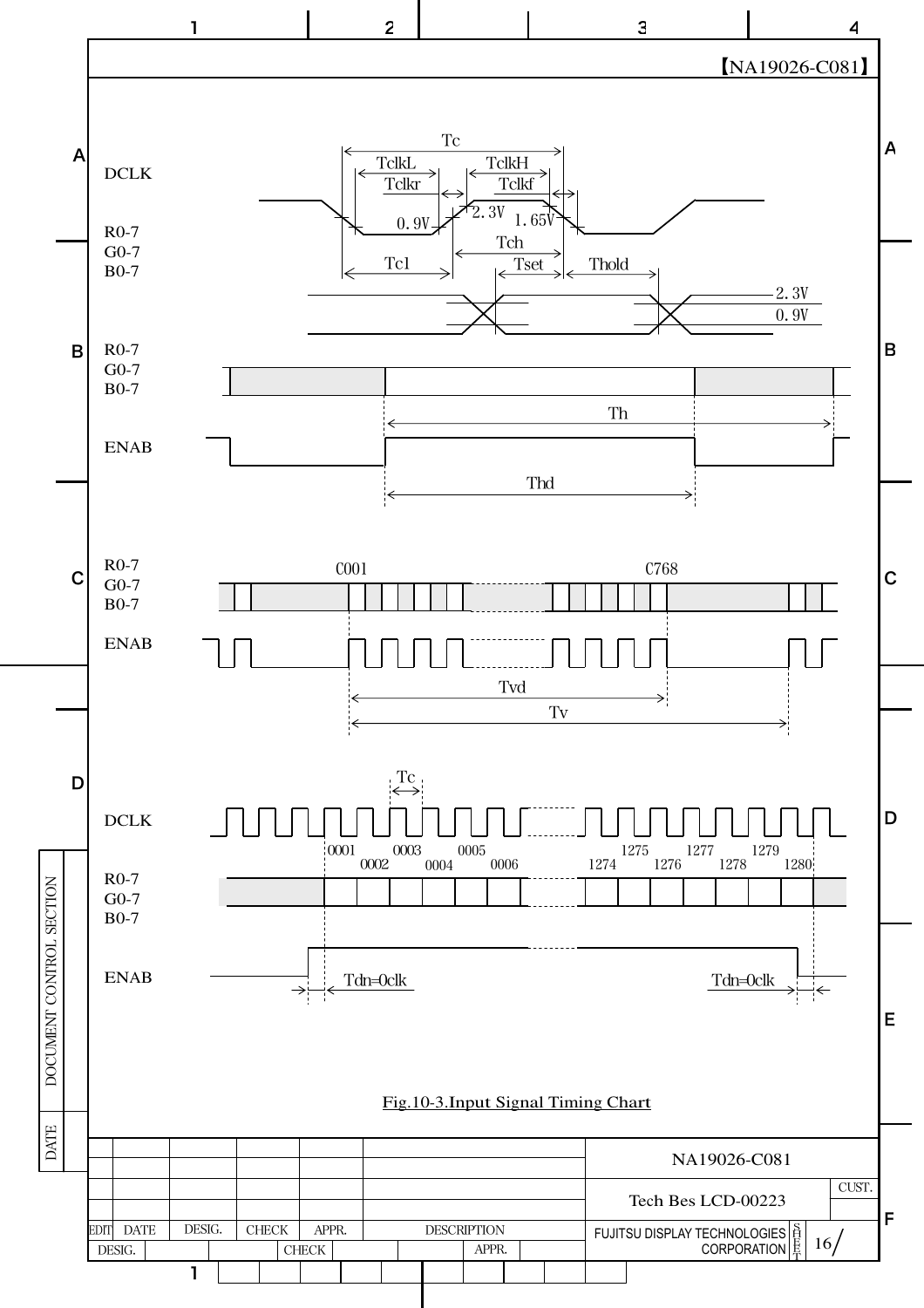![](_page_17_Figure_0.jpeg)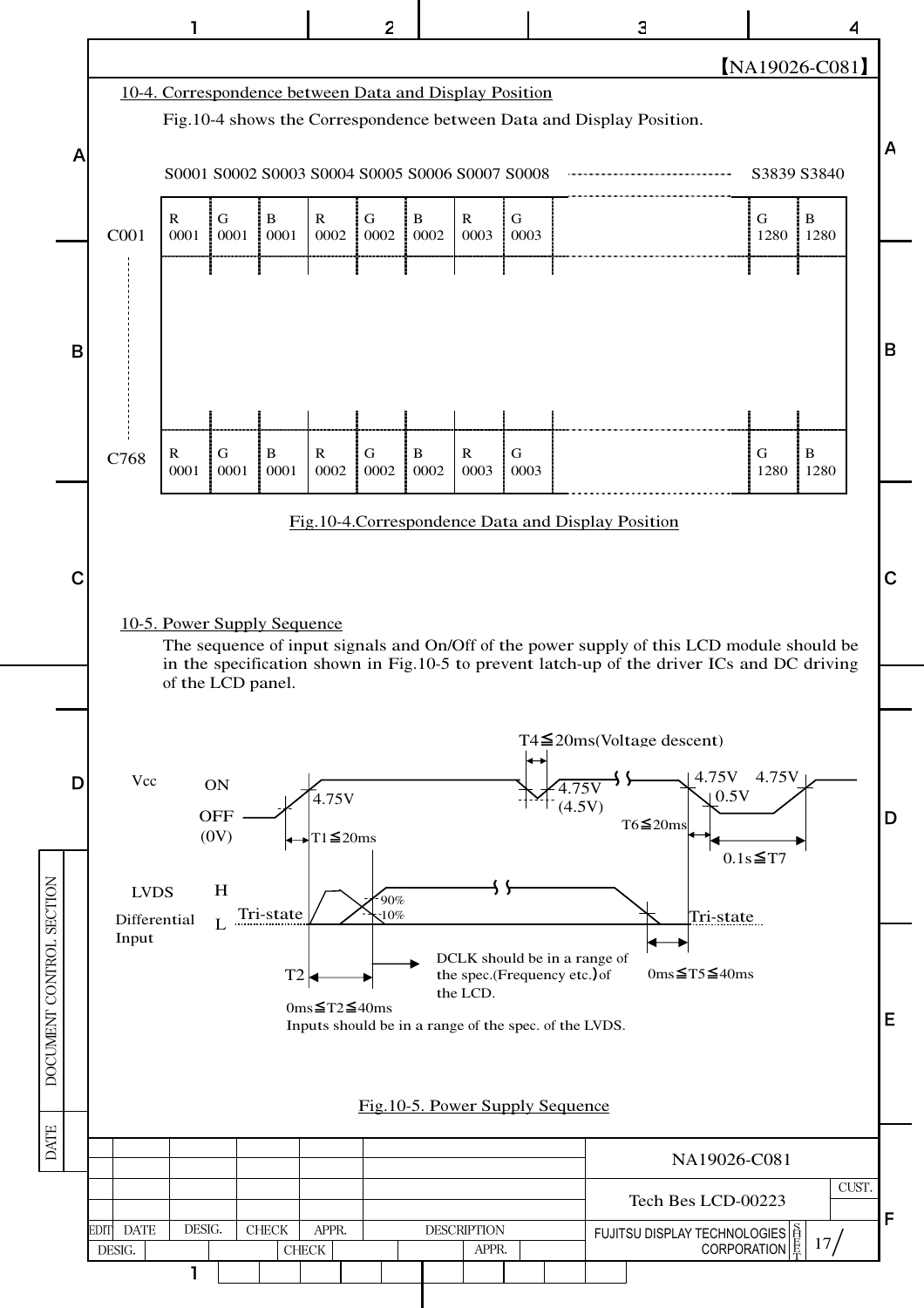|                          |                                                                                                                                                                                                                                                                                                                                                                                | ı                                                                                                                                                                                                              |        |                                              |               | 2 |                |                    |       |                |                  | 3                                                                                             |                        |               | 4              |   |
|--------------------------|--------------------------------------------------------------------------------------------------------------------------------------------------------------------------------------------------------------------------------------------------------------------------------------------------------------------------------------------------------------------------------|----------------------------------------------------------------------------------------------------------------------------------------------------------------------------------------------------------------|--------|----------------------------------------------|---------------|---|----------------|--------------------|-------|----------------|------------------|-----------------------------------------------------------------------------------------------|------------------------|---------------|----------------|---|
|                          |                                                                                                                                                                                                                                                                                                                                                                                |                                                                                                                                                                                                                |        |                                              |               |   |                |                    |       |                |                  |                                                                                               |                        |               | [NA19026-C081] |   |
|                          |                                                                                                                                                                                                                                                                                                                                                                                | <b>11. BACKLIGHT SPECIFICATIONS</b>                                                                                                                                                                            |        |                                              |               |   |                |                    |       |                |                  |                                                                                               |                        |               |                |   |
| A                        |                                                                                                                                                                                                                                                                                                                                                                                | 11-1. Pin Configuration for Backlight                                                                                                                                                                          |        | and B) for the Backlight of this LCD module. |               |   |                |                    |       |                |                  | Table 11-1(a) and 11-1(b) shows the description and pin assignment of the connectors $(CN-A)$ |                        |               |                | A |
|                          |                                                                                                                                                                                                                                                                                                                                                                                | Table 11-1(a) Pin Assignment of $CN-A$                                                                                                                                                                         |        |                                              |               |   |                |                    |       |                |                  | Table11-1(b) Pin Assignment of CN-B                                                           |                        |               |                |   |
|                          | Pin<br>N <sub>0</sub> .                                                                                                                                                                                                                                                                                                                                                        | Signal                                                                                                                                                                                                         |        | Function                                     |               |   | Cable<br>color |                    |       | Pin<br>No.     | Signal           |                                                                                               | Function               |               | Cable<br>color |   |
|                          | 1                                                                                                                                                                                                                                                                                                                                                                              | V <sub>L</sub> 1                                                                                                                                                                                               |        | Power supply for CCFL 1                      |               |   | Red            |                    |       | 1              | V <sub>L</sub> 3 | Power supply for CCFL 3                                                                       |                        |               | Red            |   |
|                          | 2                                                                                                                                                                                                                                                                                                                                                                              | V <sub>L</sub> 2                                                                                                                                                                                               |        | Power supply for CCFL 2                      |               |   | Red            |                    |       | 2              | V <sub>L</sub> 4 | Power supply for CCFL 4                                                                       |                        |               | Red            |   |
| B                        | $\overline{3}$                                                                                                                                                                                                                                                                                                                                                                 | <b>NC</b>                                                                                                                                                                                                      |        |                                              |               |   |                |                    |       | $\overline{3}$ | <b>NC</b>        |                                                                                               |                        |               |                | B |
|                          | $\overline{4}$                                                                                                                                                                                                                                                                                                                                                                 | <b>GND</b>                                                                                                                                                                                                     |        | Ground (for V <sub>L</sub> 1, 2)             |               |   | White          |                    |       | $\overline{4}$ | <b>GND</b>       |                                                                                               | Ground (for $VL3, 4$ ) |               | White          |   |
|                          |                                                                                                                                                                                                                                                                                                                                                                                | Connector<br>: Housing<br>: BHR-04VS-1<br>: Contact<br>: SBH-001T-P0.5<br>User's Connector: Post with base<br>: $SM04(4.0)B-BHS-1-TB$<br>: Japan Solderless Terminal Trading Company LTD. (J.S.T.)<br>Supplier |        |                                              |               |   |                |                    |       |                |                  |                                                                                               |                        |               |                |   |
| C                        | 11-2. CCFL<br>$\mathbf C$<br>Supplier: SANKEN ELECTRIC CO., LTD<br>Part No. SD26E3850E8350B3113000<br>11-3. Life<br>The life of the backlight is a minimum of 25,000 hours at the following conditions.                                                                                                                                                                        |                                                                                                                                                                                                                |        |                                              |               |   |                |                    |       |                |                  |                                                                                               |                        |               |                |   |
|                          |                                                                                                                                                                                                                                                                                                                                                                                |                                                                                                                                                                                                                |        |                                              |               |   |                |                    |       |                |                  |                                                                                               |                        |               |                |   |
| D                        | (1) Working conditions<br>(1) Ambient temperature : $25 \pm 5^{\circ}$ C<br>$\textcircled{2}$ Tube current(I <sub>L</sub> )<br>: $(10.5mA or less)$<br>(2) Definition of life<br>1) Brightness becomes 50% or below 50% of the minimum brightness value shown in Table<br>D<br>$9-1.$<br>2 The lamp cannot be lit by the breakdown voltage of 1600Vvms.<br>3 Lamp is flashing. |                                                                                                                                                                                                                |        |                                              |               |   |                |                    |       |                |                  |                                                                                               |                        |               |                |   |
| DOCUMENT CONTROL SECTION | 11-4. Lamp Assembly set (for replacement)<br>Lamp Assembly set (with charge) is prepared for maintenance.<br>This set consists of an upper lamp assembly and a lower lamp assembly.<br>Type number: FLCL-21<br>Е                                                                                                                                                               |                                                                                                                                                                                                                |        |                                              |               |   |                |                    |       |                |                  |                                                                                               |                        |               |                |   |
| <b>DATE</b>              |                                                                                                                                                                                                                                                                                                                                                                                |                                                                                                                                                                                                                |        |                                              |               |   |                |                    |       |                |                  |                                                                                               | NA19026-C081           |               |                |   |
|                          |                                                                                                                                                                                                                                                                                                                                                                                |                                                                                                                                                                                                                |        |                                              |               |   |                |                    |       |                |                  |                                                                                               | Tech Bes LCD-00223     |               | CUST.          |   |
|                          | EDIT DATE                                                                                                                                                                                                                                                                                                                                                                      |                                                                                                                                                                                                                | DESIG. | ${\rm CHECK}$                                | APPR.         |   |                | <b>DESCRIPTION</b> |       |                |                  | FUJITSU DISPLAY TECHNOLOGIES                                                                  |                        |               |                | F |
|                          | DESIG.                                                                                                                                                                                                                                                                                                                                                                         |                                                                                                                                                                                                                |        |                                              | ${\rm CHECK}$ |   |                |                    | APPR. |                |                  |                                                                                               |                        | CORPORATION 最 | 18/            |   |
|                          |                                                                                                                                                                                                                                                                                                                                                                                | 1                                                                                                                                                                                                              |        |                                              |               |   |                |                    |       |                |                  |                                                                                               |                        |               |                |   |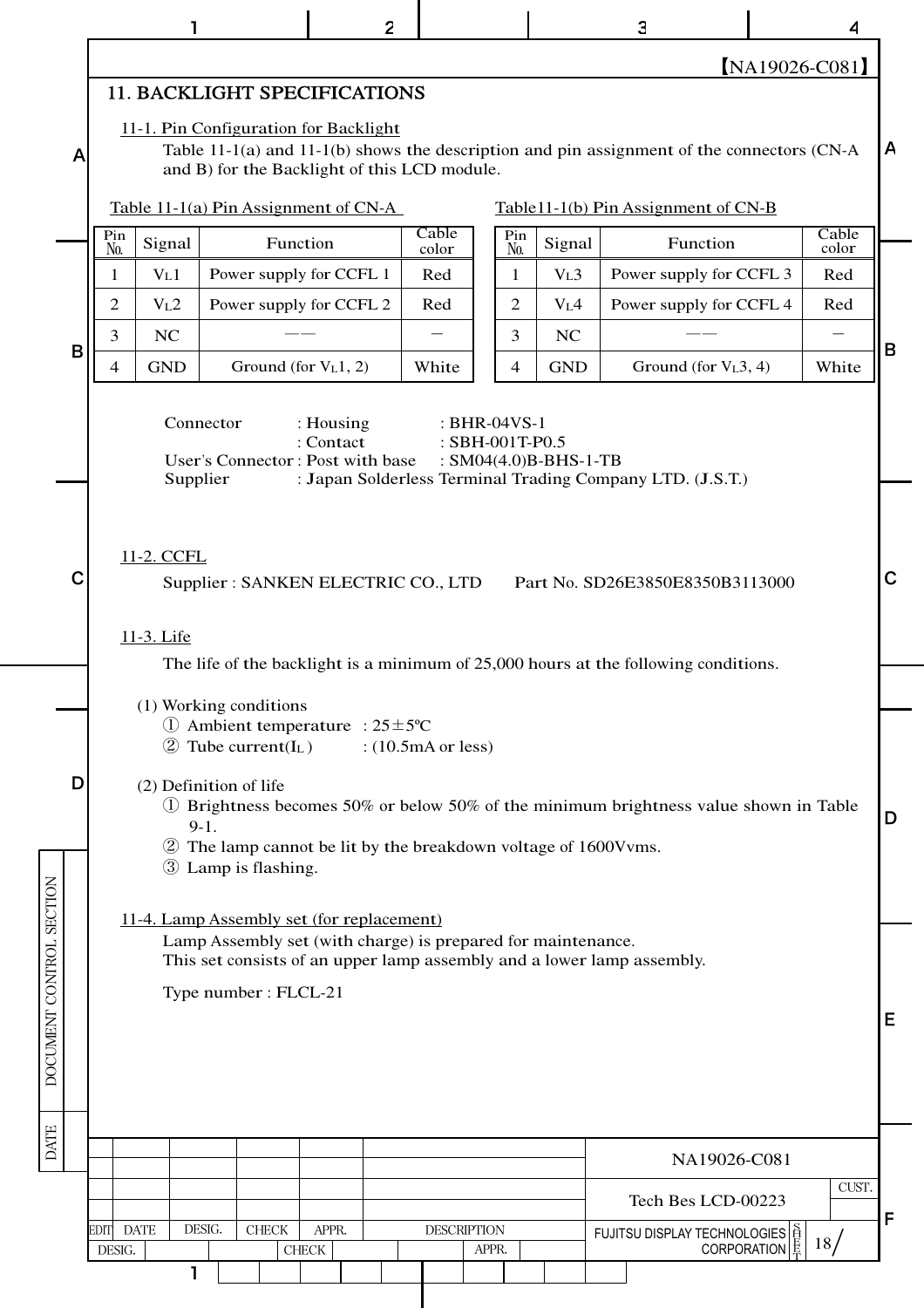1 2 | 3 | 4

【NA19026-C081】

19

**INTER**  $\frac{5}{7}$  19/

FUJITSU DISPLAY TECHNOLOGIES

CORPORATION

## 12. APPEARANCE SPECIFICATIONS

EDIT DATE DESIG. CHECK APPR. DESCRIPTION

DESIG. CHECK CHECK APPR

1

DATE DOCUMENT CONTROL SECTION

DATE

DOCUMENT CONTROL SECTION

D

12-1 Appearance

A

B

|                | Item                                     |                                                                    | Judgment method and standard                                                          |
|----------------|------------------------------------------|--------------------------------------------------------------------|---------------------------------------------------------------------------------------|
| $\mathbf 1$    | Bright spot (high and Low)               | $\leq$ 8 dots                                                      | (Note $1$ )                                                                           |
| $\overline{2}$ | Bright spot connection<br>(high and low) | 2 dots connection $\leq$ 2 pair<br>3 dots connection $\leq$ 1 pair | (Note 1)                                                                              |
| 3              | Total of bright spot                     | $\leq$ 8 dots                                                      |                                                                                       |
| $\overline{4}$ | Dark spot                                | $\leq 10$ dots                                                     | (Note 2)                                                                              |
| 5              | Dark spot connection                     | 2 dots connection $\leq$ 3 pair<br>3 dots connection $\leq$ 1 pair | (Note 2)                                                                              |
| 6              | Total of dark spot                       | $\leq 10$ dots                                                     | (Note 2)                                                                              |
| $\tau$         | Total of dot defect                      | $\leq$ 18 dots                                                     |                                                                                       |
| 8              | Distance of dot defect                   | $\geq$ 2mm                                                         |                                                                                       |
|                |                                          | $D \le 0.3$                                                        | Ignore                                                                                |
|                |                                          | $0.3 < D \le 0.6$                                                  | $N \leq 5$                                                                            |
| 9              | Black / white spot                       | $0.6 < D \le 0.9$                                                  | $N \leq 2(Distance \geq 100mm)$                                                       |
|                |                                          | 0.9 < D                                                            | $\boldsymbol{0}$                                                                      |
| 10             | Mura                                     | Ignore                                                             |                                                                                       |
|                |                                          |                                                                    | D:Average diameter [mm], W:Width [mm], L:Length [mm], S=(bright spot size)/(dot size) |
|                |                                          |                                                                    |                                                                                       |
|                |                                          |                                                                    | NA19026-C081                                                                          |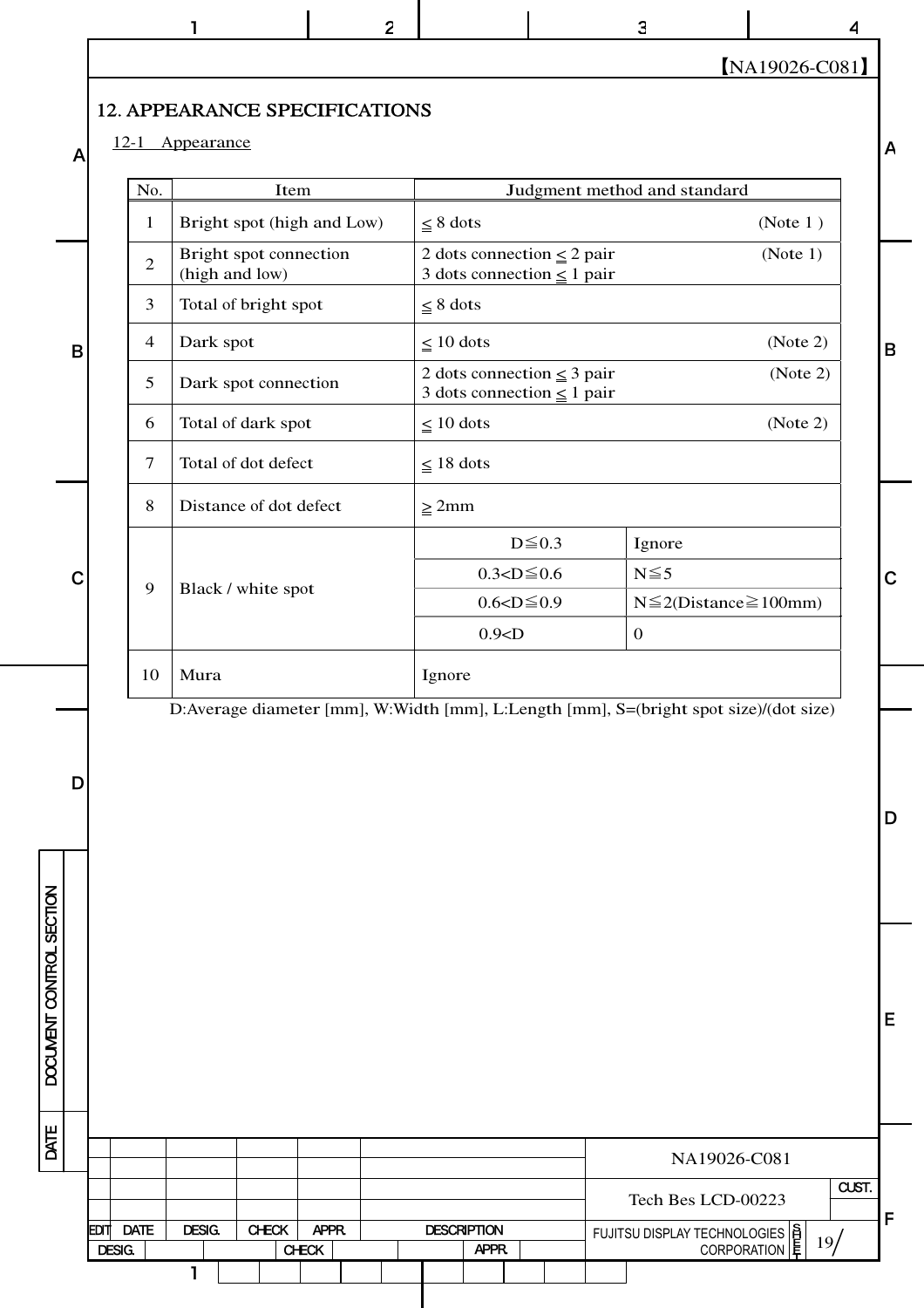|                          |   |                                          | ı             |                                                    |                                                            | 2                       |              |                                                                   |                                                                           | 3                                                                                                                                                                     |                                                         |                  |  |             |
|--------------------------|---|------------------------------------------|---------------|----------------------------------------------------|------------------------------------------------------------|-------------------------|--------------|-------------------------------------------------------------------|---------------------------------------------------------------------------|-----------------------------------------------------------------------------------------------------------------------------------------------------------------------|---------------------------------------------------------|------------------|--|-------------|
|                          |   |                                          |               |                                                    |                                                            |                         |              |                                                                   |                                                                           |                                                                                                                                                                       |                                                         | $[NA19026-C081]$ |  |             |
|                          | A | 13. ENVIRONMENTAL SPECIFICATIONS         |               | Table 12-1 shows the environmental specifications. |                                                            |                         |              |                                                                   |                                                                           |                                                                                                                                                                       |                                                         |                  |  | A           |
|                          |   | Table 12-1. Environmental Specifications |               |                                                    |                                                            |                         |              |                                                                   |                                                                           |                                                                                                                                                                       |                                                         |                  |  |             |
|                          |   | Item                                     |               | Operation                                          |                                                            |                         | Condition    | $0 - 57$ °C (Note1)                                               |                                                                           |                                                                                                                                                                       | Remark<br>Temperature on surface of                     |                  |  |             |
|                          |   | Temperature                              |               | Storage                                            |                                                            |                         |              | $-20 - 60^{\circ}C$                                               |                                                                           |                                                                                                                                                                       | LCD panel (display area.)                               |                  |  |             |
|                          |   | Humidity                                 |               | Operation                                          |                                                            |                         |              | 20~85%RH                                                          |                                                                           |                                                                                                                                                                       | Maximum wet-bulb temperature<br>should not exceed 29°C. |                  |  |             |
|                          | B |                                          |               | Storage                                            |                                                            |                         |              | 5~85%RH                                                           |                                                                           |                                                                                                                                                                       | No condensation.                                        |                  |  | $\mathbf B$ |
|                          |   | Vibration                                |               | Non-operation                                      |                                                            | Y and Z directions      |              |                                                                   | 10~500Hz, 1 cycle/20minute,<br>2G, 1.5mm max, 2hour each X,               | package.(Note2)                                                                                                                                                       | For single module without                               |                  |  |             |
|                          |   | Shock                                    |               | Non-operation                                      |                                                            |                         |              | 30G, 6ms, 1time each<br>$\pm X$ , $\pm Y$ and $\pm Z$ directions. |                                                                           |                                                                                                                                                                       |                                                         |                  |  |             |
|                          | C |                                          |               |                                                    |                                                            |                         |              |                                                                   | Note1: Temperature on surface of LCD panel should be under 57°C.          | Note2: Table 12-2 and Fig. 12-1 show the shock resistance standard when module is packaged.<br>Table 12-2. Shock Resistance Standard when Module is Packaged<br>Count |                                                         |                  |  |             |
|                          |   |                                          |               | Dropping location                                  |                                                            |                         |              | Dropping height                                                   |                                                                           |                                                                                                                                                                       |                                                         |                  |  |             |
|                          |   |                                          |               | $A \sim J$                                         |                                                            |                         |              | 60cm                                                              |                                                                           | 1 time                                                                                                                                                                |                                                         |                  |  |             |
| DOCUMENT CONTROL SECTION | D |                                          |               | F (Side face)                                      |                                                            | I (Front face) D (Edge) | G (Top face) | H (Bottom face)                                                   | Fig. 12-1. Direction to apply shock to package                            | J (Rear face)<br>C (Edge)<br>E (Side face)<br>$B$ (Edge)<br>A (Corner)                                                                                                |                                                         |                  |  |             |
| DATE                     |   |                                          |               |                                                    |                                                            |                         |              |                                                                   | NA19026-C081                                                              |                                                                                                                                                                       |                                                         |                  |  |             |
|                          |   |                                          |               |                                                    |                                                            |                         |              |                                                                   |                                                                           |                                                                                                                                                                       | CUST.<br>Tech Bes LCD-00223                             |                  |  |             |
|                          |   | <b>DATE</b><br>EDIT<br><b>DESIG.</b>     | <b>DESIG.</b> | <b>CHECK</b>                                       | APPR.<br><b>DESCRIPTION</b><br><b>CHECK</b><br><b>APPR</b> |                         |              |                                                                   | FUJITSU DISPLAY TECHNOLOGIES   8<br>20 <sub>l</sub><br><b>CORPORATION</b> |                                                                                                                                                                       |                                                         | F                |  |             |
|                          |   |                                          | 1             |                                                    |                                                            |                         |              |                                                                   |                                                                           |                                                                                                                                                                       |                                                         |                  |  |             |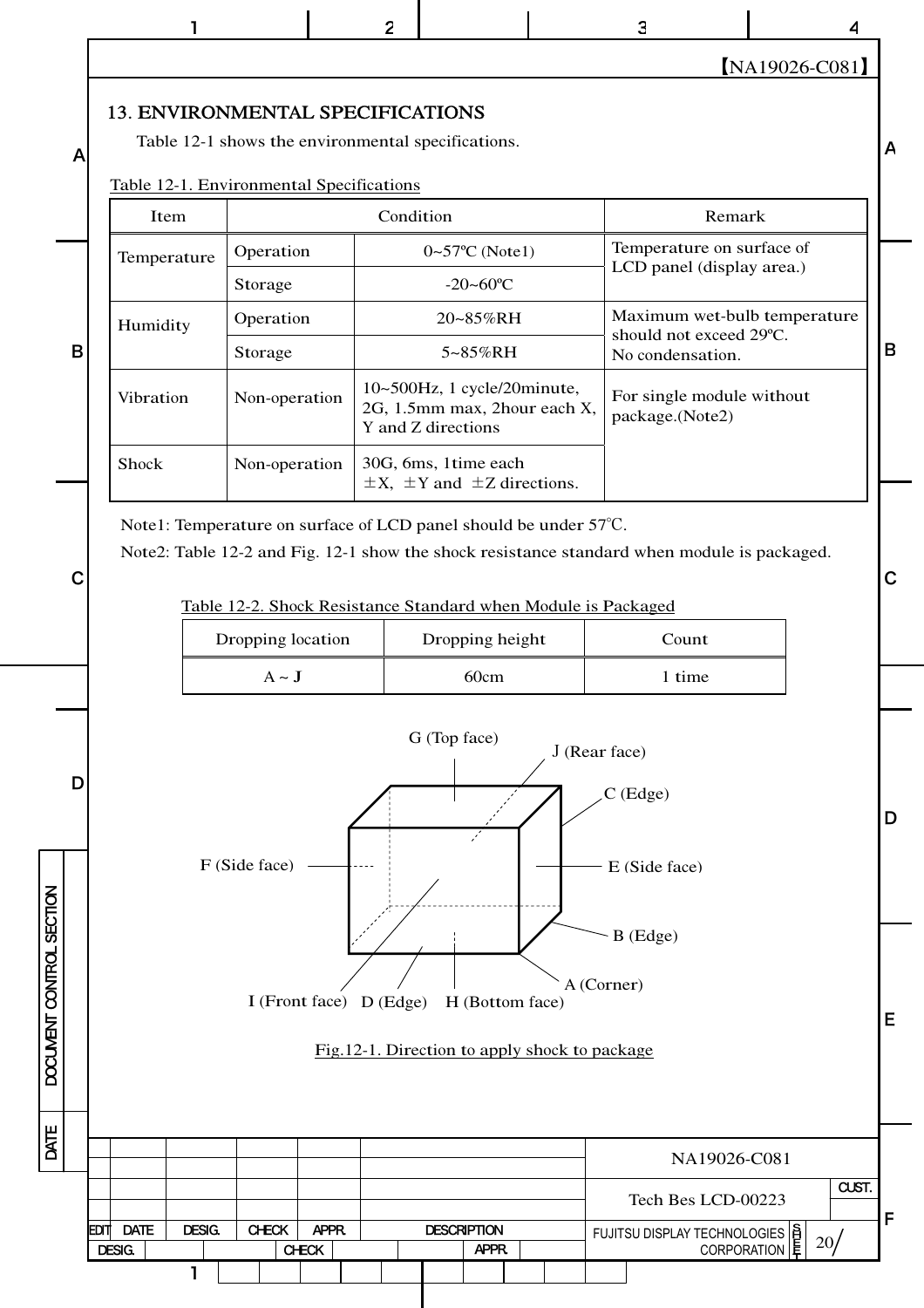|                          |                                                                                                                                                                                                                                                                                                                                                                                                                                                                                                                                                                                       | $\overline{c}$        |                             |  | 3                                                                      | 4                                                                        |   |  |  |  |  |  |  |
|--------------------------|---------------------------------------------------------------------------------------------------------------------------------------------------------------------------------------------------------------------------------------------------------------------------------------------------------------------------------------------------------------------------------------------------------------------------------------------------------------------------------------------------------------------------------------------------------------------------------------|-----------------------|-----------------------------|--|------------------------------------------------------------------------|--------------------------------------------------------------------------|---|--|--|--|--|--|--|
|                          |                                                                                                                                                                                                                                                                                                                                                                                                                                                                                                                                                                                       |                       |                             |  |                                                                        | [NA19026-C081]                                                           |   |  |  |  |  |  |  |
|                          | <b>14. INDICATIONS</b><br>This module has the following indications.                                                                                                                                                                                                                                                                                                                                                                                                                                                                                                                  |                       |                             |  |                                                                        |                                                                          |   |  |  |  |  |  |  |
| A                        | (1) Product name                                                                                                                                                                                                                                                                                                                                                                                                                                                                                                                                                                      | : LCD unit            |                             |  |                                                                        |                                                                          | A |  |  |  |  |  |  |
|                          | (2) Model number                                                                                                                                                                                                                                                                                                                                                                                                                                                                                                                                                                      | : $NA19026-C081$      |                             |  |                                                                        |                                                                          |   |  |  |  |  |  |  |
| B                        | (3) Manufacturing number : $\frac{3}{2}$ $\frac{y}{1}$ 0 0 0 0 1                                                                                                                                                                                                                                                                                                                                                                                                                                                                                                                      |                       |                             |  | Serial number<br>Manufacturing month<br>$(Oct. = X, Nov. =Y, Dec. =Z)$ | (To be reset every month on 1st.)<br>- Last digit of manufacturing year. | B |  |  |  |  |  |  |
| С                        | (4) Caution when changing cold-cathode tubes and disposal method of them. (See Fig. 14-1)<br>WHEN CHANGING COLD CATHODE FLUORESCENT LAMPS, FOLLOWOPERATING<br>SPECIFICATIONS. ESPECIALLY BE CAREFUL ABOUT THE LAWP S SIDE-EDGE.<br>LCD unit<br>・蛍光管の交換は作業仕様書に従って行って下さい。特に蛍光管ホルダ側面のエッジに気をつけて<br>下さい。<br>. THIS TFT COLOR LCD CONTAINS COLD CATHODE FLUORESCENT LAMPS.<br>2101234<br>PLEASE FOLLOWLOCAL ORDINANCES OR REGULATIONS FOR ITS DISPOSAL.<br>NA19026-C081<br>・当該液晶ディスプレイユニットには蛍光管が組み込まれていますので、<br>地方自治体の条例または規則に従って廃棄して下さい。<br>$Fig.14-1$<br>Fig.14-2 Product label (example) |                       |                             |  |                                                                        |                                                                          |   |  |  |  |  |  |  |
|                          |                                                                                                                                                                                                                                                                                                                                                                                                                                                                                                                                                                                       |                       |                             |  |                                                                        |                                                                          |   |  |  |  |  |  |  |
| D                        | <b>15. PACKAGING</b><br>Separately specified in packaging specifications.<br>15-1. Packaging specifications<br>$(1)$ 5 LCD modules / 1 package.<br>(2) Weight: approximately 13kg / 1 package.<br>(3) Outline dimensions: $348mm(W) \times 328(D) \times 490mm(H)$<br>15-2. Packaging method                                                                                                                                                                                                                                                                                          |                       |                             |  |                                                                        |                                                                          | D |  |  |  |  |  |  |
| DOCUMENT CONTROL SECTION | Fig.15-2 (a),(b),(c),(d) show the packing method.                                                                                                                                                                                                                                                                                                                                                                                                                                                                                                                                     |                       |                             |  |                                                                        |                                                                          |   |  |  |  |  |  |  |
| <b>DATE</b>              |                                                                                                                                                                                                                                                                                                                                                                                                                                                                                                                                                                                       |                       |                             |  |                                                                        | NA19026-C081                                                             |   |  |  |  |  |  |  |
|                          |                                                                                                                                                                                                                                                                                                                                                                                                                                                                                                                                                                                       |                       |                             |  |                                                                        | CUST.<br>Tech Bes LCD-00223                                              |   |  |  |  |  |  |  |
|                          | <b>DATE</b><br>DESIG.<br><b>CHECK</b><br>EDITI<br>DESIG.                                                                                                                                                                                                                                                                                                                                                                                                                                                                                                                              | APPR.<br><b>CHECK</b> | <b>DESCRIPTION</b><br>APPR. |  | فَإِ FUJITSU DISPLAY TECHNOLOGIES<br>© CORPORATION                     | 21/                                                                      | F |  |  |  |  |  |  |
|                          |                                                                                                                                                                                                                                                                                                                                                                                                                                                                                                                                                                                       |                       |                             |  |                                                                        |                                                                          |   |  |  |  |  |  |  |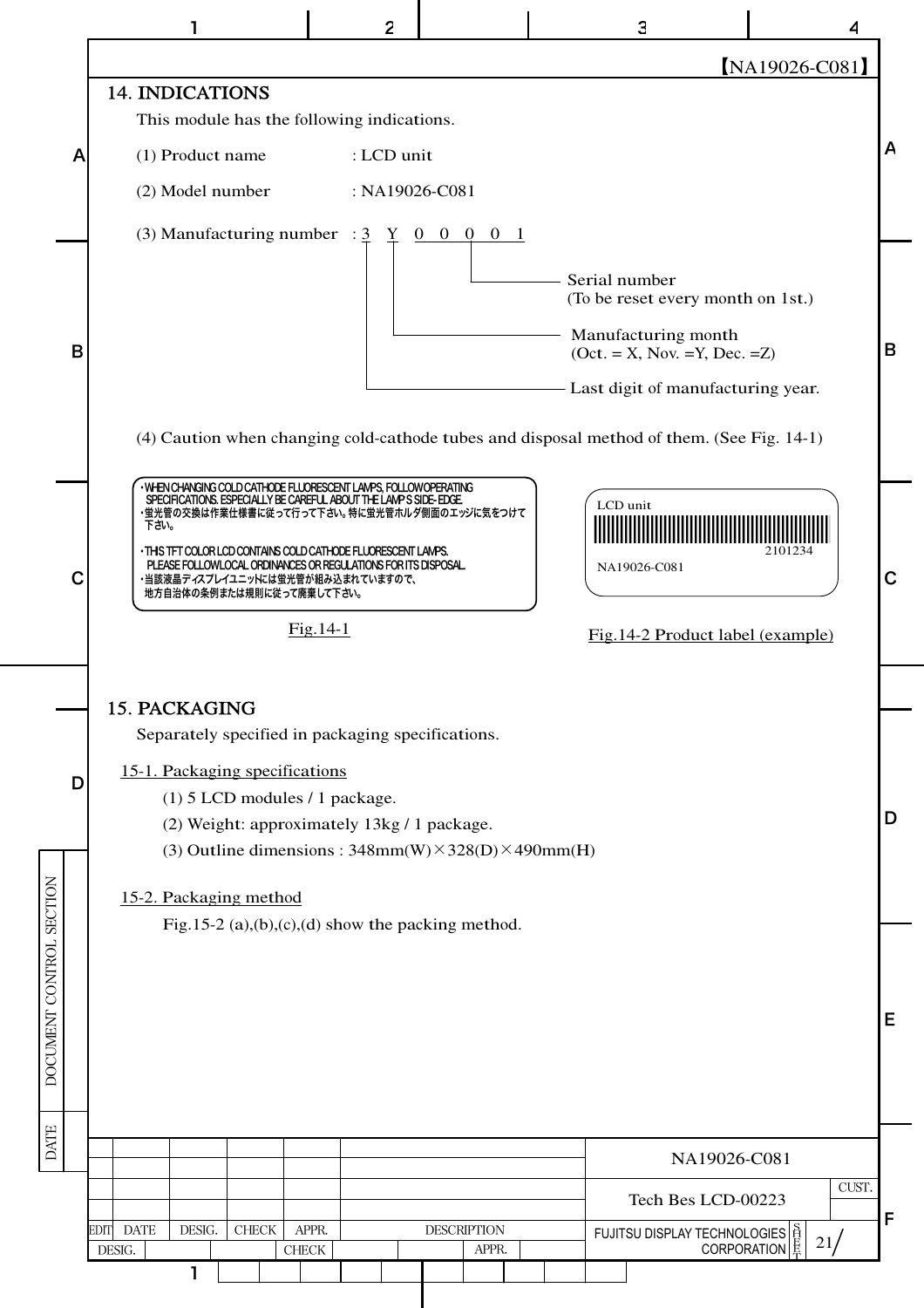![](_page_22_Figure_0.jpeg)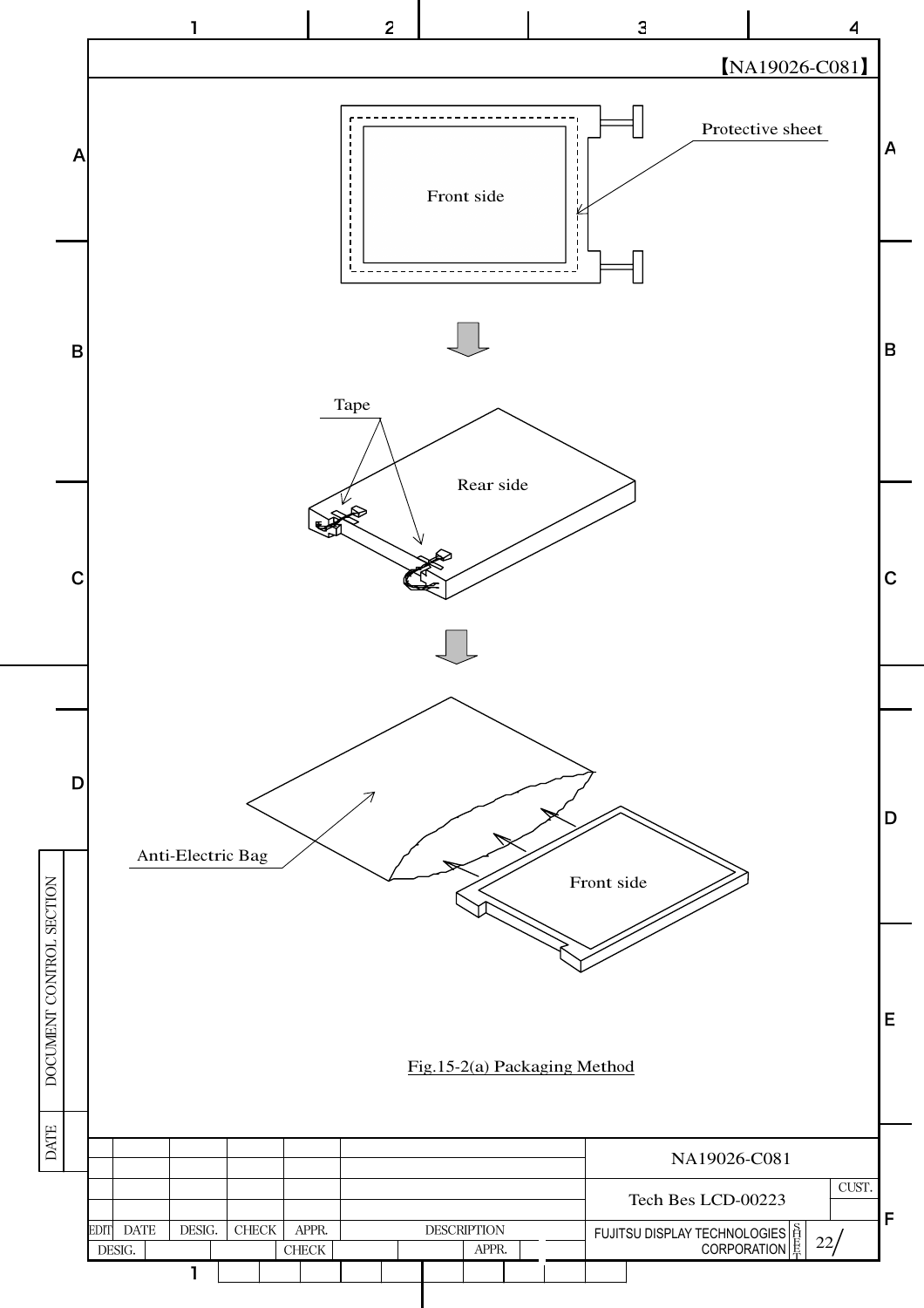![](_page_23_Figure_0.jpeg)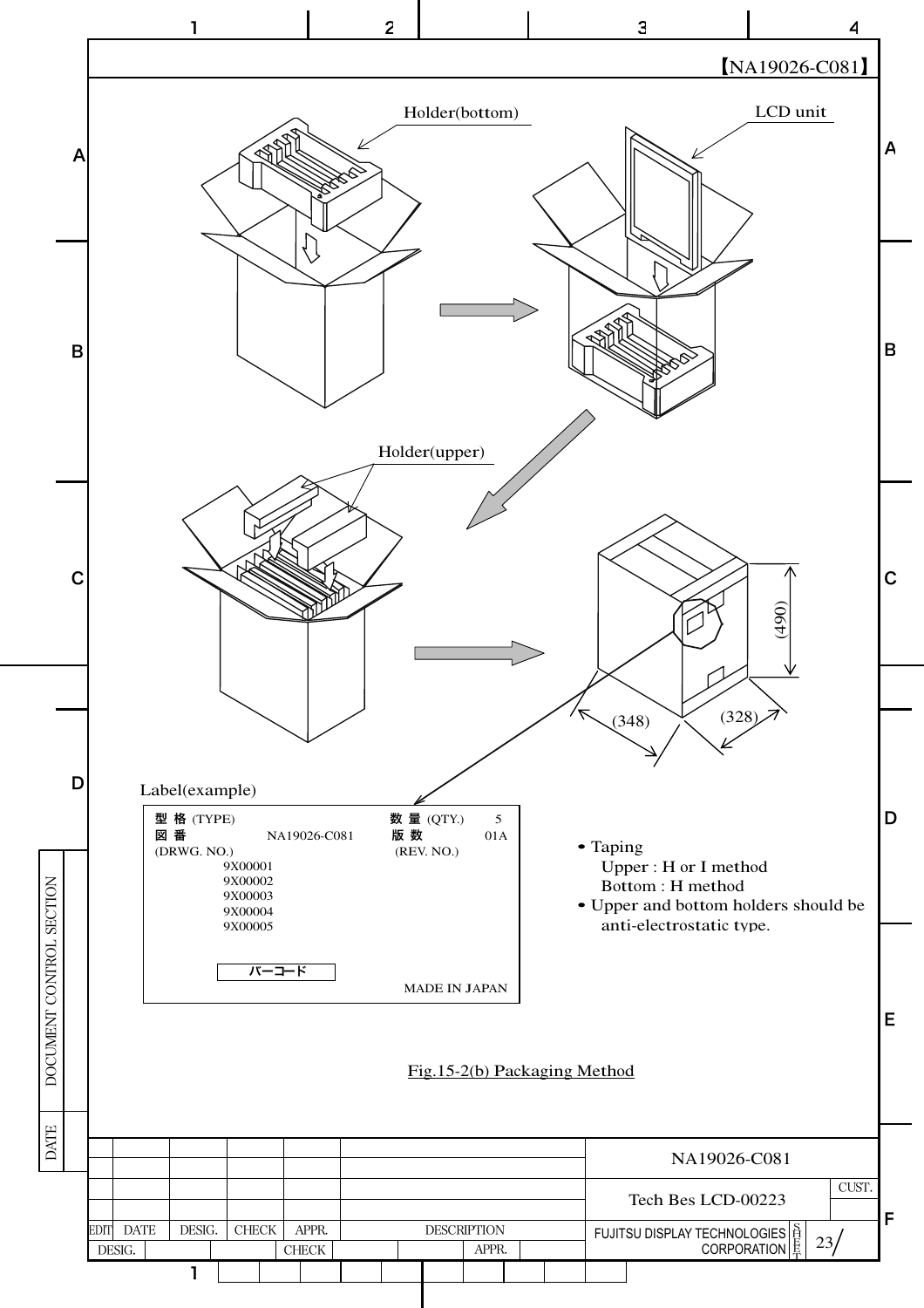![](_page_24_Figure_0.jpeg)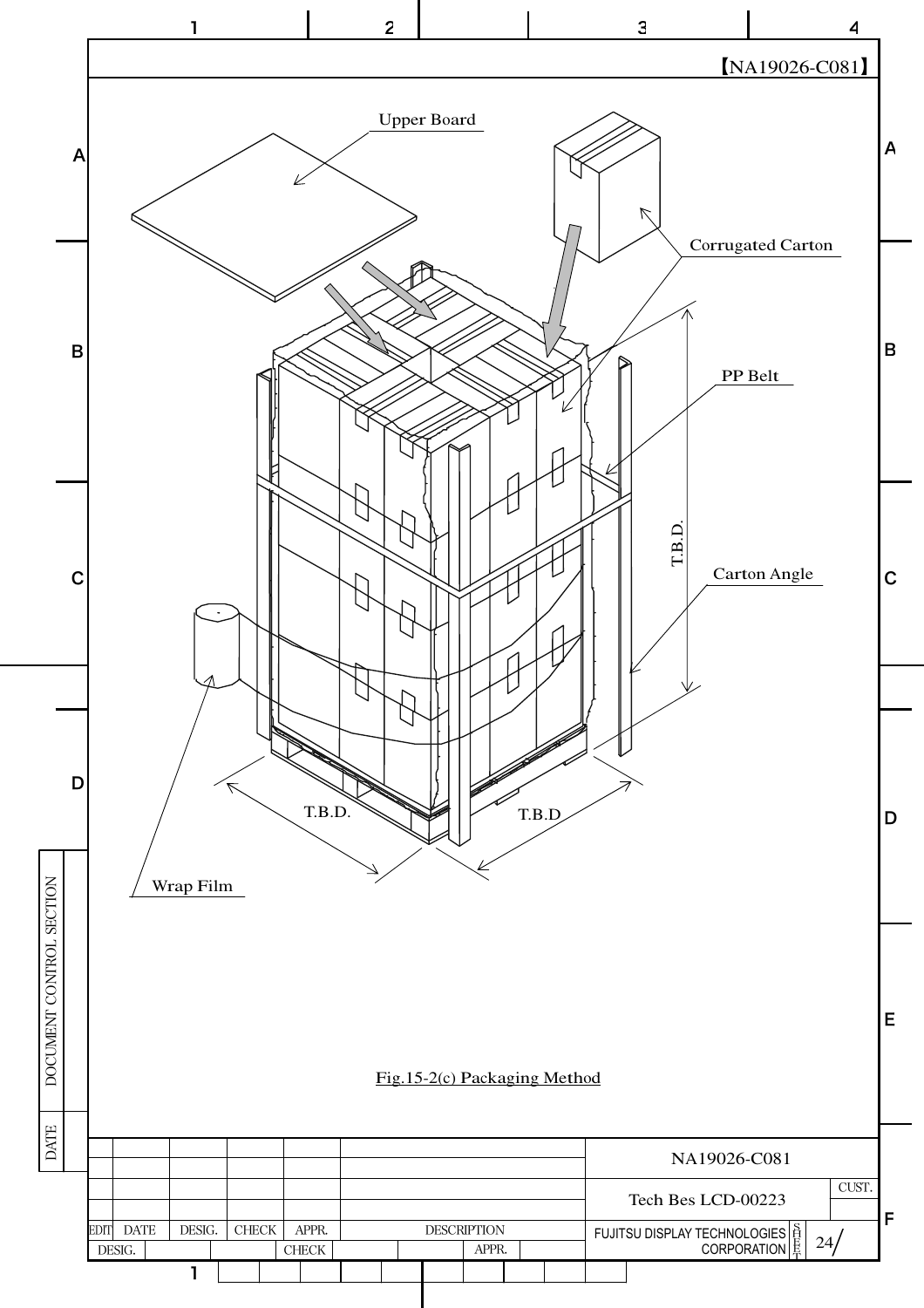![](_page_25_Figure_0.jpeg)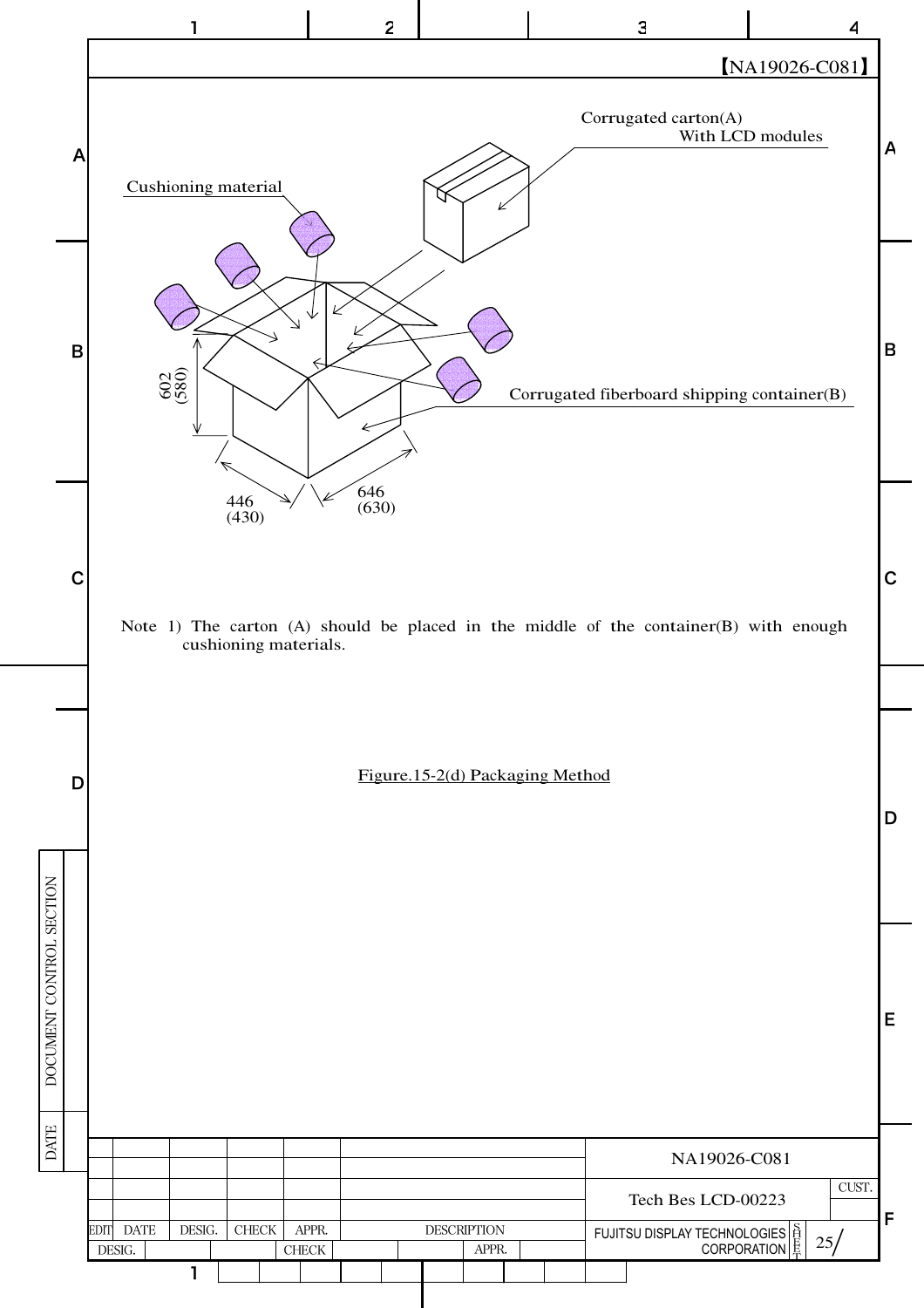|                          |                                                                                                                                                                                                         |                                                                                                                                                                                                                                                                                                                                                                                                                                                                                                                                                                                                                                                                                                                                                                                                                                                                                                                                                                                                                          | 2                                                                                                                |                             |  | З                                                                                                                                                                                   |              |   |  |  |  |  |  |  |
|--------------------------|---------------------------------------------------------------------------------------------------------------------------------------------------------------------------------------------------------|--------------------------------------------------------------------------------------------------------------------------------------------------------------------------------------------------------------------------------------------------------------------------------------------------------------------------------------------------------------------------------------------------------------------------------------------------------------------------------------------------------------------------------------------------------------------------------------------------------------------------------------------------------------------------------------------------------------------------------------------------------------------------------------------------------------------------------------------------------------------------------------------------------------------------------------------------------------------------------------------------------------------------|------------------------------------------------------------------------------------------------------------------|-----------------------------|--|-------------------------------------------------------------------------------------------------------------------------------------------------------------------------------------|--------------|---|--|--|--|--|--|--|
|                          |                                                                                                                                                                                                         |                                                                                                                                                                                                                                                                                                                                                                                                                                                                                                                                                                                                                                                                                                                                                                                                                                                                                                                                                                                                                          |                                                                                                                  |                             |  |                                                                                                                                                                                     | NA19026-C081 |   |  |  |  |  |  |  |
| Α                        | <b>16.PRECAUTIONS</b><br>(1) Fail safe design                                                                                                                                                           |                                                                                                                                                                                                                                                                                                                                                                                                                                                                                                                                                                                                                                                                                                                                                                                                                                                                                                                                                                                                                          | Adhere to the following precautions to properly use this LCD module.                                             |                             |  | LCD module has an inherent chance of failure. Customers must protect against injury,<br>damage or loss from such failures by incorporating safety design measures into your         |              |   |  |  |  |  |  |  |
| B                        | (2) Handling of LCD panel                                                                                                                                                                               | malfunction.                                                                                                                                                                                                                                                                                                                                                                                                                                                                                                                                                                                                                                                                                                                                                                                                                                                                                                                                                                                                             | levels and other abnormal operating conditions.<br>(DDo not apply any strong mechanical shock to the LCD panel.) |                             |  | facility and equipment such as redundancy, fire protection, and prevention of over-current<br>Since the LCD panel is made of glass, excessive shock may damage the panel or cause a |              | B |  |  |  |  |  |  |
| C                        |                                                                                                                                                                                                         | 2Do not press hard on the LCD panel surface. (Max 2.0kg/cm <sup>2</sup> )<br>In the LCD panel, the gap between two glass plates is kept precisely and uniformly to<br>maintain display's characteristics and reliability. If this panel is pressed hard, the<br>following troubles occurs.<br>(a) Ununiformity of color<br>(b) Orientation of liquid crystal becomes disordered<br>Problem (a) returns to normal after a while. Problem (b) returns to normal if power is<br>shut off once then turned on again.<br>However these operations should be avoided to insure reliability.<br>$\mathbf C$<br>3Do not scratch the polarizer film on the LCD panel surface.<br>•Do not press or rub the display surface with a hard tool, pincet, etc.<br>• For handling, use cotton or conductive gloves so that the display surface is not stained.<br>•For If the display surface is stained by dust or dirt, clean it as follows with a soft cloth<br>(deer skin, etc.)<br>[Dust] Wipe off with a soft cloth. (do not rub.) |                                                                                                                  |                             |  |                                                                                                                                                                                     |              |   |  |  |  |  |  |  |
| D                        |                                                                                                                                                                                                         | [Dirt] Wipe off lightly with a soft cloth after soaking in the clear water and squeezing<br>hard out of water drops. Only if the dirt is hardly wiped off, use isopropyl alcohol<br>or ethanol.<br>Be careful not to splash the water or the solvent and water penetrated between<br>the polarizer and the LCD panel.<br>Do not use solvents such as ketone (acetone, etc.) and aromatics (xylene, toluene,<br>D<br>etc.)<br>•If saliva or water drops are left for long time, it may deform partial deformation or<br>discolored. Wipe off immediately in the same way as for dirt.<br>•Do not allow oil to adhere to the module, since the cleaning of oil is difficult.                                                                                                                                                                                                                                                                                                                                               |                                                                                                                  |                             |  |                                                                                                                                                                                     |              |   |  |  |  |  |  |  |
| DOCUMENT CONTROL SECTION | 4 Do not place or contact objects on the display surface for a long period of time.<br>That's because this may make some parts of the LCD module distorted and the display<br>quality may decline.<br>Е |                                                                                                                                                                                                                                                                                                                                                                                                                                                                                                                                                                                                                                                                                                                                                                                                                                                                                                                                                                                                                          |                                                                                                                  |                             |  |                                                                                                                                                                                     |              |   |  |  |  |  |  |  |
| <b>DATE</b>              | EDIT DATE<br>DESIG.<br>DESIG.                                                                                                                                                                           | <b>CHECK</b><br>${\rm CHECK}$                                                                                                                                                                                                                                                                                                                                                                                                                                                                                                                                                                                                                                                                                                                                                                                                                                                                                                                                                                                            | APPR.                                                                                                            | <b>DESCRIPTION</b><br>APPR. |  | NA19026-C081<br>Tech Bes LCD-00223<br>FUJITSU DISPLAY TECHNOLOGIES $\left \frac{S}{H}\right $<br>CORPORATION $\left \frac{S}{K}\right $                                             | CUST.<br>26/ | F |  |  |  |  |  |  |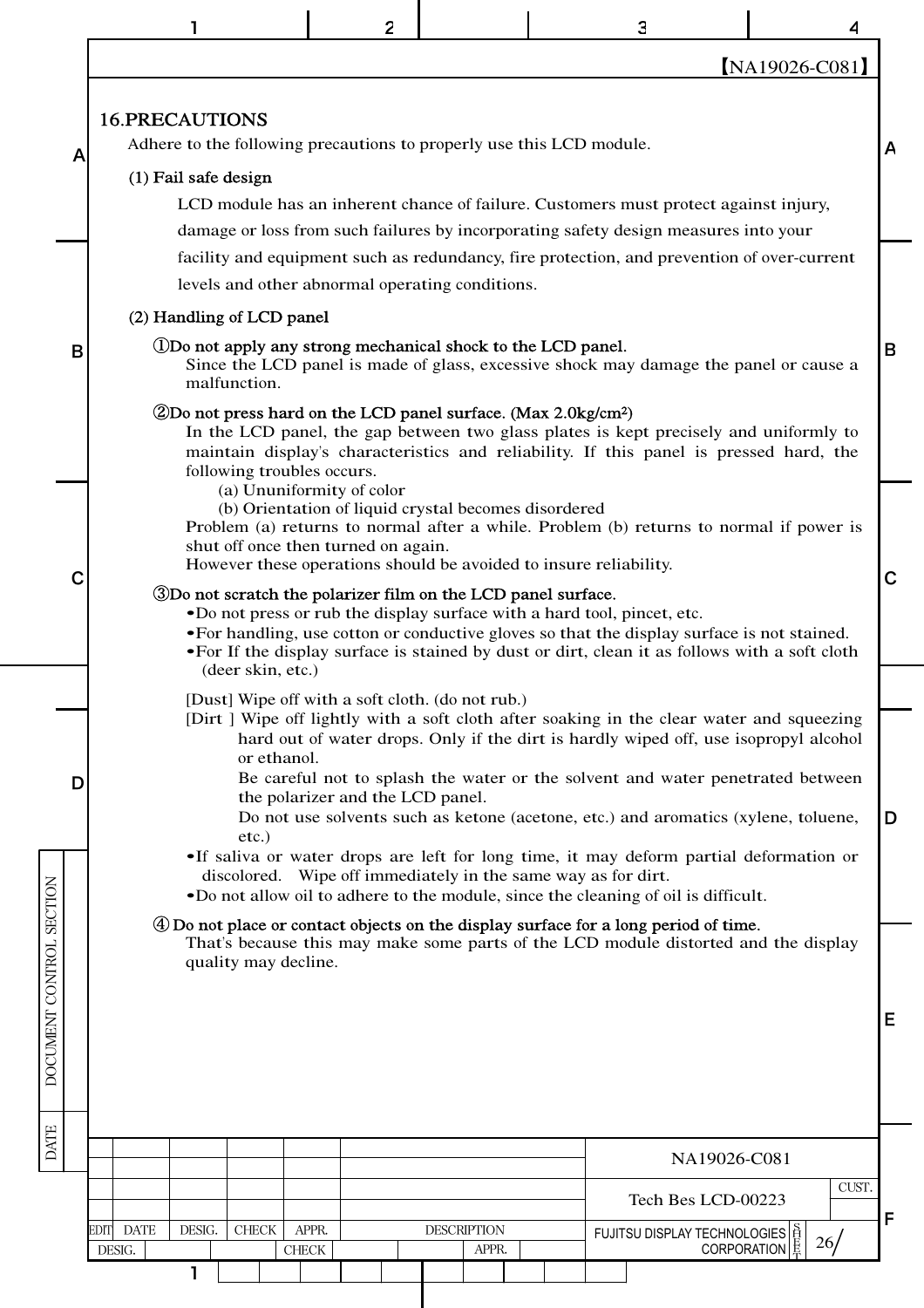|                          |                                |        |                            |                       | 2                                                                                             |                             |  | Э                                                                                                                                                      |                    |                                                                                                                                                                                                                                                                         |       |             |
|--------------------------|--------------------------------|--------|----------------------------|-----------------------|-----------------------------------------------------------------------------------------------|-----------------------------|--|--------------------------------------------------------------------------------------------------------------------------------------------------------|--------------------|-------------------------------------------------------------------------------------------------------------------------------------------------------------------------------------------------------------------------------------------------------------------------|-------|-------------|
|                          |                                |        |                            |                       |                                                                                               |                             |  |                                                                                                                                                        |                    | [NA19026-C081]                                                                                                                                                                                                                                                          |       |             |
|                          |                                |        | (3) Handling of LCD module |                       |                                                                                               |                             |  |                                                                                                                                                        |                    |                                                                                                                                                                                                                                                                         |       |             |
| А                        |                                |        | may decrease.              |                       | (1) Do not pull the cold-cathode tube cable strongly.                                         |                             |  |                                                                                                                                                        |                    | If the cable is pulled with the loaf of 2kg or more, the cable may be damaged or reliability                                                                                                                                                                            |       |             |
|                          |                                |        |                            |                       |                                                                                               |                             |  | <b>2</b> Assemble the module into user's system in a dust free environment.<br>If conductive foreign matter adheres to the module, failures may occur. |                    |                                                                                                                                                                                                                                                                         |       |             |
|                          |                                |        |                            |                       | <b>3</b> Take anti-static measures for assembling the module.                                 |                             |  |                                                                                                                                                        |                    | Since the LCD module contains CMOS-ICs, the following considerations are necessary.                                                                                                                                                                                     |       |             |
|                          |                                |        | conductive gloves.         |                       |                                                                                               |                             |  |                                                                                                                                                        |                    | • For assembling the module, operator should be grounded and wear cotton or                                                                                                                                                                                             |       |             |
| B                        |                                |        |                            |                       |                                                                                               |                             |  | electrostatic shielding in order to discharge static electricity via an earth wire.                                                                    |                    | • Floor of work area and work table to assemble the LCD module should be covered with                                                                                                                                                                                   |       | В           |
|                          |                                |        |                            |                       |                                                                                               |                             |  | • If necessary, ground operation tools (soldering iron, radio pliers, pincet, etc.).                                                                   |                    |                                                                                                                                                                                                                                                                         |       |             |
|                          |                                |        | assembled.                 |                       |                                                                                               |                             |  |                                                                                                                                                        |                    | • Do not take the module out of the conductive bag until the time when the module is                                                                                                                                                                                    |       |             |
|                          |                                |        |                            |                       | • Assemble the module under low humidity (50%RH or less).                                     |                             |  |                                                                                                                                                        |                    |                                                                                                                                                                                                                                                                         |       |             |
|                          |                                |        |                            |                       |                                                                                               |                             |  | 4Do not pull the connecting cable on the rear face of the LCD module strongly.                                                                         |                    |                                                                                                                                                                                                                                                                         |       |             |
| С                        |                                |        |                            |                       | 5Do not disassemble or remodel the LCD module.<br>quality and reliability may not be assured. |                             |  |                                                                                                                                                        |                    | If this LCD module is disassembled or remodeled, it may have some trouble, or the display                                                                                                                                                                               |       | $\mathbf C$ |
|                          |                                |        |                            |                       | (4) Precautions for operating the LCD module                                                  |                             |  |                                                                                                                                                        |                    |                                                                                                                                                                                                                                                                         |       |             |
|                          |                                |        |                            |                       | (1) Adhere to the specified power supply sequence.                                            |                             |  | liquid crystal, and a failure or serious deterioration in display quality may occur.                                                                   |                    | If not followed, the CMOS-IC may cause a latch-up, or the DC voltage may be applied the                                                                                                                                                                                 |       |             |
|                          |                                |        |                            |                       | 2 Do not operate the LCD module when condensation is present.                                 |                             |  |                                                                                                                                                        |                    |                                                                                                                                                                                                                                                                         |       |             |
| D                        |                                |        | environment.               |                       |                                                                                               |                             |  |                                                                                                                                                        |                    | If the LCD module is operated when condensation is on the terminals of the LCD panel,<br>the terminals cause electrochemical reaction, and may reach disconnection. Condensation<br>easily occurs especially when the module is moved from a cold environment to a warm |       |             |
|                          |                                |        |                            |                       |                                                                                               |                             |  | 3 Trouble that occurs when the LCD module is used at not recommended temperature.                                                                      |                    |                                                                                                                                                                                                                                                                         |       |             |
|                          |                                |        |                            |                       | • Operation at high temperature $( >60^{\circ}C)$                                             |                             |  | :Display colors shift to blue.                                                                                                                         |                    |                                                                                                                                                                                                                                                                         |       | D           |
|                          |                                |        | decreases.                 |                       |                                                                                               |                             |  |                                                                                                                                                        |                    | • Storage at high temperature $(>60^{\circ}\text{C})$ : The polarizer film deteriorates and contras                                                                                                                                                                     |       |             |
|                          |                                |        |                            |                       |                                                                                               |                             |  | • Operation at low temperature $\langle 0^{\circ}C \rangle$ : The response speed decreases considerably.                                               |                    |                                                                                                                                                                                                                                                                         |       |             |
|                          |                                |        | damaged.                   |                       |                                                                                               |                             |  |                                                                                                                                                        |                    | • Storage at low temperature (<-20°C) : The liquid crystal may solidify and become                                                                                                                                                                                      |       |             |
| DOCUMENT CONTROL SECTION |                                |        |                            |                       | 4) Always input the control signals at the correct timing.                                    |                             |  |                                                                                                                                                        |                    |                                                                                                                                                                                                                                                                         |       |             |
|                          |                                |        |                            |                       |                                                                                               |                             |  |                                                                                                                                                        |                    | If control signals (DCLK, or ENAB) are not input, or if the timing is out of the specified<br>timing, DC voltage may be applied to the liquid crystal and, as a result, cause image                                                                                     |       | Ε           |
|                          |                                |        |                            |                       | sticking or deterioration of contrast.                                                        |                             |  |                                                                                                                                                        |                    |                                                                                                                                                                                                                                                                         |       |             |
|                          |                                |        |                            |                       |                                                                                               |                             |  |                                                                                                                                                        |                    |                                                                                                                                                                                                                                                                         |       |             |
| <b>DATE</b>              |                                |        |                            |                       |                                                                                               |                             |  |                                                                                                                                                        |                    |                                                                                                                                                                                                                                                                         |       |             |
|                          |                                |        |                            |                       |                                                                                               |                             |  |                                                                                                                                                        | NA19026-C081       |                                                                                                                                                                                                                                                                         |       |             |
|                          |                                |        |                            |                       |                                                                                               |                             |  |                                                                                                                                                        | Tech Bes LCD-00223 |                                                                                                                                                                                                                                                                         | CUST. |             |
|                          | <b>DATE</b><br>EDITI<br>DESIG. | DESIG. | <b>CHECK</b>               | APPR.<br><b>CHECK</b> |                                                                                               | <b>DESCRIPTION</b><br>APPR. |  | FUJITSU DISPLAY TECHNOLOGIES $\left \frac{5}{12}\right $<br>CORPORATION $\left \frac{5}{5}\right $                                                     |                    | 27/                                                                                                                                                                                                                                                                     |       | F           |
|                          |                                | 1      |                            |                       |                                                                                               |                             |  |                                                                                                                                                        |                    |                                                                                                                                                                                                                                                                         |       |             |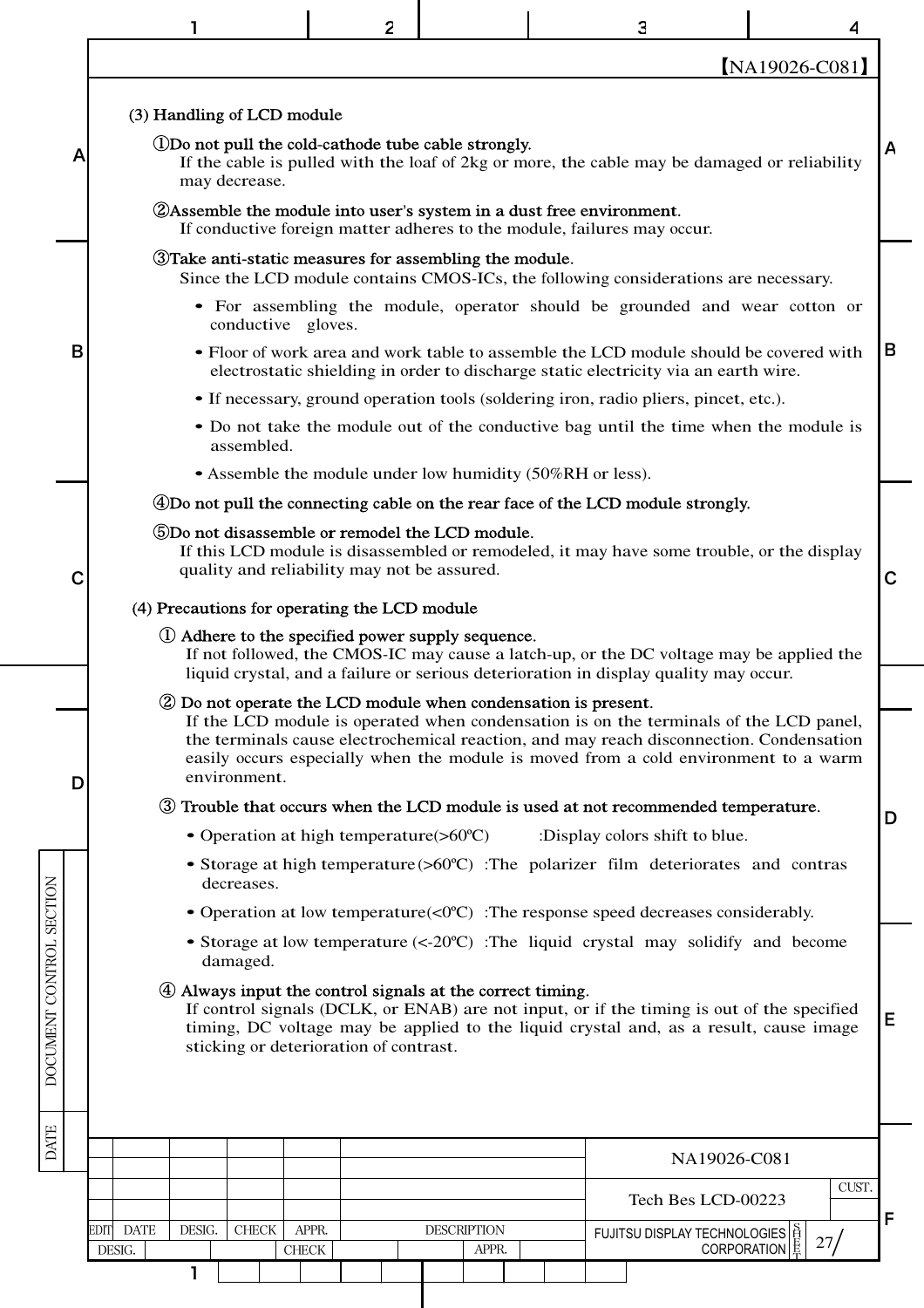|                          |   |                                                                                                            | 2                                        |                    | 3                                                                                                                                                                                                                                                                                                                                                                 |                  |   |
|--------------------------|---|------------------------------------------------------------------------------------------------------------|------------------------------------------|--------------------|-------------------------------------------------------------------------------------------------------------------------------------------------------------------------------------------------------------------------------------------------------------------------------------------------------------------------------------------------------------------|------------------|---|
|                          |   |                                                                                                            |                                          |                    |                                                                                                                                                                                                                                                                                                                                                                   | $[NA19026-C081]$ |   |
|                          |   | (5) Precautions on designing module mounting                                                               |                                          |                    |                                                                                                                                                                                                                                                                                                                                                                   |                  |   |
|                          | Α | to the backlight module.                                                                                   |                                          |                    | (1) Do not press the display surface and bottom face of the LCD module.<br>Display quality or reliability may be deteriorated if the installation of the LCD module is<br>inappropriate and, as a result, excessive pressure is applied to the surface of LCD screen.<br>Brightness uniformity or the reliability of CCFL may decrease if the pressure is applied |                  | А |
|                          |   | LCD module.                                                                                                |                                          |                    | 2 Consider the module mounting design, so that twisting and bending do not occur to the                                                                                                                                                                                                                                                                           |                  |   |
|                          |   |                                                                                                            |                                          |                    | Excessive twisting and bending may damage display quality and reliability.                                                                                                                                                                                                                                                                                        |                  |   |
|                          |   |                                                                                                            |                                          |                    | The power cable length between the LCD module and inverter should not be extended.<br>Otherwise the backlight may not light or flickering may occur.                                                                                                                                                                                                              |                  |   |
|                          | B | brightness may not be assured.                                                                             |                                          |                    | 4 Do not make the power cable of the backlight clung to a metal plate, etc.<br>Backlight frequency current for backlight driving may leak to the metal and desired                                                                                                                                                                                                |                  | B |
|                          |   |                                                                                                            |                                          |                    | $\bullet$ When Mounting LCD module with M4 screw(x4) should be screw up under 5.75 kgf cm torque.                                                                                                                                                                                                                                                                 |                  |   |
|                          |   | (6) Storage method                                                                                         |                                          |                    |                                                                                                                                                                                                                                                                                                                                                                   |                  |   |
|                          |   | deteriorates.<br>In a corrosive gas environment, various problems may occur.                               |                                          |                    | (DDo not store the LCD module in an atmosphere of organic solvent or corrosive gas.<br>In an organic solvent atmosphere, the polarizer film discolors and display quality                                                                                                                                                                                         |                  |   |
|                          | С | 2 Store the LCD module in a Fujitsu package.<br>At storing, Fujitsu packages can be stacked up to 4 boxes. |                                          |                    | The LCD module is in an anti-static bag. Keep the module in that status.                                                                                                                                                                                                                                                                                          |                  | C |
|                          |   | dark.                                                                                                      |                                          |                    | The is recommended that the storage environment should be humidity controlled, cool and                                                                                                                                                                                                                                                                           |                  |   |
|                          |   | Recommended storage environment<br>·Place<br>$\bullet$ Temperature : 10~35 °C                              | :Dark (avoid direct sunlight)            |                    |                                                                                                                                                                                                                                                                                                                                                                   |                  |   |
|                          | D | •Humidity                                                                                                  | : 50~60%RH                               |                    | Note) If the module is left in an environment of $60^{\circ}$ C or more for a long period of time,                                                                                                                                                                                                                                                                |                  |   |
|                          |   |                                                                                                            | optical characteristics may deteriorate. |                    |                                                                                                                                                                                                                                                                                                                                                                   |                  | D |
|                          |   | (7) Storage method                                                                                         |                                          |                    |                                                                                                                                                                                                                                                                                                                                                                   |                  |   |
| DOCUMENT CONTROL SECTION |   |                                                                                                            |                                          |                    | 1) If the LCD panel is damaged, do not inhale or allow the liquid crystal to enter the mouth                                                                                                                                                                                                                                                                      |                  |   |
|                          |   | precautions for regular electronic components.                                                             |                                          |                    | If the liquid crystal contacts the body or cloths, wash it off with soap immediately. Follow                                                                                                                                                                                                                                                                      |                  |   |
|                          |   |                                                                                                            |                                          |                    | 2 Solder flux on the printed circuit board is harmless to the quality and reliability of LCD                                                                                                                                                                                                                                                                      |                  |   |
|                          |   | module.                                                                                                    |                                          |                    | Fujitsu is practicing non-wash technology on module assembly process.                                                                                                                                                                                                                                                                                             |                  | Е |
|                          |   |                                                                                                            |                                          |                    |                                                                                                                                                                                                                                                                                                                                                                   |                  |   |
|                          |   |                                                                                                            |                                          |                    |                                                                                                                                                                                                                                                                                                                                                                   |                  |   |
| <b>DATE</b>              |   |                                                                                                            |                                          |                    | NA19026-C081                                                                                                                                                                                                                                                                                                                                                      |                  |   |
|                          |   |                                                                                                            |                                          |                    | Tech Bes LCD-00223                                                                                                                                                                                                                                                                                                                                                | CUST.            |   |
|                          |   | DESIG.<br><b>DATE</b><br><b>CHECK</b><br>EDIT                                                              | APPR.                                    | <b>DESCRIPTION</b> | FUJITSU DISPLAY TECHNOLOGIES $\left \frac{S}{H}\right $<br>CORPORATION $\left \frac{S}{K}\right $                                                                                                                                                                                                                                                                 | 28/              | F |
|                          |   | DESIG.<br><b>CHECK</b><br>1                                                                                |                                          | APPR.              |                                                                                                                                                                                                                                                                                                                                                                   |                  |   |
|                          |   |                                                                                                            |                                          |                    |                                                                                                                                                                                                                                                                                                                                                                   |                  |   |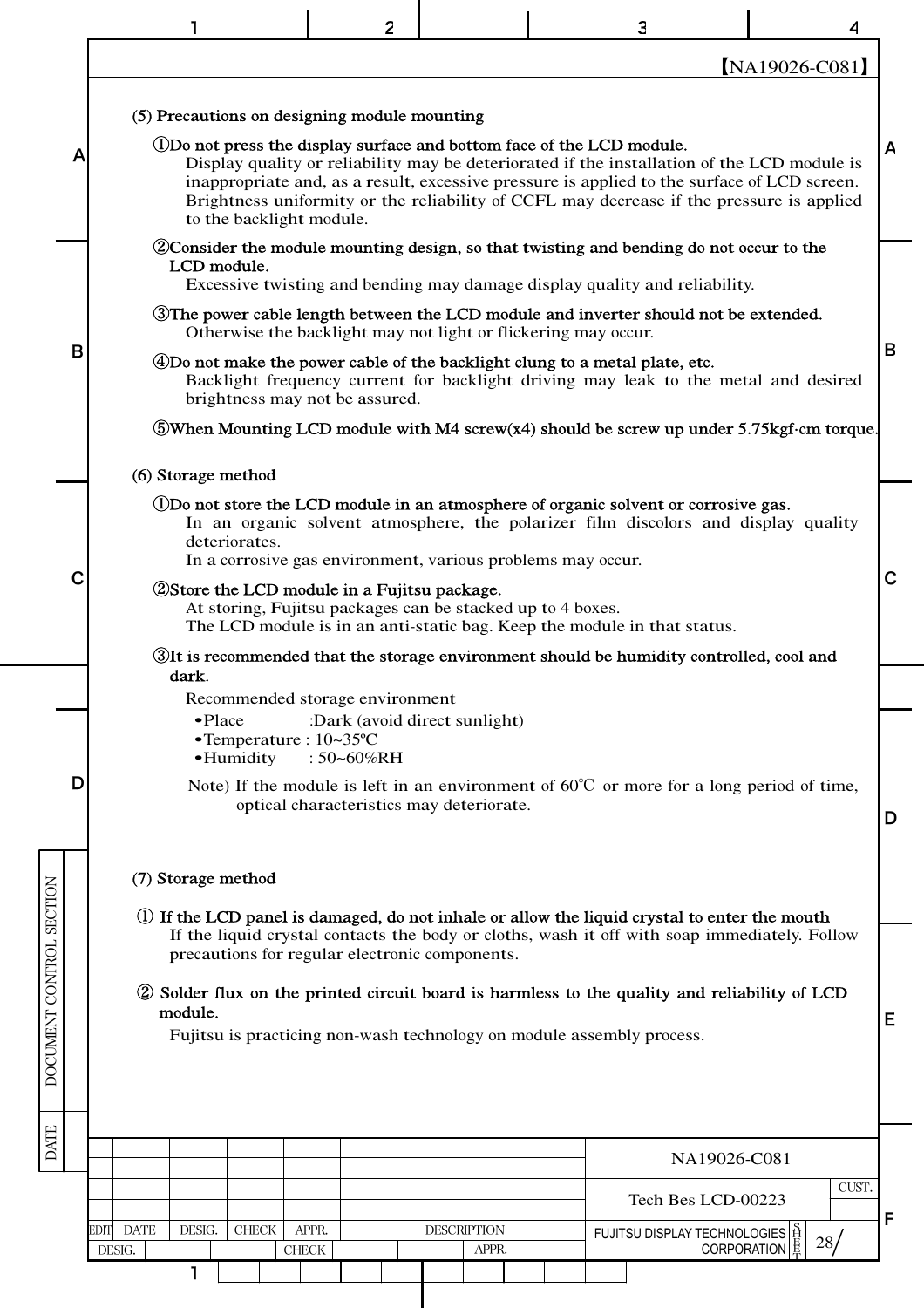1 2 | 3 | 4

#### 【NA19026-C081】

D

B

A

#### 17. PRECAUTIONS FOR USE

This Product is designed, developed and manufactured as contemplated for general use, including without limitation, general office use, personal use, household use, and ordinary industrial use, but is not designed, developed and manufactured as contemplated for use accompanying fatal risks or dangers that, unless extremely high safety is secured, could lead directly to death, personal injury, severe physical damage or other loss (hereinafter "High Safety Required Use"), including without limitation, nuclear reaction control in nuclear facility, aircraft flight control, air traffic control, mass transport control, medical life support system, missile launch control in weapon system. If customer's product possibly falls under the category of High Safety Required Use, please consult with our sales representatives in charge before such use. In addition, FDTC shall not be liable against the customer and/or any third party for any claims or damages arising in connection with the High Safety Required Use of the Product without permission.

#### 18. MISCELLANEOUS

D

A

B

Specifications of the TFT-LCD panel and other components used in the LCD module are subject to change. Both parties shall discuss together before change.

 $\mathsf{C}$  If any doubt is raised in the content of the specifications, both parties shall discuss and make  $\mathsf{C}$ best effort for the agreement.

| <b>SECTION</b>   |             |                       |        |               |                        |                    |       |  |                                       |              |
|------------------|-------------|-----------------------|--------|---------------|------------------------|--------------------|-------|--|---------------------------------------|--------------|
| DOCUMENT CONTROL |             |                       |        |               |                        |                    |       |  |                                       | E            |
| <b>DATE</b>      |             |                       |        |               |                        |                    |       |  | NA19026-C081                          |              |
|                  |             |                       |        |               |                        |                    |       |  | CUST.<br>Tech Bes LCD-00223           |              |
|                  | <b>EDIT</b> | <b>DATE</b><br>DESIG. | DESIG. | ${\rm CHECK}$ | APPR.<br>${\rm CHECK}$ | <b>DESCRIPTION</b> | APPR. |  | FUJITSU DISPLAY TECHNOLOGIES E<br>29/ | $\mathsf{F}$ |
|                  |             |                       |        |               |                        |                    |       |  |                                       |              |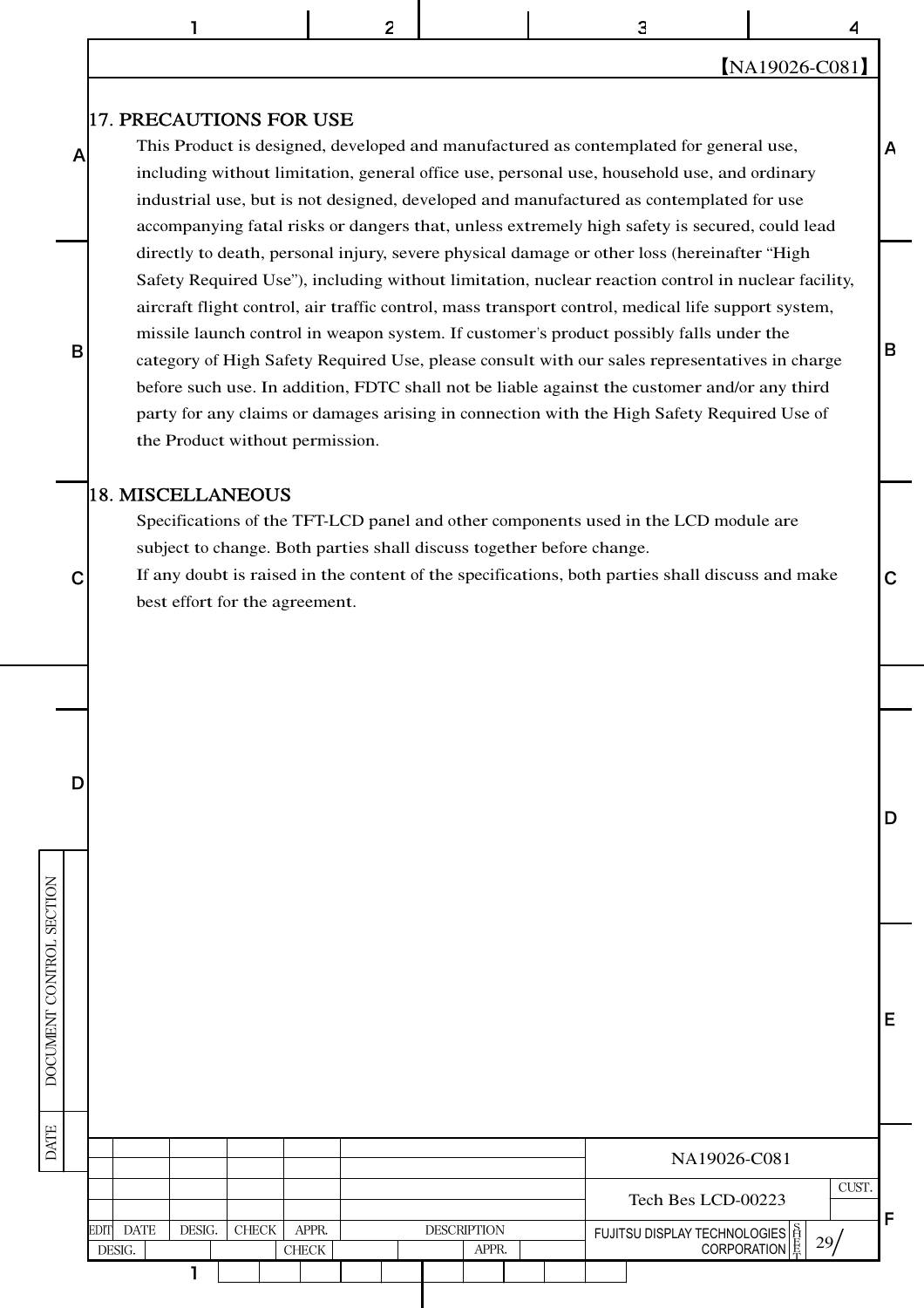![](_page_30_Figure_0.jpeg)